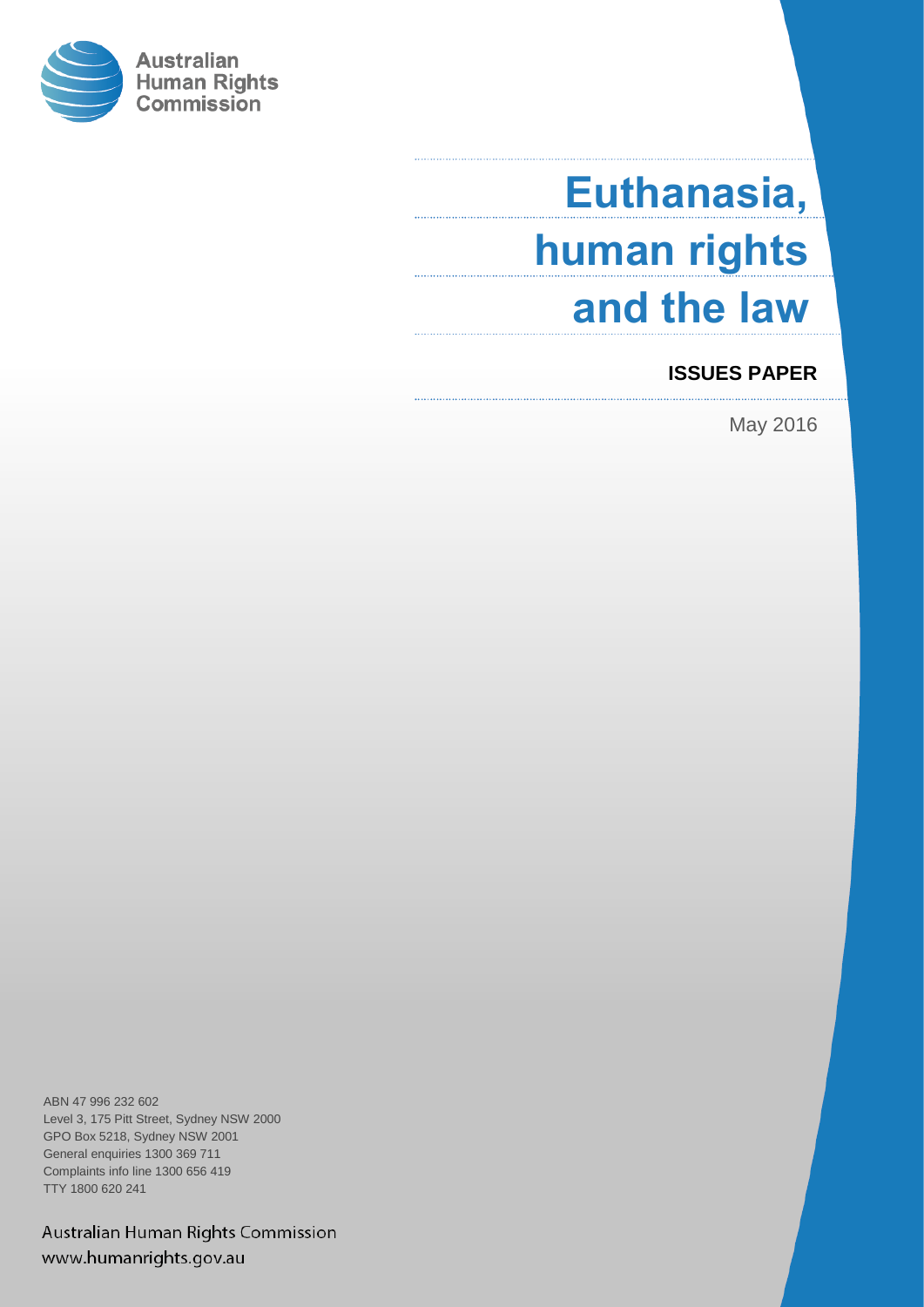# **Table of Contents**

| 1            |                                                                  |                                                                   |  |  |
|--------------|------------------------------------------------------------------|-------------------------------------------------------------------|--|--|
|              | 1.1                                                              |                                                                   |  |  |
| $\mathbf{2}$ |                                                                  |                                                                   |  |  |
|              | 2.1                                                              |                                                                   |  |  |
|              | 2.2                                                              | Comparative international legislative schemes 8                   |  |  |
|              |                                                                  |                                                                   |  |  |
| 3            |                                                                  |                                                                   |  |  |
|              | 3.1                                                              | Arguments against legalising active voluntary euthanasia 10       |  |  |
|              | 3.2                                                              | Arguments in support of legalising active voluntary euthanasia 12 |  |  |
|              |                                                                  |                                                                   |  |  |
| 4            | Legislative attempts to regulate active voluntary euthanasia  18 |                                                                   |  |  |
|              | 4.1                                                              |                                                                   |  |  |
|              | 4.2                                                              | <b>Medical Services (Dying with Dignity) Exposure Draft Bill</b>  |  |  |
|              |                                                                  |                                                                   |  |  |
|              |                                                                  |                                                                   |  |  |
| 5            | International human rights issues and considerations 26          |                                                                   |  |  |
|              | 5.1                                                              |                                                                   |  |  |
|              | 5.2                                                              | Right to freedom from cruel, inhuman or degrading treatment 29    |  |  |
|              | 5.3                                                              |                                                                   |  |  |
|              | 5.4                                                              |                                                                   |  |  |
|              | 5.5                                                              | Freedom of thought, conscience and religion 33                    |  |  |
| 6            |                                                                  |                                                                   |  |  |
| 7            |                                                                  |                                                                   |  |  |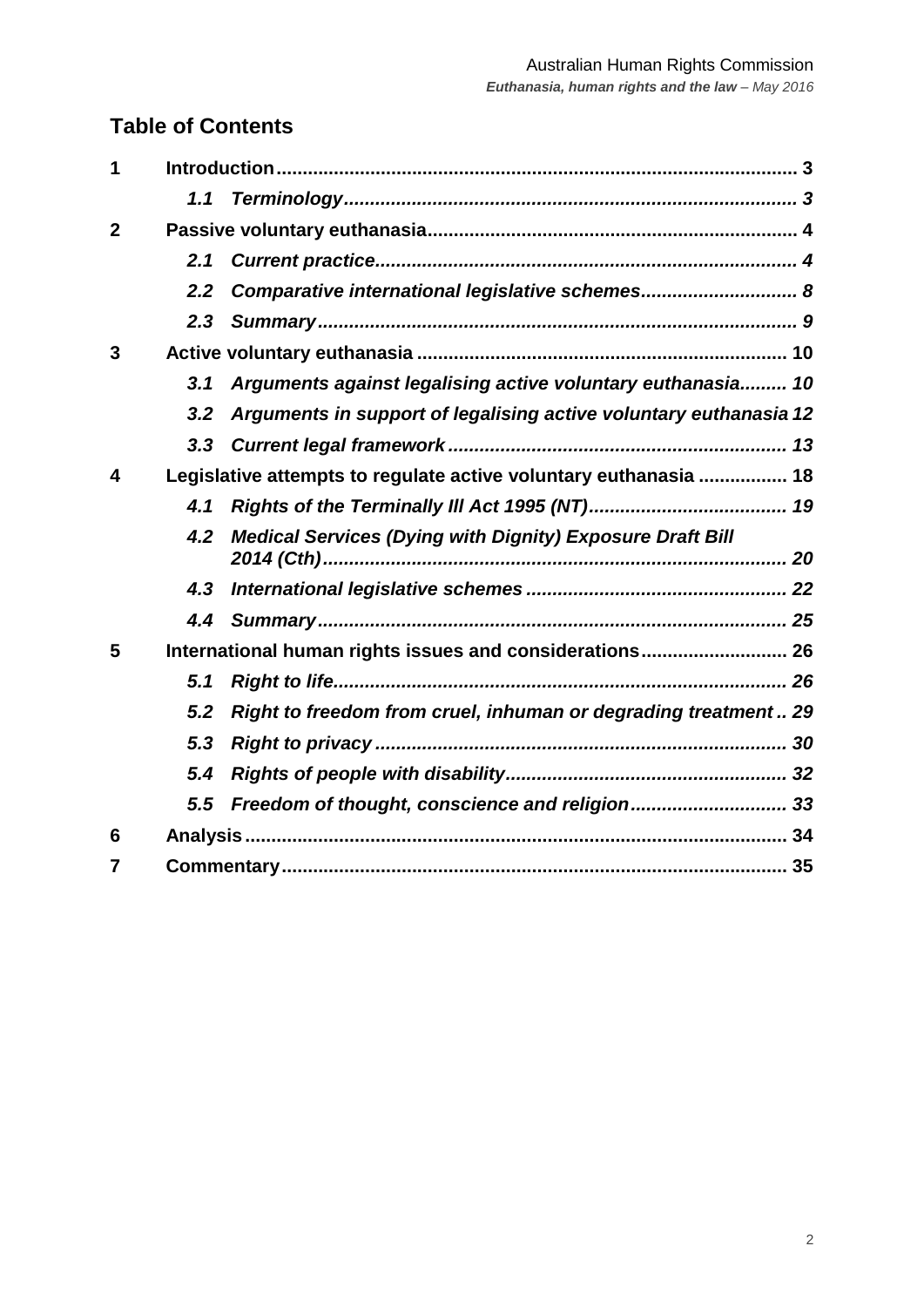# <span id="page-2-0"></span>**1 Introduction**

This issues paper explores voluntary euthanasia. It is not intended to be exhaustive, however it aims to add to considerations of this very complex and sensitive topic through analysis of the domestic regulatory environment relating to both passive and active forms of voluntary euthanasia, and of relevant international laws by way of comparison with domestic regulation. It concludes with a human rights-based analysis of voluntary euthanasia and some commentary on the practice informed by human rights principles.

The word 'euthanasia' is derived from the Greek word *euthanatos* meaning 'easy death'.<sup>1</sup> Generally it is used to describe the process of intentionally terminating a person's life to reduce their pain and suffering.<sup>2</sup> Euthanasia is sought not only by those suffering excruciating pain, but for other reasons such as changes in quality of life resulting from catastrophic physical injury and psychological factors associated with incurable diseases.<sup>3</sup>

The current debate on euthanasia sits within a social context that is in a state of flux. Modern medical technology has led to increasing developments in, and greater availability of, artificial measures to prolong life.<sup>4</sup> Concurrently there has been a significant increase in the ageing of the population internationally<sup>5</sup> and a decline in the influence of organised religion in much of the developed world.<sup>6</sup>

The debate sees those who support an individual's right to a 'good death' at a time of their own choosing at odds with those who believe strongly in the sanctity of human life.<sup>7</sup> Additional is the fear that any form of state-sanctioned 'killing' will leave society's most vulnerable groups at particular risk.<sup>8</sup> Euthanasia raises some of the most fundamental philosophical questions of all – what is life, and are there forms of it that are so unbearable that they render living worthless?<sup>9</sup>

# <span id="page-2-1"></span>*1.1 Terminology*

'Euthanasia' is often incorrectly characterised as representing one particular kind of practice. However, it is more accurately understood as an umbrella term which covers a vast array of practices that can be described as different forms of euthanasia. These include:

- *Passive voluntary euthanasia* when medical treatment is withdrawn or withheld from a patient, at the patient's request, in order to end the patient's life;
- *Active voluntary euthanasia* when medical intervention takes place, at the patient's request, in order to end the patient's life;
- *Passive involuntary euthanasia* when medical treatment is withdrawn or withheld from a patient, not at the request of the patient, in order to end the patient's life;
- *Active involuntary euthanasia* when medical intervention takes place, not at the patient's request, in order to end the patient's life.<sup>10</sup>

Notwithstanding some inevitable overlap between these terms, the parameters of this paper is consideration of the terms 'passive' and 'active' *voluntary* euthanasia. Involuntary euthanasia is not considered in this paper.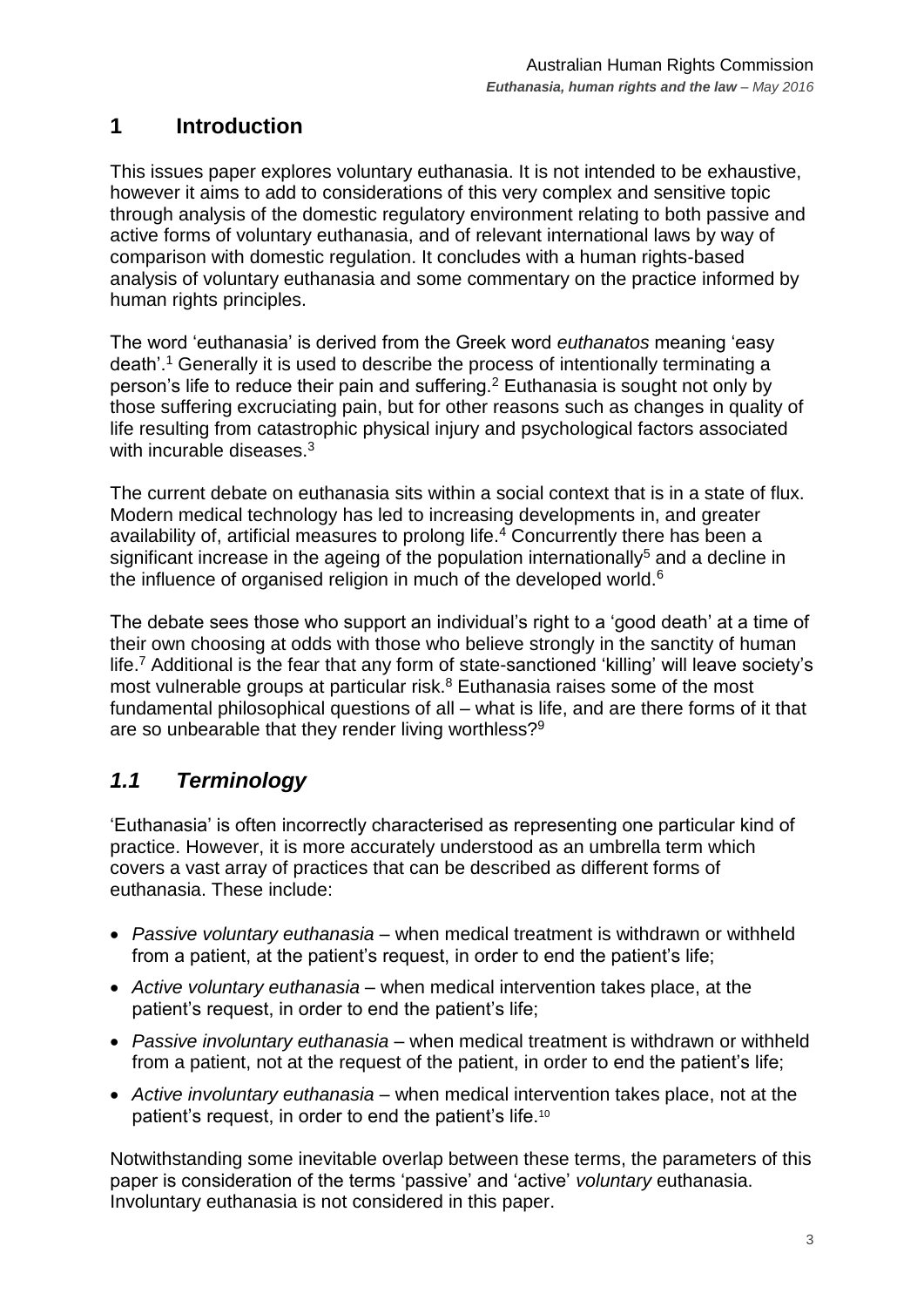# <span id="page-3-0"></span>**2 Passive voluntary euthanasia**

Passive voluntary euthanasia involves the withdrawal or withholding of medical treatment from a patient, at the patient's request, in order to end the patient's life. Examples include not resuscitating a person in cardiac arrest, turning off a life support machine or withholding or withdrawing other medical care that would prolong life.<sup>11</sup>

# <span id="page-3-1"></span>*2.1 Current practice*

#### *(a) Good medical practice*

Withholding or withdrawing medical treatment currently occurs in Australia under various circumstances and regulations.

First, the Medical Board of Australia and the Australian and New Zealand Society of Palliative Medicine (ANZSPM) states good medical practice involves medical practitioners:

…Understanding that you do not have a duty to try to prolong life at all cost. However, you do have a duty to know when not to initiate and when to cease attempts at prolonging life, while ensuring that your patients receive appropriate relief from distress.<sup>12</sup>

…Accepting that patients have the right to refuse medical treatment or to request the withdrawal of treatment already started.<sup>13</sup>

The Australian Medical Association (AMA) similarly states that medical treatment may not be warranted where such treatment 'will not offer a reasonable hope of benefit or will impose an unacceptable burden on the patient.'<sup>14</sup>

There is debate, however, as to whether such measures fall within the meaning of euthanasia. The AMA states that not initiating or withdrawing life-prolonging treatment 'does not constitute euthanasia or physician assisted suicide' where a medical practitioner is acting in accordance with good medical practice.<sup>15</sup>

The ANZSPM explains that 'euthanasia and physician assisted suicide involve the primary, deliberate intention of causing the patient's death'. 16

The Royal Australian College of General Practitioners (RACGP) similarly states:

Whilst doctors have an ethical duty to preserve life there is also a responsibility to relieve suffering…Death should be allowed to occur with dignity and comfort when death is inevitable…the law classifies the cause of death as the patient's underlying condition and not the actions of others. Any legislation therefore needs to recognize that a number of existing forms of end of life care, which may hasten death, are recognized as good medical practice and do not constitute euthanasia or assisted suicide.<sup>17</sup>

However, the statements by medical professionals to explain their position that existing end of life practices do not constitute euthanasia appear to reflect an understanding of euthanasia more in line with active, rather than passive,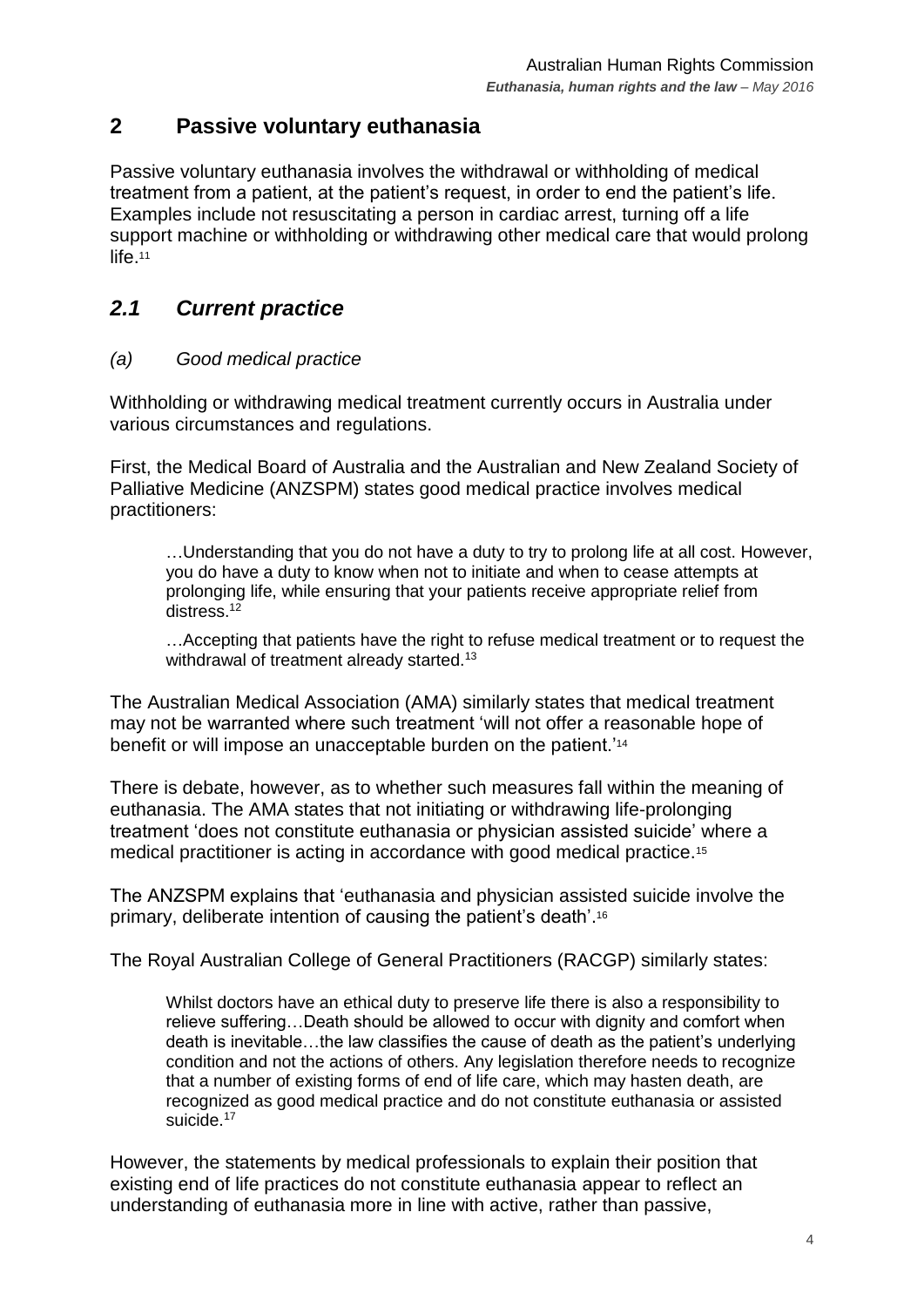euthanasia. What is clear is that regulations do currently exist to permit the withdrawing or withholding of medical treatment in certain circumstances, regardless of whether such practices are described as passive euthanasia or fall within the meaning of established medical practice.

#### *(b) Legislation*

Each state and territory has enacted laws to regulate the act of withholding or withdrawing medical treatment with the effect of hastening death. These laws provide for instruments that allow, in a formal and binding manner, the previously expressed wishes of competent adults to continue to have influence over the kind of treatment they receive (or do not receive) when they lose competence.

No piece of legislation characterises such practices as euthanasia. Indeed, as with members of the medical profession, certain government departments have explicitly stated that such instruments do not permit euthanasia.<sup>18</sup> However, again, such statements seem to be focused on active, rather than passive euthanasia. The Western Australian Department of Health, for example, answers the question 'Does an Advanced Health Directive permit euthanasia?' with the statement 'an Advanced Health Directive cannot require or authorise a doctor or other health professional to take active steps to unnaturally end life.'<sup>19</sup> Despite not using the term, such practices may nonetheless fall within the practices characterised as passive voluntary euthanasia as described above.

There are two forms of instruments that exist to regulate the withholding or withdrawing of medical treatment: 1) advance directives and 2) enduring powers of attorney or guardianship. All states and territories apart from Tasmania and New South Wales have legislation recognising types of 'advance directive' (variously described across jurisdictions). All states and territories have legislation recognising enduring powers of attorney or guardianship. The table below sets out which instruments are available in each jurisdiction and the relevant Act.

| <b>Jurisdiction</b>       | Does legislation provide for<br>advance directives?                                | Does legislation provide for<br>enduring powers of<br>attorney/guardianship?   |
|---------------------------|------------------------------------------------------------------------------------|--------------------------------------------------------------------------------|
| <b>South Australia</b>    | Yes – 'Advance care directives'<br>(Advance Care Directives Act 2013)              | Yes - 'Substitute decision<br>makers'<br>(Advance Care Directives Act<br>2013) |
| <b>Northern Territory</b> | Yes – 'Advance consent decisions'<br>(Advance Personal Planning Act 2013)          | Yes - 'Decision makers'<br>(Advance Personal Planning<br>Act 2013)             |
| <b>Victoria</b>           | Yes – 'Refusal of treatment<br>certificates'<br>(Medical Treatment Act 1988)       | Yes - 'Enduring powers of<br>attorney'<br>(Powers of Attorney Act 2014)        |
| <b>ACT</b>                | Yes - 'Health directions'<br>(Medical Treatment (Health Directions)<br>Act 2006)   | Yes - 'Enduring powers of<br>attorney'<br>(Powers of Attorney Act 2006)        |
| <b>Western Australia</b>  | Yes - 'Advance health directives'<br>(Guardianship and Administration Act<br>1990) | Yes – 'Enduring powers of<br>guardianship'                                     |

#### **Table: Legislation relating to passive voluntary euthanasia practices in Australia**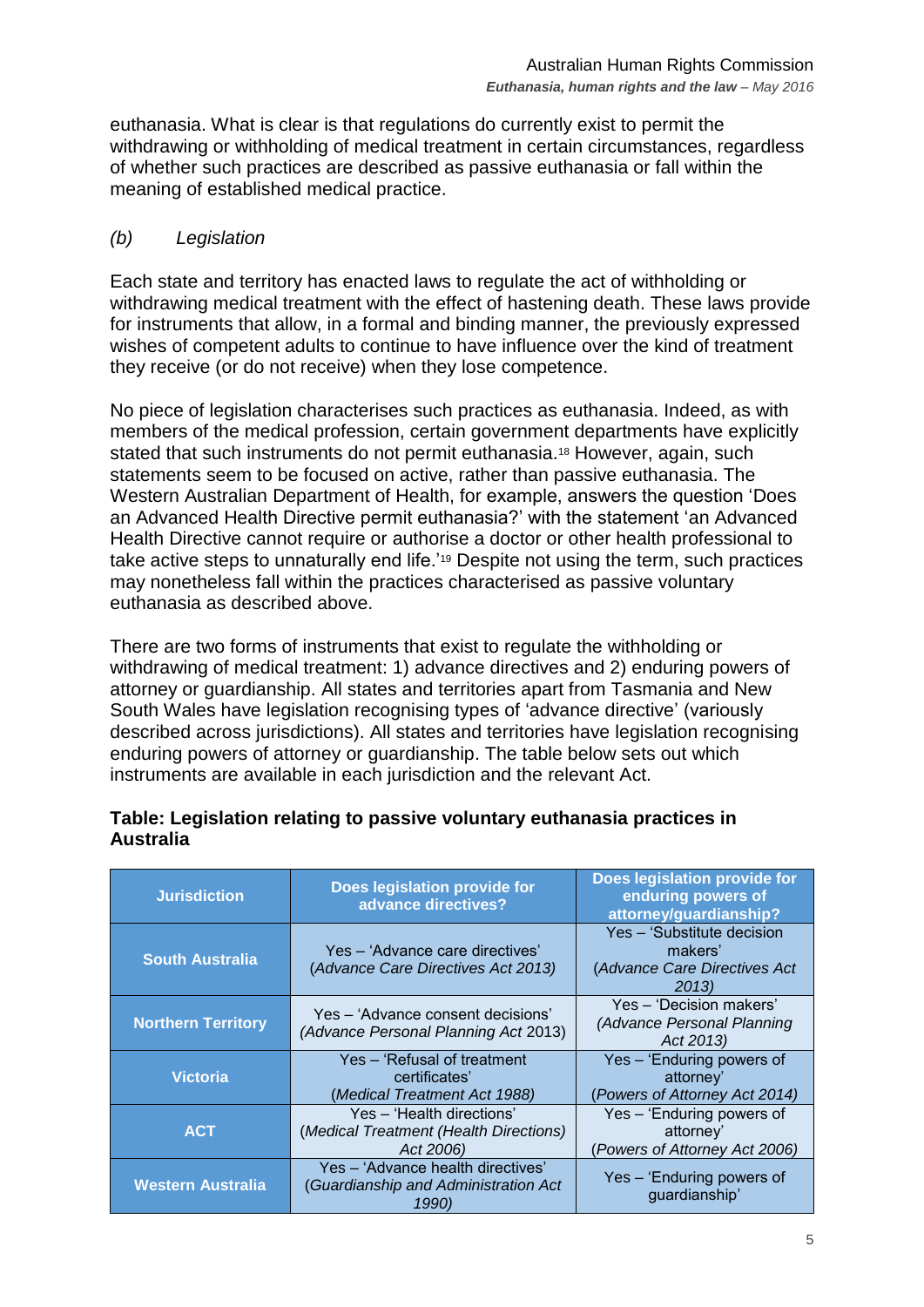#### Australian Human Rights Commission

*Euthanasia, human rights and the law – May 2016*

|                        |                                                                                           | (Guardianship and<br><b>Administration Act 1990)</b>                                  |
|------------------------|-------------------------------------------------------------------------------------------|---------------------------------------------------------------------------------------|
| Queensland             | Yes - 'Advance health directives'<br>(Power of Attorney Act 1998)                         | Yes - 'Enduring powers of<br>attorney'<br>(Power of Attorney Act 1998)                |
| Tasmania               | No (but an advance care plan can be<br>registered as part of an enduring<br>guardianship) | Yes - 'Enduring guardianship'<br>(Guardianship and<br><b>Administration Act 1995)</b> |
| <b>New South Wales</b> | No                                                                                        | Yes - 'Enduring guardian'<br>(Guardianship Act 1987)                                  |

The common key features and differences between these instruments are summarised below:

(i) Advance directives

Advance directives allow competent adults to execute formal directives in writing (except for the ACT where they may be oral), <sup>20</sup> specifying their wishes concerning medical treatment, including the refusal of treatment.<sup>21</sup>

Directives will generally apply in situations where the person has impaired decisionmaking capacity, meaning they are unable to consent to or refuse medical treatment. <sup>22</sup> For example, in Queensland a directive specifying the withdrawal or withholding of treatment will only operate in certain circumstances (i.e. if the patient has a terminal illness, is in a persistent vegetative state, or is permanently unconscious). <sup>23</sup> In Victoria, a directive to withhold or withdraw treatment can only be made with regard to a current condition.<sup>24</sup>

Directives in relation to refusal of treatment are generally legally binding on health professionals, <sup>25</sup> although there are circumstances in which a health provider will be protected for non-compliance (for example, if there are reasonable grounds to believe that the directive does not reflect the current wishes of the person, or where a directive is uncertain or inconsistent with good medical practice).<sup>26</sup>

Health practitioners who act in good faith and/or reasonably refuse to provide or continue medical treatment in reliance on an advance directive are generally taken to be acting with the consent of the patient.<sup>27</sup> In Western Australia and the Northern Territory, legislation states that a health practitioner is deemed to be acting with valid consent when relying on an advance directive, even where this may hasten death.<sup>28</sup>

With regard to liability, the Victorian, South Australian and Australian Capital Territory Acts specify that practitioners, acting reasonably and/or in good faith, that act in accordance with an advance directive are generally protected from criminal liability.<sup>29</sup> In Queensland, a person acting in accordance with an advance health directive is 'not liable for an act or omission to any greater extent than if the act of omission had happened with the principal's consent.'<sup>30</sup> However, the Queensland Act also specifies that reliance on an advance directive does not prevent criminal liability under section 296 of the Queensland *Criminal Code* which criminalises the acceleration of death.<sup>31</sup>

New South Wales has not legislated to provide for advance directives. However, it has developed 'Using Advance Care Directives' guidelines on the management of end-of-life decisions, and advance care directives that comply with the requirements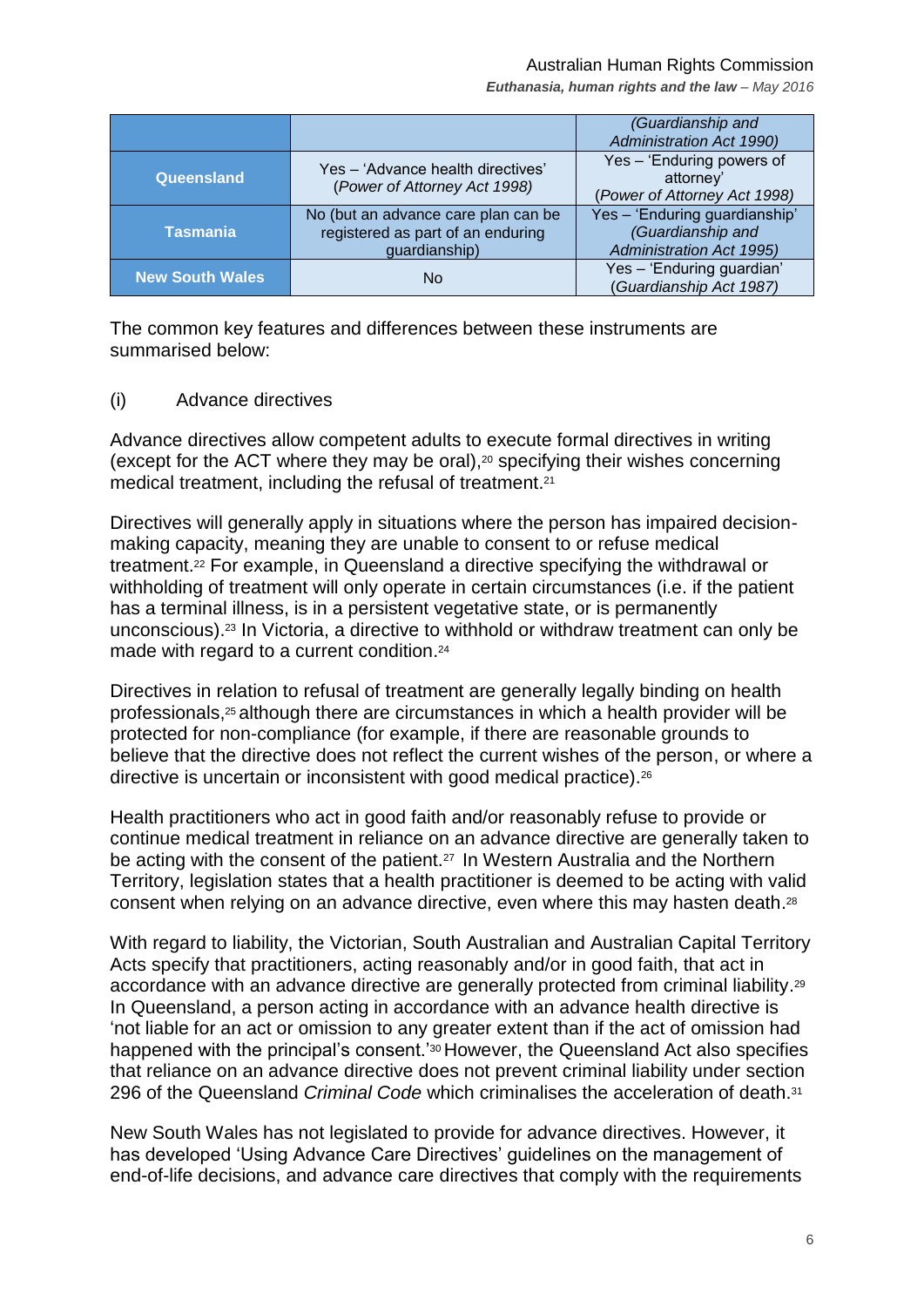of these guidelines are legally binding in NSW, functioning as an 'extension of the common law right to determine one's own medical treatment' (discussed below).<sup>32</sup>

(ii) Enduring powers of attorney or guardianship.

Enduring powers of attorney or guardianship allow a person to appoint one or more agents to make decisions about the provision or refusal of medical treatment if and when that person has impaired decision-making capacity.<sup>33</sup>

The attorney or guardian is generally required to make treatment decisions that are consistent with directions given by the person when competent, including those specified within the enduring power of attorney/guardianship itself, or in an advance directive. 34

In some jurisdictions, there are limitations on the ability of attorneys and guardians to refuse treatment in certain situations. In Victoria, an agent or guardian may only refuse medical treatment on behalf of a patient if the medical treatment would cause unreasonable distress to the patient, or there are reasonable grounds for believing that the patient, if competent, and after giving serious consideration to his or her health and well-being, would consider that the medical treatment is unwarranted.<sup>35</sup> In Queensland, an enduring power of attorney cannot consent to the withholding or withdrawal of a life-sustaining measure unless this would be consistent with good medical practice. 36

As mentioned above with regards to advance directives, health practitioners who reasonably/in good faith rely on the decision of an attorney or guardian are generally protected from criminal and civil liability (in the Northern Territory, Western Australia, Tasmania, New South Wales and Queensland because they are deemed to have acted with the patient's consent) if the agent makes refusal of treatment decisions in compliance with a valid instrument. 37

## *(c) Common law*

Common law rules govern the doctor-patient relationship and the provision of medical treatment more generally.<sup>38</sup> Advance directives legislation in every Australian jurisdiction except for South Australia explicitly states that common law rights are not displaced by the legislation.<sup>39</sup>

With regard to passive voluntary euthanasia, the common law allows a competent adult to refuse medical treatment, even where that refusal will lead to death.<sup>40</sup> Where a patient's refusal is both voluntary and informed, the decision must be respected and practitioners acting in accordance with such decisions are shielded from liability. 41

Two cases considering the common law position concerning the right to refuse medical treatment help to clarify this position.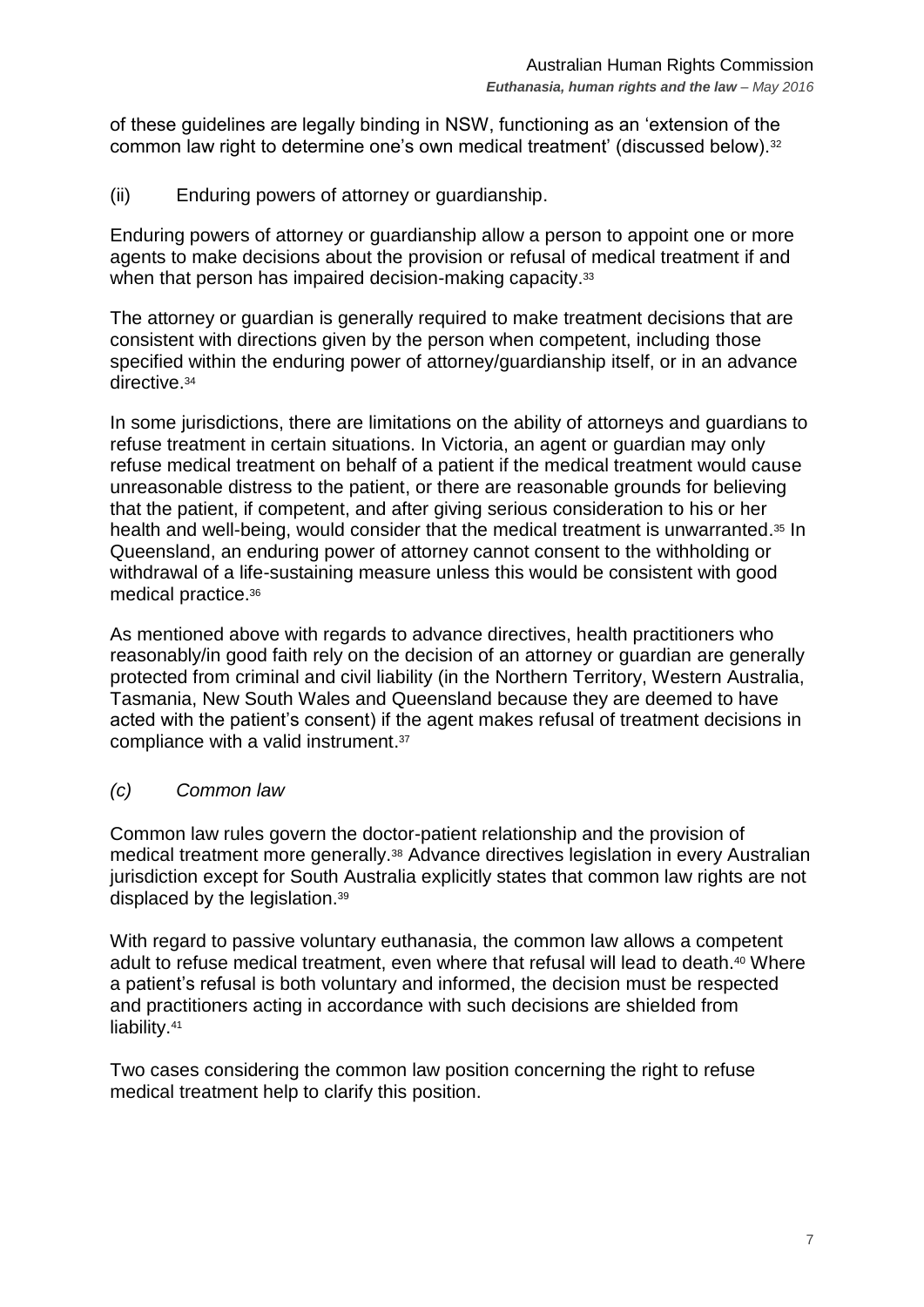#### (i) Case law

## *Hunter and the New England Area Health Authority v A:* **42**

In this case the Supreme Court of New South Wales considered the validity of a common law advance directive (there being no legislative provisions for such directives in NSW) given by Mr A, refusing kidney dialysis. One year after making the directive Mr A was admitted to a hospital emergency department in a critical state with a decreased level of consciousness. His condition deteriorated to the point that he was being kept alive by mechanical ventilation and kidney dialysis. The hospital sought a judicial declaration to determine the validity of his advance directive.

McDougall J confirmed that the directive was valid and held that the hospital must respect this decision. His Honour stated and applied the common law principle that:

A person may make an 'advance care directive': a statement that the person does not wish to receive medical treatment, or medical treatment of specified kinds. If an advance care directive is made by a capable adult, and it is clear and unambiguous, and extends to the situation at hand, it must be respected. It would be a battery to administer medical treatment to the person of a kind prohibited by the advance care directive.<sup>43</sup>

#### *Brightwater Care Group v Rossiter:* **44**

This case, also dubbed the 'right to starve' case, concerned a contemporaneous rather than anticipatory refusal of treatment by Mr Rossiter, a man with quadriplegia who was 'unable to undertake any basic human functions', including taking nutrition or hydration orally. Mr Rossiter was not terminally ill, dying or in a vegetative state and had full mental capacity. He had 'clearly and unequivocally' indicated that he did not wish to continue to receive medical treatment which, if discontinued, would inevitably lead to his death.

Martin CJ considered the position at common law and concluded:

[A]t common law, the answers to the questions posed by this case are clear and straightforward. They are to the effect that Mr Rossiter has the right to determine whether or not he will continue to receive the services and treatment provided by Brightwater and, at common law, Brightwater would be acting unlawfully by continuing to provide treatment [namely the administration of nutrition and hydration via a tube inserted into his stomach] contrary to Mr Rossiter's wishes.<sup>45</sup>

These cases concern the common law position regarding the doctor-patient relationship and provision of medical treatment in general, rather than the issue of passive voluntary euthanasia specifically. Further research is needed to confirm the current common law position in relation to passive voluntary euthanasia practices.

## <span id="page-7-0"></span>*2.2 Comparative international legislative schemes*

As the above section demonstrates, the regulation of passive voluntary euthanasia practices in Australia is complex and, in some aspects, inconsistent. Generally, however, the Australian context reflects trends in comparable international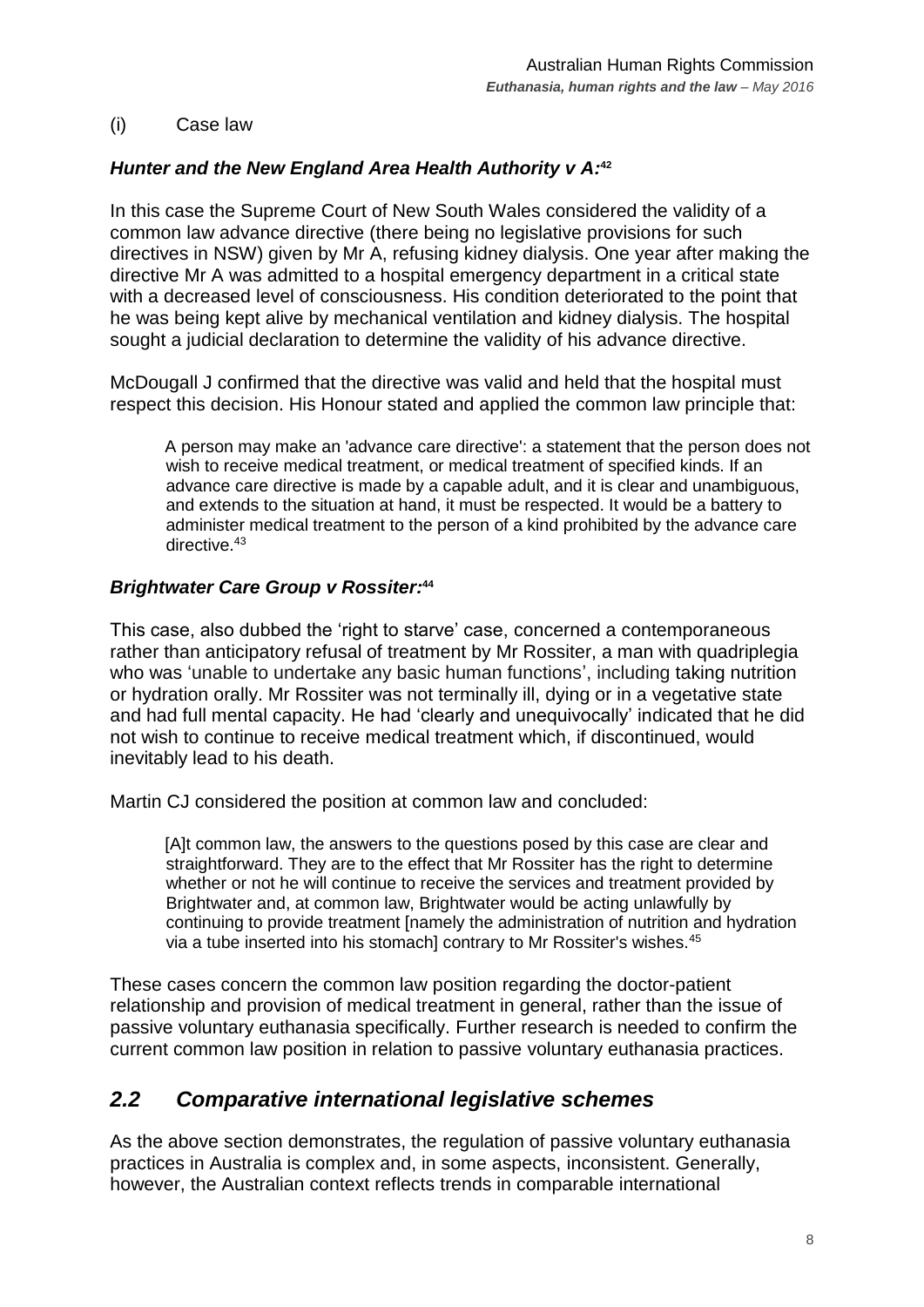jurisdictions, as shown by the following overview of comparative regulation and jurisprudence.

## *(a) United States of America*

Legislation providing for advance directives (often referred to as 'living wills') and/or enduring power of attorney exists in all states in the United States. These instruments allow competent adults to state, in advance, that they do not wish to be kept alive by medical treatment in the latter stages of terminal illness.<sup>46</sup> Legislation in some states gives a patient's family members the power to make decisions about life-sustaining medical treatment in situations where the patient has become incompetent and has not made an advance directive.<sup>47</sup>

## *(b) United Kingdom*

Under the *Mental Capacity Act UK* (2005), <sup>48</sup> 'advance decisions' give a person the right to make a decision to refuse healthcare treatment in advance, including in situations where this would result in their death.<sup>49</sup> Advance decisions are legally binding and any person who withholds or withdraws treatment in accordance with a valid and applicable advance decision will not incur liability.<sup>50</sup>

The UK Act also allows a person to appoint an agent to act on their behalf in the event that they lose capacity in the future, in the form of a 'lasting power of attorney'.<sup>51</sup> The attorney can be expressly authorised to give or refuse consent to medical treatment, including life-sustaining treatment.<sup>52</sup>

## *(c) Canada*

Many of the provinces in Canada (e.g. British Colombia, Saskatchewan, Manitoba and Nova Scotia)<sup>53</sup> have enacted legislation that permits people to make advance directives (variously termed). These instruments record a person's wishes or instructions regarding their future health care, and permit a person to appoint a substitute decision-maker to make health care decisions on their behalf if they become incompetent.

# <span id="page-8-0"></span>*2.3 Summary*

This section has outlined the circumstances in which individuals or their authorised agents can decide to withhold or withdraw medical treatment, including where this would result in death.

While the regulatory approach varies between Australian states and territories, all states and territories permit people, in one form or another, to formally communicate their wishes in end of life situations, an approach reflected by international practice.

Passive voluntary euthanasia thus appears to be largely accepted within current medical practice (and, in most jurisdictions, generally recognised and permitted by law), despite the refusal of medical practitioners and policy makers to describe these activities in such terms.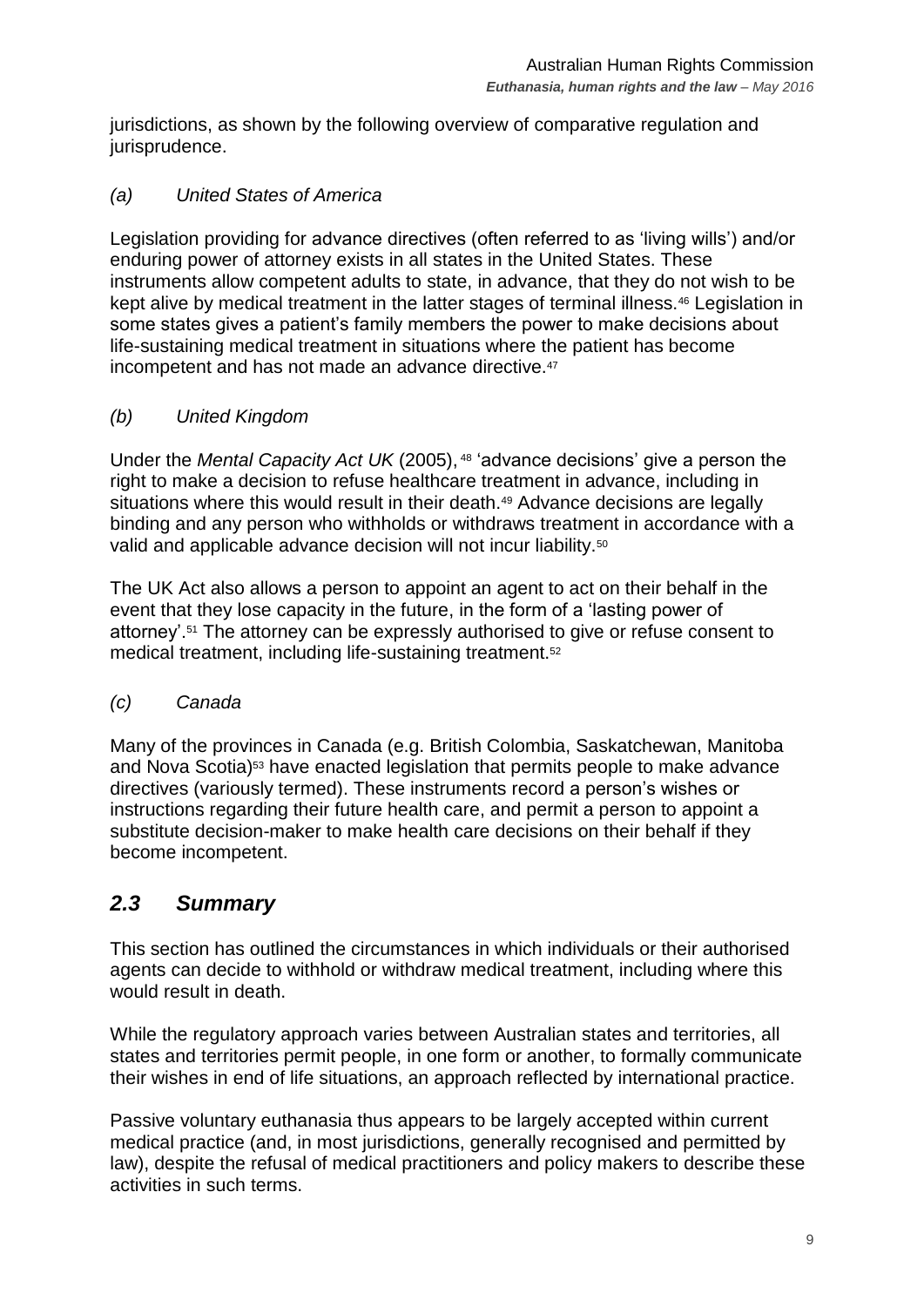# <span id="page-9-0"></span>**3 Active voluntary euthanasia**

The acceptance of the practice of passive voluntary euthanasia, however defined, is in stark contrast to the practice of 'active' voluntary euthanasia.

Active voluntary euthanasia can be said to occur when medical intervention takes place, at the patient's request, in order to end the patient's life. In contrast to passive voluntary euthanasia, which involves an 'omission' of steps or treatment, active voluntary euthanasia concerns a person undertaking positive steps to end a life. This can include administering high doses of painkillers that hasten death or providing and/or injecting a lethal substance or dose to end life.

Thus, unlike passive euthanasia, in which the cause of death is the underlying disease or condition, with active voluntary euthanasia the death results from the action of a medical professional or other party.

The Senate Legal and Constitutional Affairs Legislation Committee's Inquiry into the Exposure Draft of the Medical Services (Dying with Dignity) Bill 2014 (Senate Inquiry) received hundreds of submissions in support of and against the Bill. As will be explored in section 4.2 below, that Bill sought to legalise and regulate active voluntary euthanasia.<sup>54</sup>

Some of the major arguments for and against the legalisation of active voluntary euthanasia as raised at the Senate Inquiry are summarised below, followed by an overview of the current legal situation, in section 3.3.

# <span id="page-9-1"></span>*3.1 Arguments against legalising active voluntary euthanasia*

## *(a) Role of the doctor*

Arguments against the legalisation of active voluntary euthanasia include the view that such practices undermine the 'role of the doctor' as a 'healer', as characterised by the Hippocratic Oath.<sup>55</sup> For example, the Family Council of Victoria stated in its submission to the Senate Inquiry that:

When the medical profession becomes involved in killing, the delicate trust relationship between a patient and doctor is undermined. People trust their lives to doctors and health care workers in the knowledge that they are dedicated to the preservation of life, to healing, to caring. This after all is the basis of the Hippocratic tradition. The Hippocratic Oath includes the commitment not to kill a patient, even if the patient requests such a course.<sup>56</sup>

This is a contested view. An alternative argument is that the relationship between doctor and patient can be more suitably defined in the terms of a provider/consumer relationship, whereby the patient as a consumer 'can ask for whatever he or she wants', and the doctor 'can choose whatever he or she wants to provide.'<sup>57</sup> Under such an interpretation, a doctor taking action which could fall within the meaning of active voluntary euthanasia may be justified.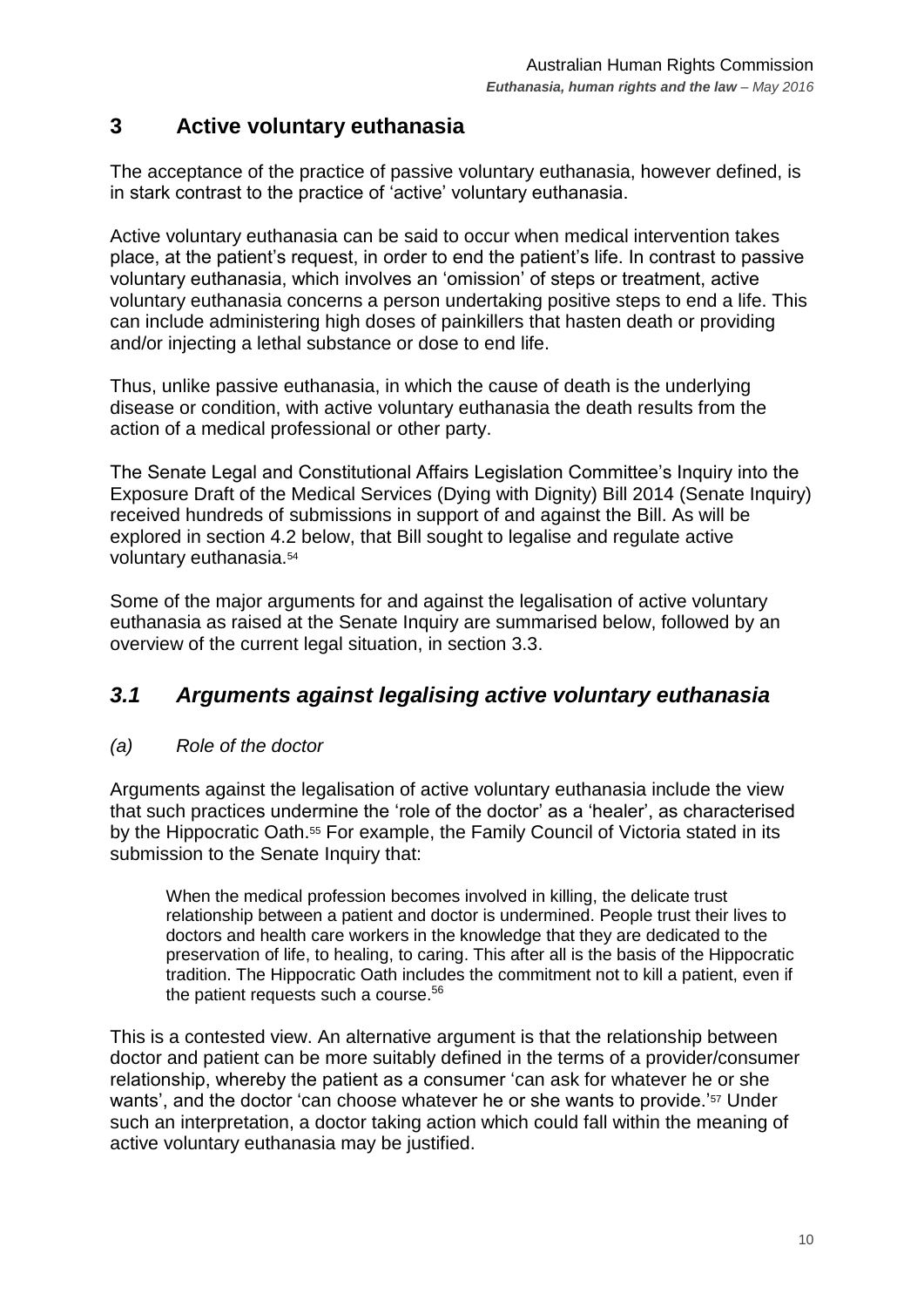#### *(b) Palliative care*

Linked to this argument is the role of palliative care. A number of people submitted to the Senate Inquiry that the introduction of voluntary euthanasia would undermine investment in, as well as the role and value placed on, palliative care.<sup>58</sup>

In his evidence to the Senate Inquiry, Assistant Professor Andrew Cole, a palliative care specialist, outlined that providing effective palliative care and support could be an alternative to euthanasia. He explained:

[H]astening times is not necessarily the way forward. Rather, it is providing care and support, letting the natural processes take their course and choosing to withdraw therapies that are not reasonable or not helpful.<sup>59</sup>

Others argued that the introduction of active voluntary euthanasia would not undermine palliative care but would instead provide an additional option within the palliative care process.<sup>60</sup> This argument is based on the premise that there will be circumstances 'where even the best palliative care will not relieve the suffering or distress of a terminally ill patient'.<sup>61</sup> For example, the South Australian Voluntary Euthanasia Society explained:

It is widely acknowledged, including by Palliative Care Australia and the Australian Medical Association, that even the best of palliative care cannot help all patients – between 5-10% find their suffering so unbearable that they persistently request an assisted death. Our palliative and medical care is highly regarded, but it can never be 100% effective.<sup>62</sup>

#### *(c) Slippery slope*

The Senate Inquiry heard from a number of groups warning against the 'slippery slope' effect that would result from the enacting of active voluntary euthanasia legislation. Specifically, the concern is that the legalisation of voluntary euthanasia in terminal cases would then lead to the practice of other forms of euthanasia such as involuntary euthanasia or voluntary euthanasia in non-terminal cases.<sup>63</sup> For example, the Australian Christian Lobby (ACL) stated that:

[W]e have clearly seen the slippery slope well and truly in action in Holland and in Belgium, in particular, where we have seen people being euthanized without their specific consent. That is not voluntary euthanasia.<sup>64</sup>

However, many submissions countered this view. For example, Professor Margaret Otlowski argued that:

The most commonly cited objection to the legalisation of active voluntary euthanasia is the 'slippery slope' argument: that the legalisation of active voluntary euthanasia would lead to widespread involuntary euthanasia and the termination of lives no longer considered socially useful. This is, however, a completely unsubstantiated argument. The 'slippery slope' argument is typically made without regard to the risks of abuse or other problems involved in retaining the present law.<sup>13</sup>

Similarly, Christians Supporting Choice stated: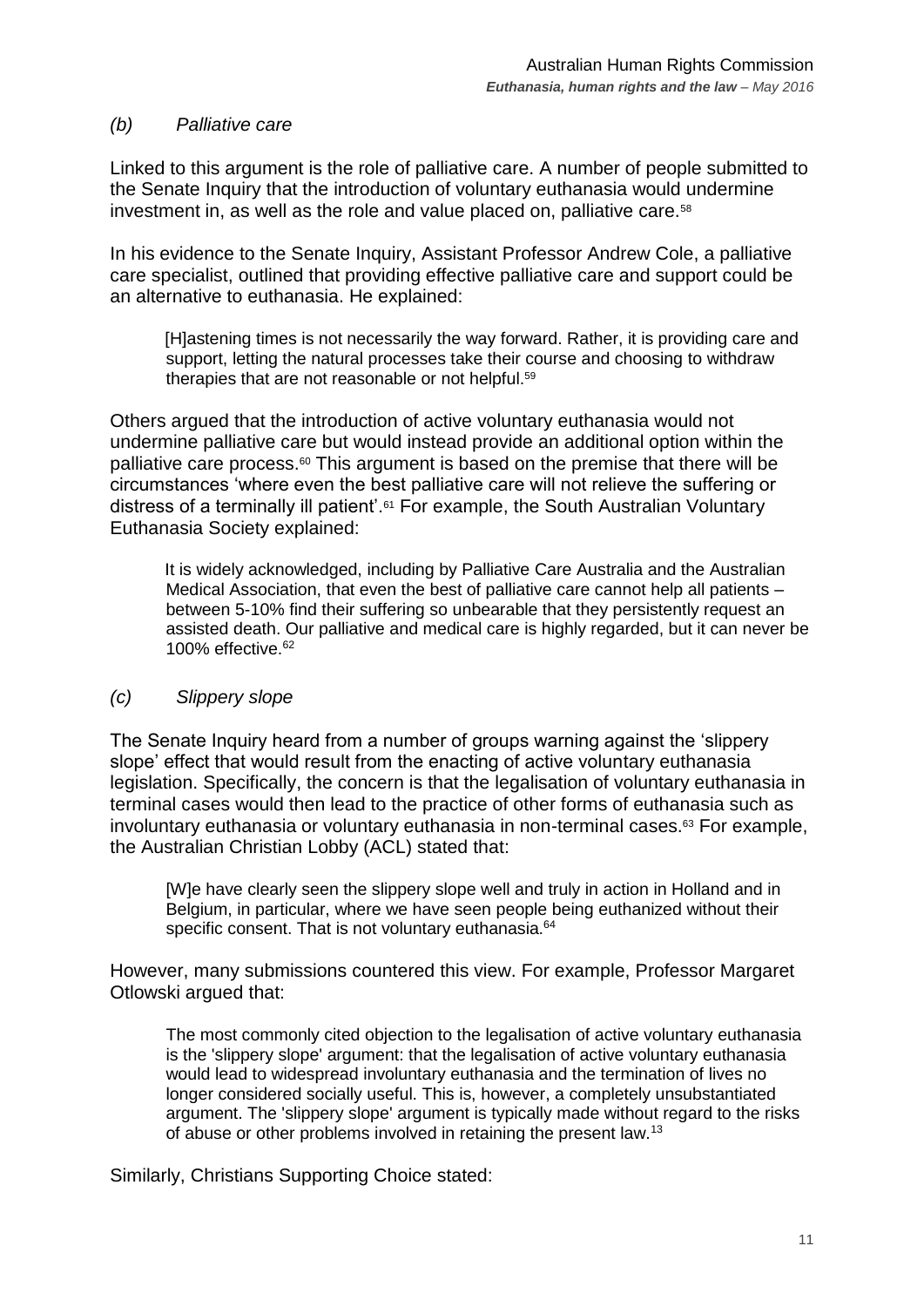From my understanding, in Oregon they have had this legislation for 17 years and they have done studies which have shown that this slippery slope you are referring to does not exist. It is a scaremongering tool used by those who are ideologically opposed to the proposed legislation and who will do anything they can to stop the law. We in Christians Supporting Choice side with loving compassion and mercy and not with religious dogmatic adherence to a particular point of view…There is no slippery slope.<sup>16</sup>

Further, there were criticisms that the slippery slope argument, in being focused on the potential for active voluntary euthanasia to lead to other, more controversial forms of euthanasia, did not provide a strong argument against the practice of active voluntary euthanasia itself. Mr Peter Short, a man with terminal cancer who appeared before the Committee, argued:

Is it rational to take a position of denying the terminally ill and suffering the choice at the end of their life, because we are concerned we cannot put effective rules around a dying process? We manage road rules, alcohol rules and smoking rules. All are slippery slopes far more difficult and destructive, but all well-accepted in society and in law. $65$ 

Finally, Dying with Dignity Victoria argued that a 'slippery slope' was more likely to occur 'in an environment where voluntary euthanasia is prohibited rather than [in] a society where a transparent, legislative framework regulates the occurrence.<sup>'66</sup>

## <span id="page-11-0"></span>*3.2 Arguments in support of legalising active voluntary euthanasia*

## *(a) Legitimacy and transparency*

This leads to a broader, related argument in support of a legislative approach which would introduce 'appropriate scrutiny, support and regulation' so that this practice that is 'already occurring' is undertaken in a safe as possible manner.<sup>67</sup> The law would also provide much-needed certainty as well as necessary safeguards for patients and for doctors who provide assistance.<sup>68</sup>

#### *(b) Personal autonomy – the right to choose*

A number of submitters to the Senate Inquiry saw the decision to end one's life as a 'personal one', <sup>69</sup> underpinned by 'the basic principle of respecting an individual's right to choose'.<sup>70</sup> In a 1994 US Federal District Court decision on assisted suicide, the judge relied on the claim by three Supreme Court Justices in an abortion case that:

Matters involving the most intimate and personal choices a person may make in a life-time are central to the liberty protected by the Fourteenth Amendment. At the heart of liberty is the right to define one's own concept of existence, or meaning, of the universe, and of the mystery of human life. $71$ 

In the Australian context, Professor George Williams argues that the judge's decision in the Rossiter case was one 'based upon the autonomy of the individual' $72$ specifically a person's right to refuse food in order to bring about their own death.<sup>73</sup> However in his view 'the law places major limits on autonomy' where 'the right to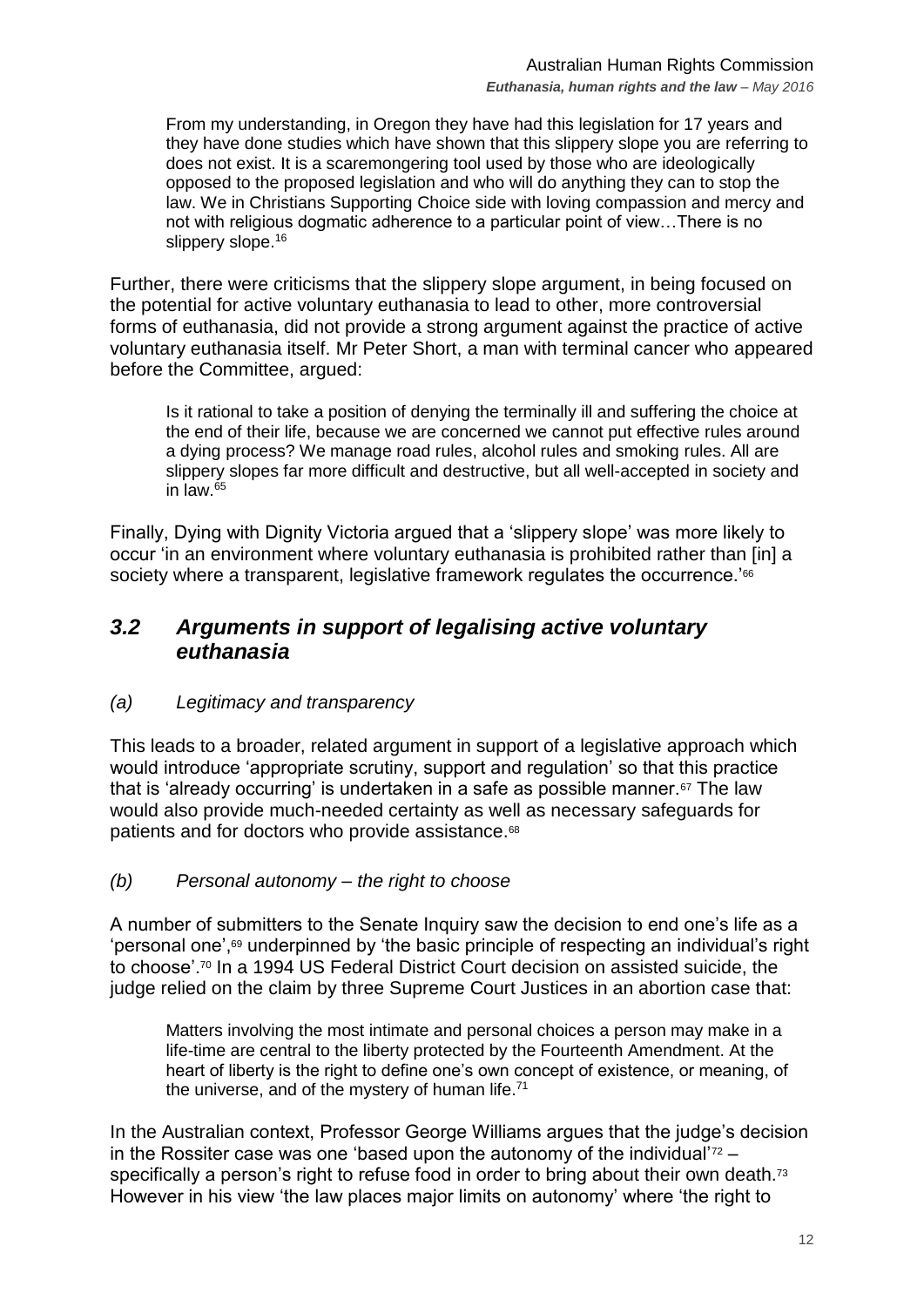choose does not extend to the more dignified and humane option of voluntary assisted dying'.<sup>74</sup>

A number of these moral and ethical concerns are summarised in an excerpt of an article published by Father Frank Brennan:

Many Australians still believe that physician assisted suicide is wrong. While prepared to see a machine turned off, they are opposed to the administration of a lethal injection. They would never seek it for themselves. As health professionals they would never provide such assistance. Others are worried by the possible abuses, fearing that a lethal injection could be administered during a down period in a person's life, which need not necessarily be the end. But should there be a law against the administration of the injection given that many other Australians believe individuals should have a right to choose?<sup>75</sup>

## <span id="page-12-0"></span>*3.3 Current legal framework*

This section will consider the current state of the law within Australia in respect of the regulation of active voluntary euthanasia. As the regulation varies depending on the practice in question, three different types of active voluntary euthanasia practice will be considered:

- 1. Where the patient (in excruciating pain) requests the doctor to relieve pain and the doctor administers increased doses of pain-killing drugs that hastens the patient's death;
- 2. Where the patient wants to die and asks the doctor for assistance (prescribing drugs, setting up a mechanism, providing advice) but the lethal act is performed by the patient rather than the doctor;
- 3. Where the patient wants to die and asks the doctor for assistance where the lethal act is performed by the doctor.<sup>76</sup>

Each of these scenarios is considered in turn below.

*(a) Where the patient (in excruciating pain) requests the doctor to relieve pain and the doctor administers increased doses of pain-killing drugs that hasten the patient's death*

The administering of painkillers in this context is considered an 'active voluntary euthanasia' practice for the purposes of this paper because the administering of painkillers is an 'active act' (as opposed to an omission) which can 'hasten death'. A somewhat open question at common law and in legislation regulating this practice is the meaning of 'hastens death'. One interpretation is that the administering of a significantly increased level of painkiller *causes* (and therefore 'hastens') death. Another interpretation is that when treatment is withheld, resulting in an increase of pain, painkillers are used to abate the pain for long enough so that the illness takes over and 'hastens' death in a relatively painless manner.

A number of legislative provisions that regulate the use of painkillers in this context refer for guidance to 'reasonable treatment', 'good medical practice' and 'proper professional standards of palliative care' (see the section below entitled 'Legislation').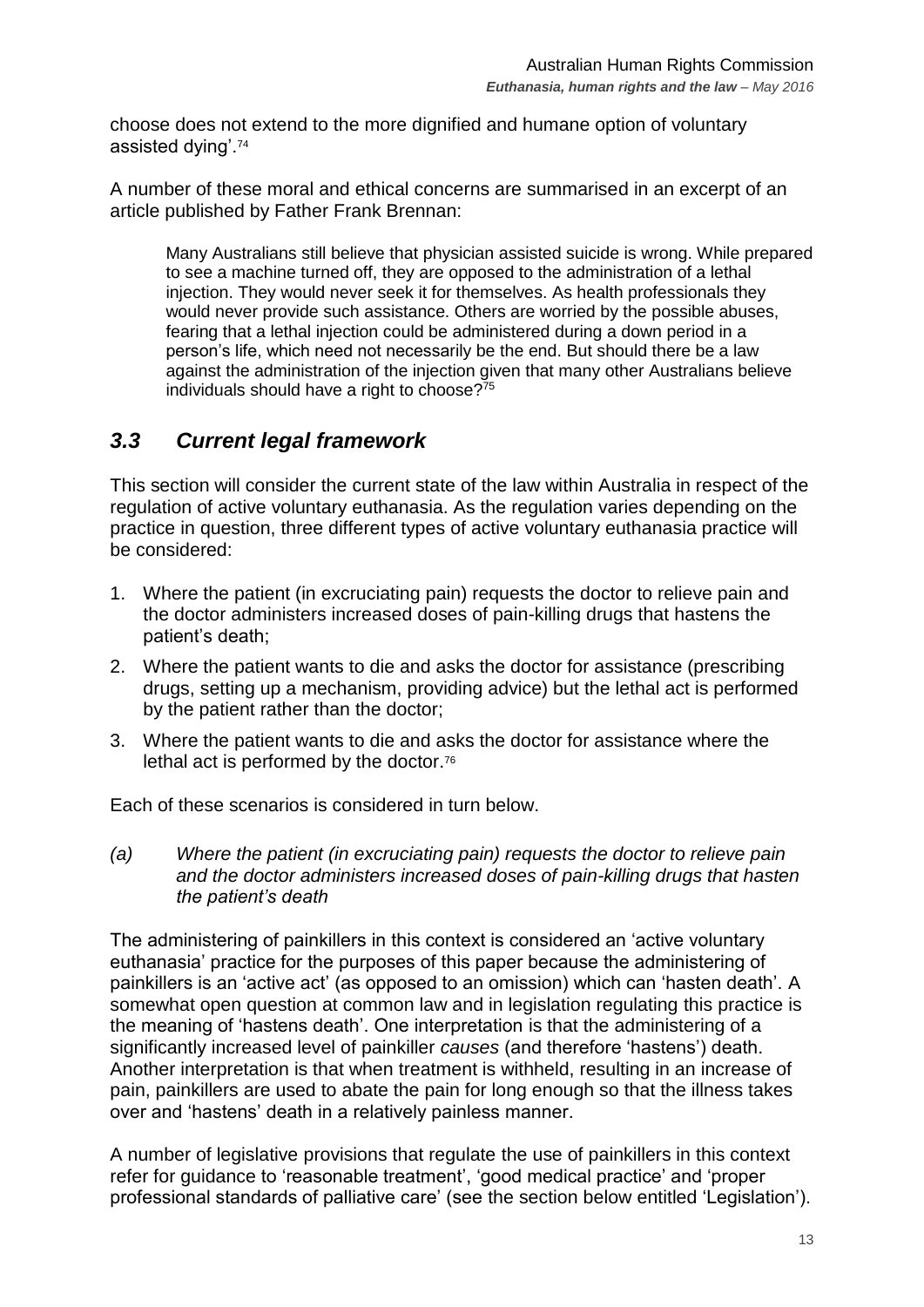The Australian Medical Association (AMA) characterises 'the administration of treatment or other action intended to relieve symptoms which may have a secondary consequence of hastening death' as part of 'good medical practice'.<sup>77</sup> Presumably this would include the administering of painkillers. However, the acceptable level of painkillers in the circumstances, and whether it is incidental to or *causative* of a 'hastened' death, remains a grey area in the absence of express determination by the courts. Further research would need to be undertaken to confirm whether this has been determined. Arguably, a massive dose of painkillers that 'cause' death could be described as a lethal injection 'by proxy'. In policy terms, it seems unlikely that current legislative provisions extend to cover this scenario, though in the absence of iudicial clarification on what is considered 'reasonable' this remains unclear. For this reason the regulation of this practice is considered within the active voluntary euthanasia section with this caveat.

(i) Common law

As of the mid-nineties, there had been no criminal prosecutions of doctors in Australia in relation to their administration of pain relieving drugs that have hastened death.<sup>78</sup> Further research needs to be undertaken to confirm this is still the case.

In the UK (as at the mid-nineties) an exception existed at common law if the doctor's intention could be described as an intention to relieve pain in terminal situations rather than as an intention to end the patient's life.<sup>79</sup> In the absence of the required judicial clarification in Australia, it cannot be assumed that the legal 'exception' that exists in English law would necessarily form part of Australian criminal law.<sup>80</sup> It has been suggested that under a strict interpretation of the relevant Australian homicide laws a doctor may not be immune from liability for murder in this situation.<sup>81</sup> Even though the doctor may not have 'intended' to cause death, administering drugs in the 'knowledge' that the patient may die as a result may give rise to liability for murder.<sup>82</sup> In the absence of a determinative case the issue remains untested. The relevant legislative provisions are detailed below.

(ii) Legislation

Legislation in South Australia, Western Australia and Queensland provides some clarification regarding whether and in what circumstances a doctor providing pain relief which hastens death will be criminally liable. The common law position appears to be unaffected by legislation in Victoria, Tasmania, New South Wales and the ACT (in the case of the latter, however, within the context of a statutory right to pain relief). The situation in the Northern Territory is less clear.

#### *Consent to Medical Treatment and Palliative Care Act 1995 (SA):*

Section 17(1) applies to the situation where a doctor administers medical treatment to a patient in the terminal phase of an illness 'with the intention of relieving pain or distress', where 'an incidental effect of the treatment is to hasten the death of the patient'.<sup>83</sup> This section provides that the doctor will not be found liable under criminal or civil law if the treatment was undertaken with consent; in good faith and without negligence and in accordance with proper professional standards of palliative care.<sup>84</sup> This provision accords with the UK exception.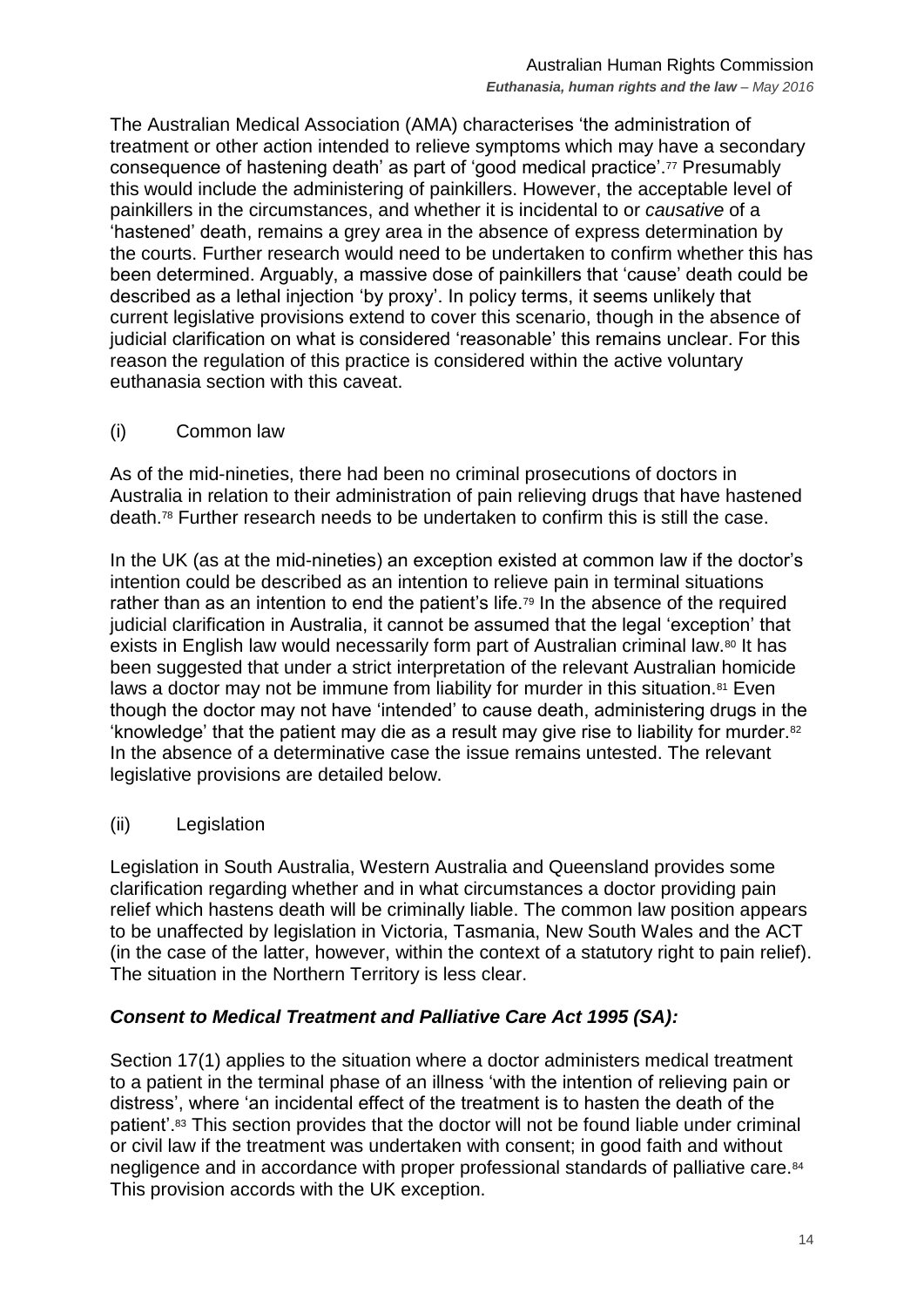## *Guardianship and Administration Act 1990 (WA):*

In Western Australia the Act provides that if a health care professional commences or continues palliative care in accordance with an advance health directive or a decision by an enduring guardian, the health professional is taken to have done so in accordance with a valid treatment decision, even if an effect of doing so is to hasten the death of the patient.<sup>85</sup>

Also, in 2008 the Western Australian Criminal Code was amended to provide that:

a person is not criminally responsible for administering, in good faith and with reasonable care and skill, surgical or medical treatment (including palliative care)…to another person for that other person's benefit…if the administration of the treatment is reasonable, having regard to the patient's state at the time and to all the circumstances of the case.<sup>86</sup>

#### *Criminal Code Act 1899 (Qld):*

Section 282A of the Act absolves a doctor (or a person acting under a doctor's orders) of criminal responsibility for providing palliative care where such provision is provided 'in good faith and with reasonable care and skill' and 'is reasonable, having regard to the other person's state at the time and all the circumstances of the case'.<sup>87</sup> The Act makes clear that no liability will arise 'even if an incidental effect of providing the palliative care is to hasten the other person's death'.<sup>88</sup> The pain relief will only be judged as 'reasonable' if it is 'reasonable in the context of good medical practice'.<sup>89</sup>

Palliative care for the purposes of that section is defined as 'care, whether by doing an act or making an omission, directed at maintaining or improving the comfort of a person who is, or would otherwise be, subject to pain and suffering.'<sup>90</sup> Section 282A makes clear that the protection from liability depends on the intention behind the administration of the medication; it provides that 'nothing in this section authorises, justifies or excuses (a) an act done or omission made with intent to kill another person; or (b) aiding another person to kill himself or herself.' 91

#### *Medical Treatment Act 1988 (Vic):*

The Act provides that its operation 'does not affect any right, power or duty which a medical practitioner or any other person has in relation to palliative care'.<sup>92</sup> The definition of palliative care includes the provision of 'reasonable medical procedures for the relief of pain, suffering and discomfort'.<sup>93</sup> Accordingly the Victorian legislation leaves the common law position intact in terms of possible criminal liability for this type of active voluntary euthanasia.<sup>94</sup>

## *Medical Treatment (Health Directions) Act 2006 (ACT):*

Similar to the Victorian legislation, the Act provides that it 'does not affect any right, power or duty that a medical practitioner or any other person has in relation to palliative care'.<sup>95</sup> It has a similar palliative care definition as including 'the provision of reasonable medical and nursing procedures for the relief of pain, suffering and discomfort'.<sup>96</sup>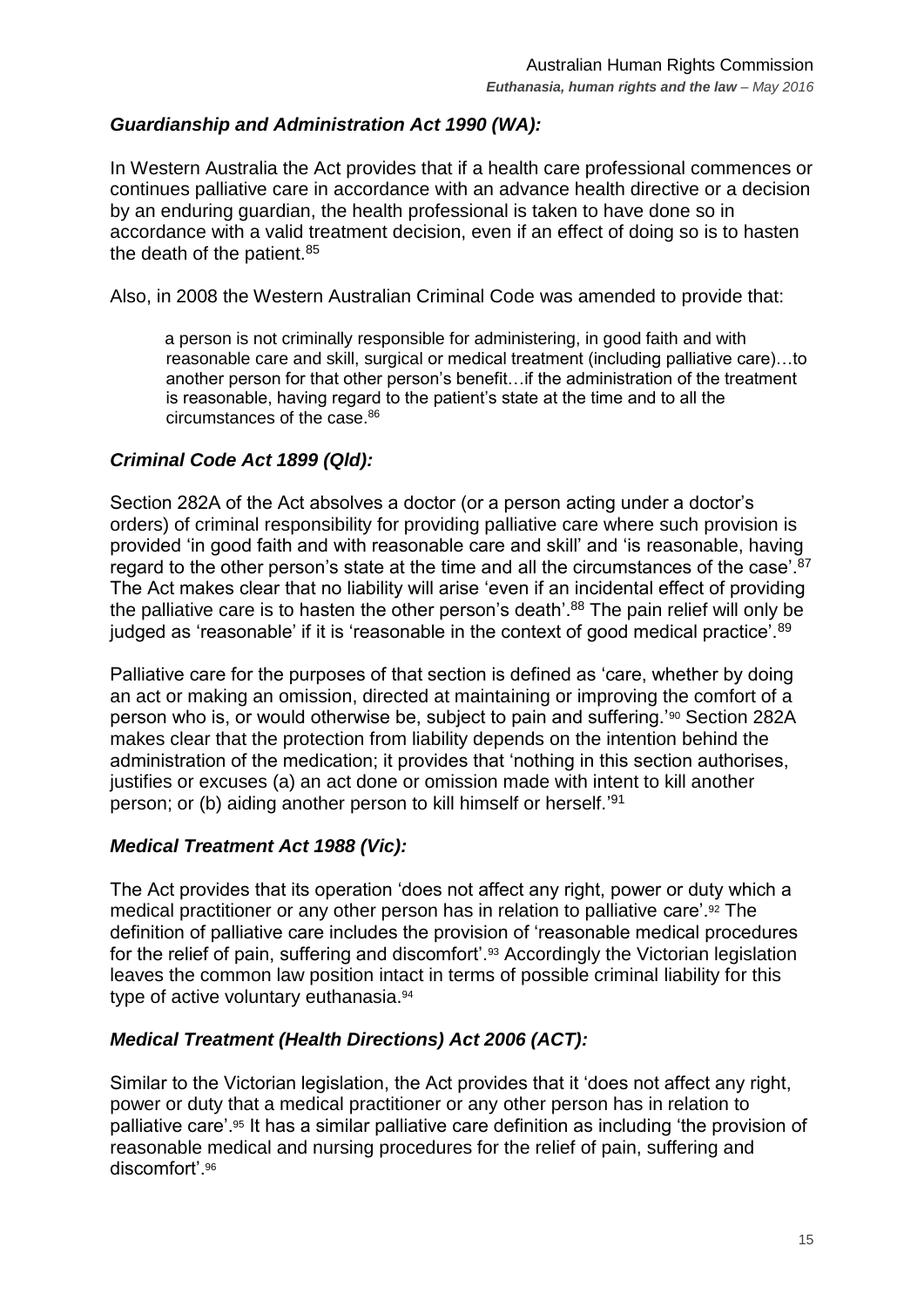However s 17 of the ACT Act gives statutory recognition to the right of the patient to pain relief. That section provides that a person who has given a health direction that medical treatment be withheld or withdrawn has 'a right to receive relief from pain and suffering to the maximum extent that is reasonable in the circumstances'.<sup>97</sup> The Act does not indicate what would be 'reasonable' for these purposes, merely stating that a health professional must 'give adequate consideration to the person's account of the person's level of pain and suffering' when administering pain relief to a patient.<sup>98</sup>

## *Criminal Code Act 1924 (Tas):*

Section 154 of the *Criminal Code Act 1924* (Tas) provides that:

A person is deemed to have killed another in the following cases where his act or omission is not the immediate, or not the sole, cause of death…(d) where by any act or omission he hastens the death of another who is suffering under any disease or injury which would itself have caused death.

There does not appear to be any statutory exception to this provision for medical professionals providing pain relief.

## *Crimes Act 1900 (NSW):*

There is no provision in the *Crimes Act 1900* (NSW) dealing with the administering of pain relief which hastens death.

## *Advance Personal Planning Act 2013 (NT):*

The situation in the Northern Territory is less clear. The *Advance Personal Planning Act 2013* (NT) refers to 'health care' to which a person can consent under that Act. There is no express reference to palliative care (or therapeutic measures) within the definition of 'health care'. The Act refers to 'unlawful health care action', and provides that 'this Act does not permit the form of intentional killing of another called euthanasia or the assisting of a person to terminate his or her life'.<sup>99</sup>

The NT Criminal Code does not appear to make any exceptions or provide any defences in relation to the provision of pain relief which hastens death. Section 26(3) of the Code provides that 'a person cannot authorise or permit another to kill him or, except in the case of medical treatment, to cause him serious harm'. Read together these provisions seem to suggest that while consent to pain relief is permitted, pain relief that 'hastens death' may not be covered.

Quite apart from the question of whether the 'hastening of death' is caused by or incidental to the administering of painkillers, regulation of this issue is complex and, in many respects, inconsistent across jurisdictions. In contrast the laws that regulate what is clearly described as a 'lethal act' (as covered in the following two scenarios) are largely consistent across jurisdictions. However the use of various mechanisms within the criminal justice system to mitigate outcomes in these two situations makes the issue less clear.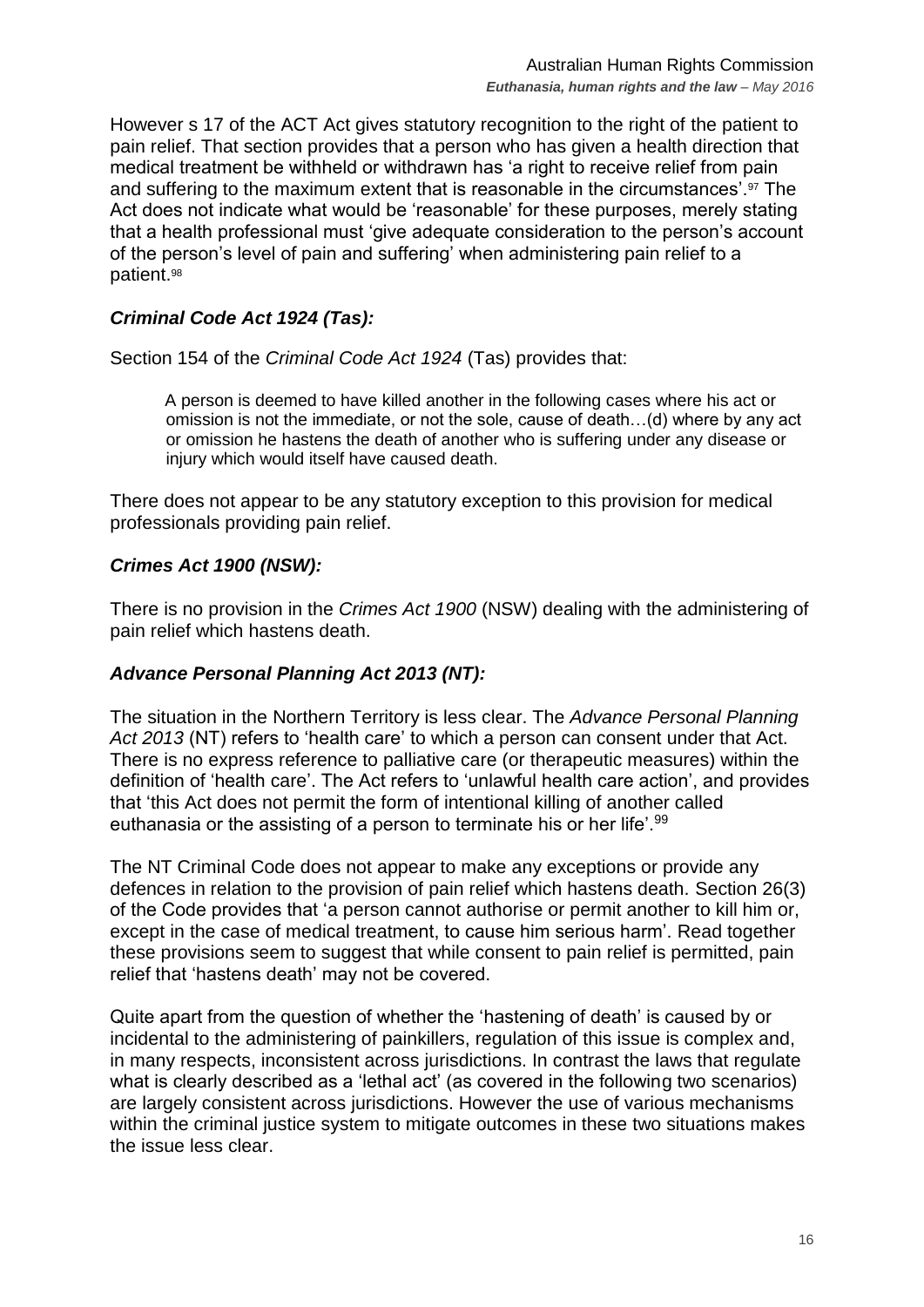- *(b) Where the patient wants to die and asks the doctor for assistance (prescribing drugs, setting up a mechanism, providing advice) but the lethal act is performed by the patient rather than the doctor*
- (i) Criminal law

Although the law in Australia no longer criminalises suicide or attempted suicide, assisting suicide is a crime in all Australian states and territories:

- In New South Wales, the ACT and Victoria, it is an offence for a person to (1) 'aid or abet' a person to commit or attempt suicide, or (2) to 'incite' or 'counsel' a person to commit suicide if the person does in fact do so (or attempts to do so) as a consequence.<sup>100</sup>
- In Queensland and Western Australia, it is an offence to 'procure', 'counsel' or 'aid' another person to commit suicide.<sup>101</sup>
- In South Australia 'a person who aids, abets or counsels the suicide of another, or an attempt by another to commit suicide, shall be guilty of an indictable offence.'<sup>102</sup>
- In Tasmania it is an offence to 'instigate or aid another to kill himself'.<sup>103</sup>
- In the Northern Territory it is an offence to intentionally 'assist' or 'encourage' a person to kill (or attempt to kill) themselves, but only if the person does commit or attempt suicide and the perpetrator's conduct was in fact a contributing factor.<sup>104</sup>
- (ii) How is the law enforced?

As of the mid-nineties, prosecutions for assisting suicide were rare and where they occurred involved provision of assistance from family members or friends with 'compassionate motives'.<sup>105</sup> This is sometimes described as 'mercy-assisted suicide'.<sup>106</sup> The law is clear that liability for assisting suicide cannot be avoided by compassionate motives or other extenuating circumstances.<sup>107</sup> Nevertheless, Australian judges have imposed very lenient sentences on people convicted of assisting suicide in these circumstances.<sup>108</sup> Further research would be required to confirm that this remains the general approach.

Note that when the Northern Territory first enacted active voluntary euthanasia legislation in 1996 (described in detail in the next section) physician-assisted suicide was legal in some circumstances.<sup>109</sup> Shortly thereafter the Act was overridden by the Commonwealth, rendering it defunct.

While the criminal law comprehensively and largely consistently regulates this issue, the use of mitigation mechanisms reveal different policy considerations being employed in this context. Attempts at balancing 'intention' and 'outcome' against an appropriate punitive response seem to underpin this approach. A similar situation can be noted in the third 'active voluntary euthanasia' scenario below.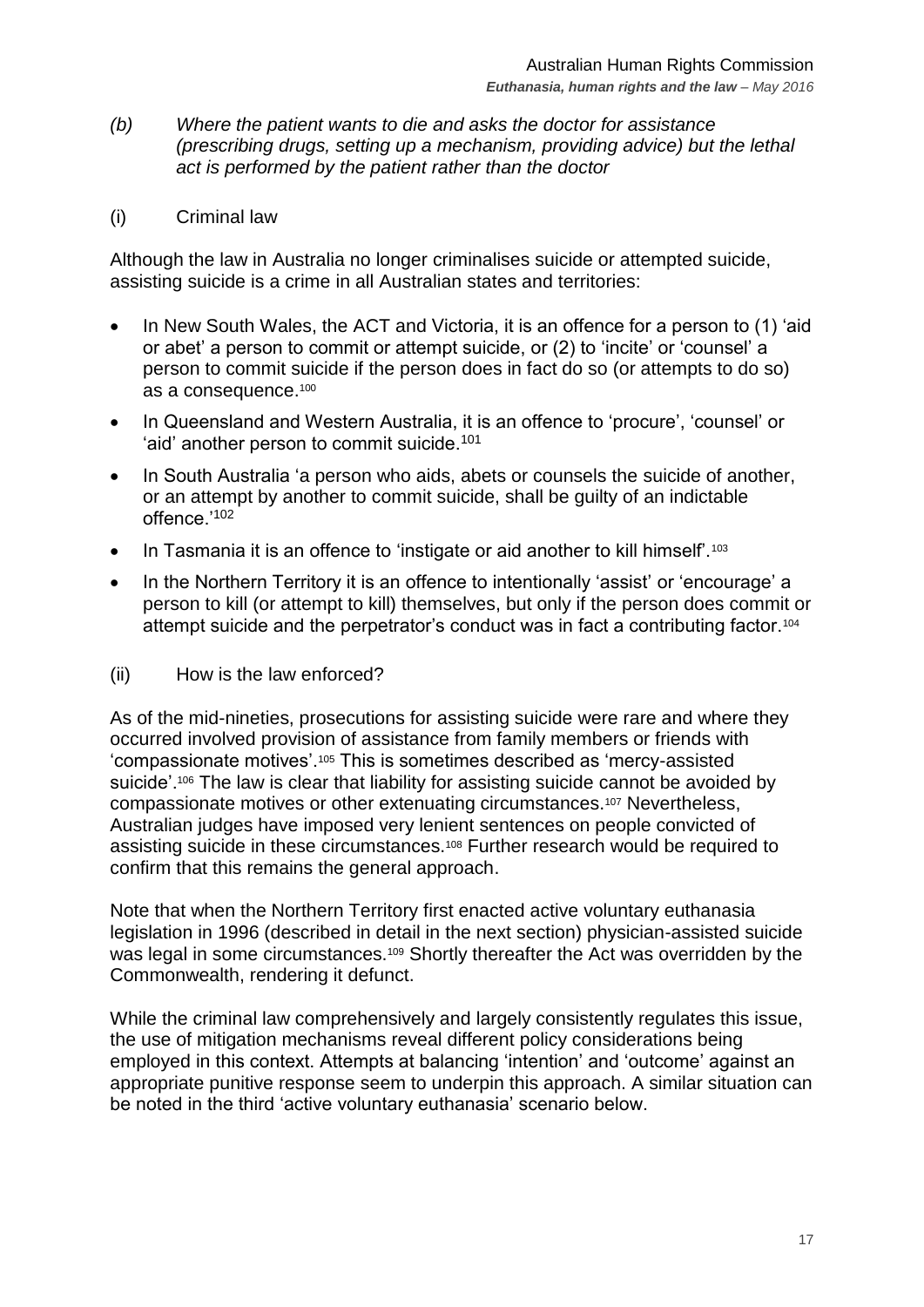- *(c) Where the patient wants to die and asks the doctor for assistance where the lethal act is performed by the doctor*
- (i) Criminal law

If a doctor complies with a patient's request and performs an act that ends the patient's life, the doctor will be exposed to criminal liability, namely the offence of murder.<sup>110</sup> In all Australian states and territories, a person who commits an act which causes the death of another, with the intention to cause death, is liable for murder.<sup>111</sup> Life imprisonment is the mandatory sentence for a conviction of murder in the Northern Territory, Queensland, and South Australia.<sup>112</sup> In Western Australia, there are some exceptions to the otherwise mandatory imposition of a sentence of life imprisonment for murder. <sup>113</sup> The sentence for murder is discretionary (with life imprisonment as the maximum sentence) in New South Wales, Victoria, Tasmania and the ACT.<sup>114</sup>

#### (ii) How is the law enforced?

As of 1996-97, no doctor had been prosecuted for murder in Australia for performing active voluntary euthanasia.<sup>115</sup> Further research is needed to confirm that this is currently the case. There have been a number of cases involving family members and friends, referred to as 'mercy killing cases'.<sup>116</sup> Similar to assisted suicide provisions, compassionate motives or other extenuating circumstances are not relevant as a defence to liability for murder, but the Australian criminal justice system has treated this situation with leniency:<sup>117</sup>

… a number of mechanisms within the criminal justice system have been invoked to temper the rigours of the criminal law in true instances of mercy killing…These include the exercise of prosecutorial discretion, acquittals (either by the judge or the jury) or findings of guilt on a lesser charge, lenient sentencing by the courts, favourable parole determinations, and the exercise of executive leniency.<sup>118</sup>

As with the second scenario above, criminal law comprehensively regulates this practice, yet available mechanisms have been used to temper the application of these laws and to mitigate outcomes. Against the backdrop of the criminal justice system grappling to find a satisfactory response to these situations, legislation has been proposed in Australia to clarify the regulation of, and make consistent, active voluntary euthanasia practices. These legislative schemes are summarised below.

# <span id="page-17-0"></span>**4 Legislative attempts to regulate active voluntary euthanasia**

A number of states and territories have made attempts to legalise active voluntary euthanasia. In November 2013 the Voluntary Assisted Dying Bill 2013 was defeated by only two votes in the Tasmanian Parliament. To date only the Northern Territory has been successful in enacting legislation (the Act having been subsequently constitutionally overridden by the Commonwealth). Even today the Northern Territory's statutory scheme is of continuing relevance as it has formed the benchmark for subsequent reform proposals, including the proposed scheme currently before the Commonwealth Parliament.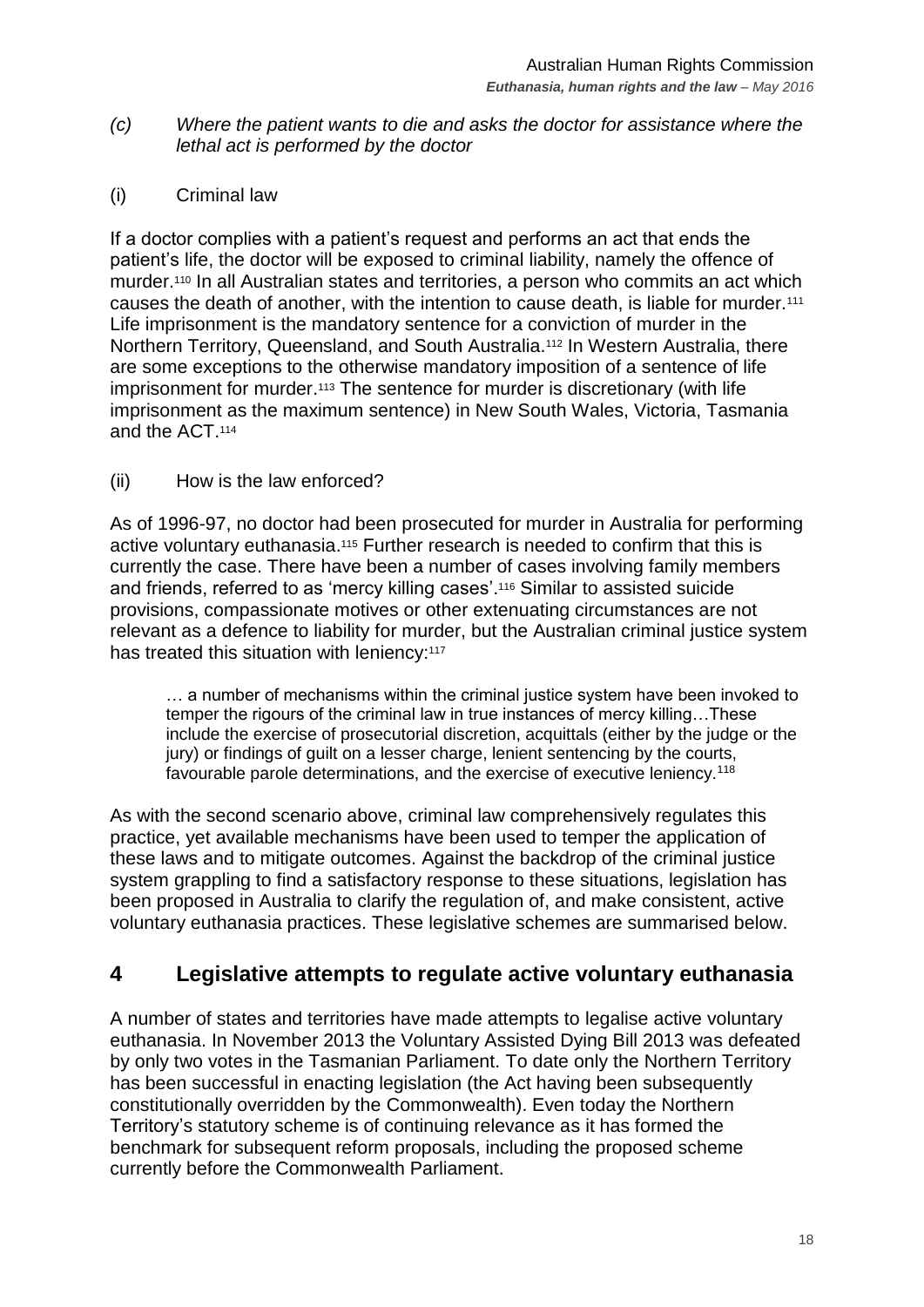The key features of the Northern Territory Act are summarised below. Also summarised is the proposed Commonwealth scheme which attempts to introduce a federal regime to regulate active voluntary euthanasia. Being a federal scheme, issues are raised relating to the constitutional power the Commonwealth possesses to enact such legislation, which are also discussed.

# <span id="page-18-0"></span>*4.1 Rights of the Terminally Ill Act 1995 (NT)*

The *Rights of the Terminally Ill Act 1995* (NT) (NT Act) Act set out a statutory regime under which physician-assisted suicide and active voluntary suicide were permitted without violating the criminal or any other applicable law.<sup>119</sup>

The NT Act provided for neither an unqualified ability to end life nor an unqualified affirmation of a competent adult's right to assistance in dying.<sup>120</sup> Instead the Act allowed a doctor to comply with a request from a terminally ill, competent adult patient for assistance in ending the patient's life where specified conditions were satisfied.<sup>121</sup> Such conditions included:

- The terminal illness is causing the patient 'severe pain and suffering' and there are no palliative care options that alleviate this to a level acceptable to the patient. 122
- Having been given information on prognosis and treatment options by a palliative care specialist, the patient informs the doctor of a desire to end their life.<sup>123</sup>
- The doctor is satisfied as to the terminal nature of the prognosis and that the only medical treatment available is palliative care (a specialist doctor must confirm the doctor's prognosis and a psychiatrist must confirm the patient is not suffering from a treatable clinical depression). 124
- A patient (or where physically unable, an agent of the patient) must sign a witnessed certificate of request (no witness must knowingly stand to gain a financial or other advantage as a result of the death), and the patient must have access to a qualified interpreter where required.<sup>125</sup>
- The imposition of two 'cooling off' periods.<sup>126</sup>

Even where all these conditions had been met, the patient was entitled 'at any time and in any manner' to rescind the request for assistance in dying.<sup>127</sup> Also a doctor who received a request to assist with euthanasia could 'for any reason and at any time, refuse to give that assistance'.<sup>128</sup> Where the doctor assisted the patient, the doctor could do so by prescribing and/or preparing and/or administering the most appropriate lethal substance.<sup>129</sup> The doctor was required to provide information to friends and family, answer questions afterwards and keep detailed written records (including reporting the death to the Coroner who in turn reports to the Attorney-General).<sup>130</sup>

A doctor who complied with the legislative regime and assisted in euthanasia was immune from legal and professional disciplinary action provided the assistance was undertaken in good faith and without negligence.<sup>131</sup> This immunity extended to other relevant health professionals.<sup>132</sup> Strict penalties were imposed for threats to a doctor or other person to assist; deception/improper influence to procure the signing and/or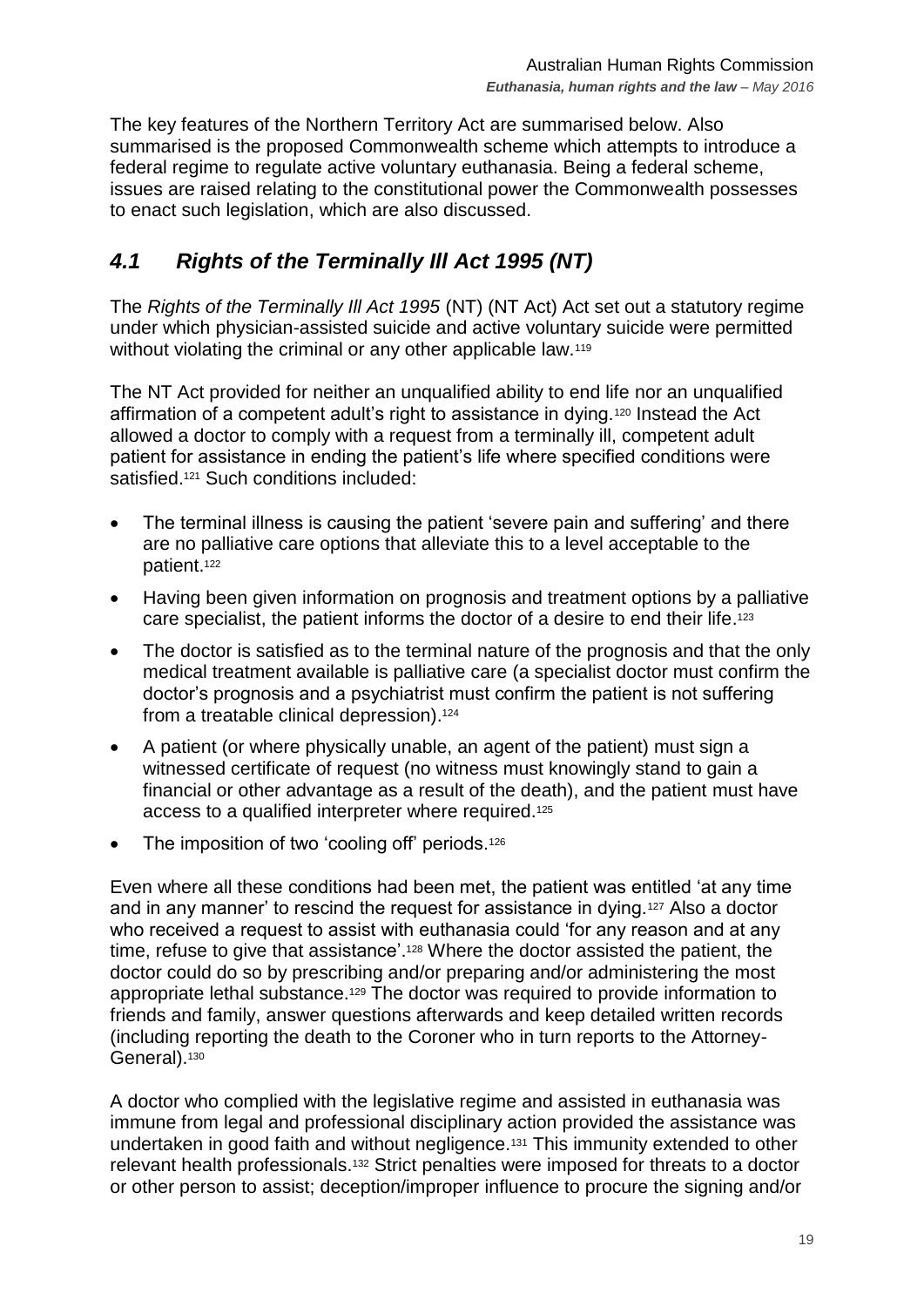witnessing of a certificate of request and failure to comply with record-keeping and reporting requirements.<sup>133</sup>

*(a) Constitutional issues*

The Commonwealth Parliament has the power under section 122 of the *Australian Constitution* to enact its own legislation to override the NT Act.<sup>134</sup> The power under section 122 of the Constitution is a plenary power and enables the Commonwealth Parliament to pass legislation to override any Northern Territory law.<sup>135</sup>

Mr Kevin Andrews MP introduced a Private Member's Bill into the Commonwealth Parliament for the express purpose of overriding the NT Act.<sup>136</sup> The Commonwealth *Euthanasia Laws Act 1997* was passed two years later which had the effect of overriding the NT Act and rendering it invalid.<sup>137</sup>

In March 2016 Senator Richard Di Natale introduced a Private Member's Bill into the Commonwealth Parliament entitled the Restoring Territory Rights (Dying with Dignity) Bill 2016. The purpose of the Bill is to repeal the *Euthanasia Laws Act 1997* (Cth). The Bill is not intended to restore the operation of the *Rights of the Terminally Ill Act 1995* (NT), but only to restore the powers of the Legislative Assemblies in the ACT and Northern Territory to make laws in relation to voluntary euthanasia.<sup>138</sup>

# <span id="page-19-0"></span>*4.2 Medical Services (Dying with Dignity) Exposure Draft Bill 2014 (Cth)*

The Medical Services (Dying with Dignity) Exposure Draft Bill 2014 (Cth) (Draft Bill)<sup>139</sup> was prepared by Senator Richard Di Natale of the Australian Greens. The key features largely mirror the regime proposed under the NT Act (the detail of which will not be repeated here).

In summary, the objectives of the Draft Bill were to recognise the right of a mentally competent adult who is suffering intolerably from a terminal illness to request a medical practitioner to provide medical services to the person to end their life.<sup>140</sup> It also granted to a medical practitioner who provided such services immunity from liability in civil, criminal and disciplinary proceedings.<sup>141</sup>

Key provisions set out the ability to make a request and the pre-conditions to be met in accessing dying with dignity medical services.<sup>142</sup> This included the ability to rescind a request as well as the provision of safeguards (information provision, three doctor sign off, Certificate of Request).<sup>143</sup> There were record-keeping obligations and offence provisions (including failure to keep records and undue influence) as well as exclusion of liability provisions.<sup>144</sup>

## *(a) Senate Inquiry/Constitutional issues*

On 24 June 2014 the Senate referred the Draft Bill to the Legal and Constitutional Affairs and Legislation Committee for inquiry and report by 27 October 2014.<sup>145</sup> The Senate Committee made two recommendations: the first that technical and other issues raised in evidence to the Committee be addressed and further advice sought of relevant experts before the Bill is taken further.<sup>146</sup> Secondly that if a Bill dealing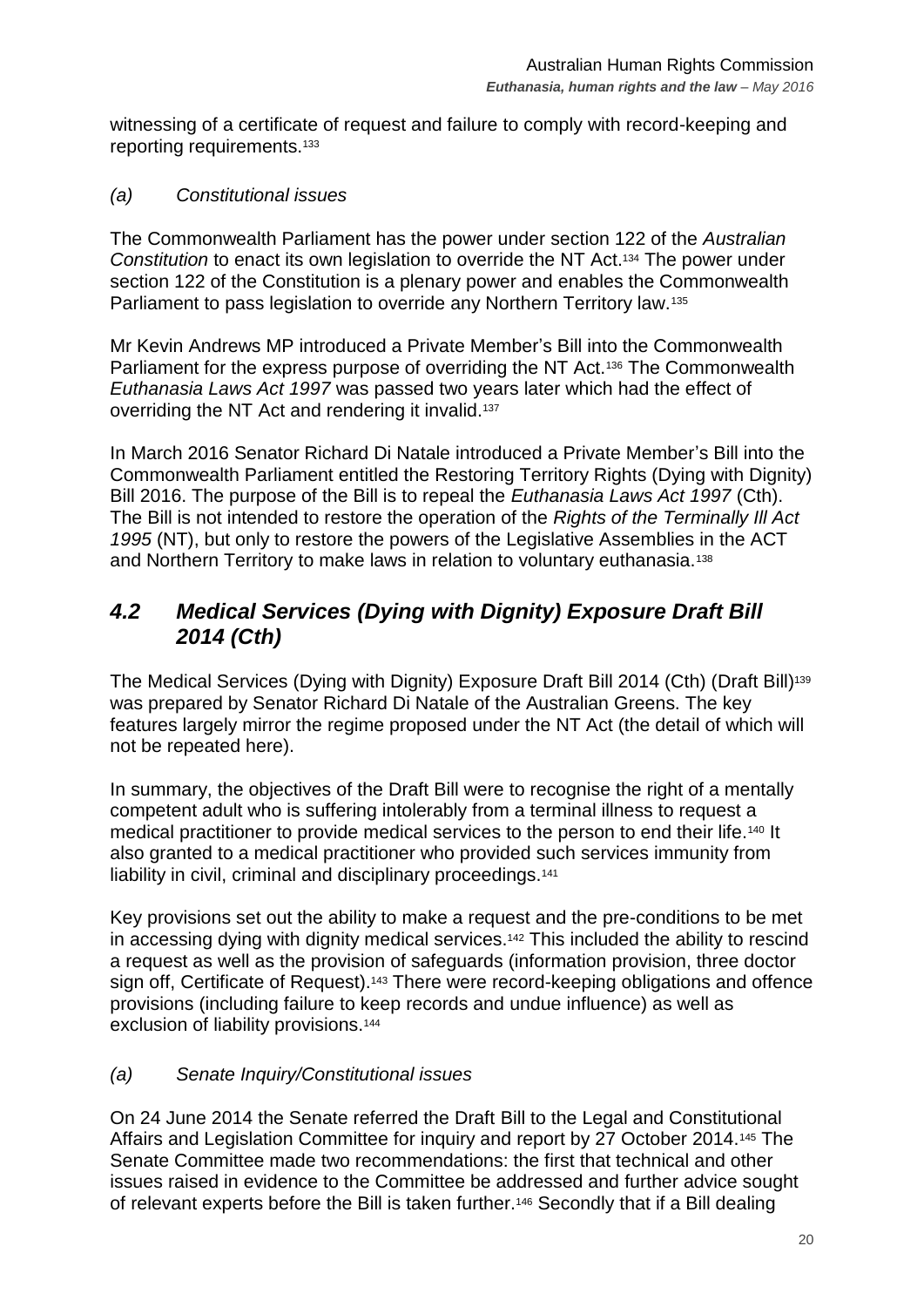with this broad policy issue is introduced in the Senate, that Party Leaders allow Senators a conscience vote.<sup>147</sup>

The Senate Inquiry also considered possible issues in relation to the constitutionality of the Draft Bill, specifically the power of the Commonwealth Parliament to legislate for euthanasia.<sup>148</sup> This issue will be considered in some detail. Four constitutional heads of power have been referred to in the Draft Bill and will be considered in turn.

(i) The medical services power<sup>149</sup>

Contrasting views were submitted to the Senate Inquiry on whether euthanasia would be covered under this head of power. Views against the proposition included 'if you have reached, by definition, an end of what medical treatment can do, then that which you are doing is not medical treatment'.<sup>150</sup> Arguments for the proposition included 'some words or concepts expressed in the Constitution…are given ambulatory meaning so as to necessarily encompass later developments in a particular field'.<sup>151</sup> The Public Law and Policy Research Unit at the University of Adelaide concluded that a 'dying with dignity medical service' is a medical service within the meaning of subsection 51(xxiiiA) of the Constitution.<sup>152</sup> The basis for this is that the meaning of 'medical services' 'must be informed by the dynamic nature of the medical practice' and that, 'from a purely constitutional standpoint, there is no obvious inference to be drawn that the meaning of "medical service" is solely limited to the "preservation of life".<sup>'153</sup>

(ii) The corporations power<sup>154</sup>

The corporations power has been interpreted broadly by the High Court to extend to any law that 'imposes a duty or liability, or confers a right or privilege, only on a constitutional corporation'.<sup>155</sup> This includes regulating the conduct of 'those through whom it acts' including employees.<sup>156</sup> The High Court has emphasised that to fall within the corporations power, the law needs to regulate or permit acts done by or on behalf of corporations.<sup>157</sup>

A number of arguments were mounted against the use of this head of power to support the Draft Bill. This included that there was no requirement in the Bill that the medical practitioner provide the service on behalf of a constitutional corporation.<sup>158</sup> Even where that was the case, doubts exist as to whether this amounts to a 'sufficient' enough connection to bring it within the coverage of the corporations power.<sup>159</sup> The Public Law and Policy Research Unit at the University of Adelaide suggested that validity under this head of power would be strengthened if the Bill was 'confined to a medical practitioner employed by a constitutional corporation acting in the course of their employment by that corporation'.<sup>160</sup> If that is accepted then arguably the intended coverage of the Bill would be far more limited than that potentially offered under the 'medical services' head of power.

(iii) The territories power<sup>161</sup>

It was generally accepted by submitters to the Senate Inquiry that insofar as conduct occurring in a territory was concerned, the head of power was unlimited and unqualified' in subject matter covered and could easily be relied on.<sup>162</sup> The obvious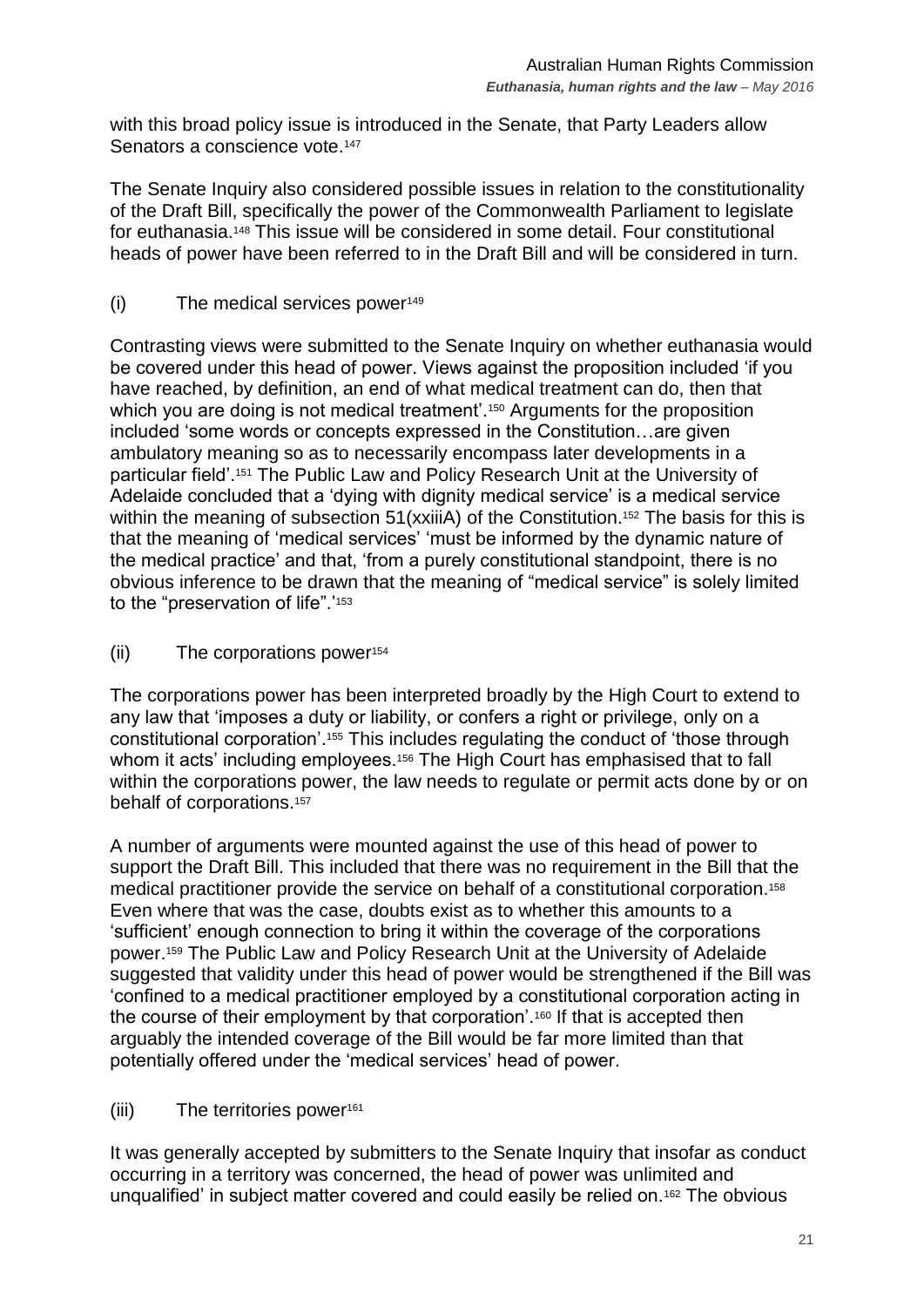limitation with this head of power is that it only applies to the territories and precludes national coverage.

(iv) Implied powers

The Bill also refers to and relies on the 'implied legislative powers of the Commonwealth'.<sup>163</sup> In the absence of an Explanatory Memorandum or similar document no submissions considered whether there was an applicable implied power upon which the Bill could rely.<sup>164</sup>

## *(b) Consequences of constitutional invalidity*

It should be noted that the Draft Bill would provide medical practitioners with immunity from 'civil, criminal and disciplinary action'. This requires the Bill 'to create an inconsistency with the relevant State legislation under s 109 of the Constitution, thus rendering the State laws inoperative'. Accordingly, if the Bill is enacted but later found to be unconstitutional, medical practitioners may face the prospect of homicide charges despite fully complying with the provisions of the Bill.

It seems on balance that a relevant constitutional head of power (most likely the medical services power) may be relied on should Parliament decide to proceed with enacting a federal active voluntary euthanasia regime. If such legislation was enacted it would most likely be subject to constitutional challenge in the High Court where the question of whether a 'medical service' includes a service that 'terminates' life would be determined.

While currently a comprehensive statutory scheme regulating active voluntary euthanasia practices does not exist in Australia, this is not the case elsewhere. Active voluntary practices have been legislated for, to varying extents, in other comparable countries which are considered below.

# <span id="page-21-0"></span>*4.3 International legislative schemes*

A number of countries have legalised certain forms of active voluntary euthanasia and/or assisted suicide (the latter, for the purposes of this paper, is considered a form of active voluntary euthanasia). Some of these schemes and/or provisions have been summarised below.

## *(a) The Netherlands*

With the passing of the *Termination of Life on Request and Assisted Suicide (Review Procedures) Act* (2002) (Neth),<sup>165</sup> the Netherlands became the first country in the world to legalise euthanasia.<sup>166</sup> News reports state that strict conditions must be satisfied including that patients have an incurable condition and face unbearable suffering.<sup>167</sup> Key criteria include the patient has to be in full possession of mental faculties; a second medical opinion must be sought; and after the event it is referred to a regional review committee (which includes a doctor, a legal expert and a medical ethicist).<sup>168</sup> The Act allows for both doctor administered and self-administered assisted (assisted suicide) dying.<sup>169</sup> Additionally, a patient can request doctoradministered assisted dying through an advance directive.170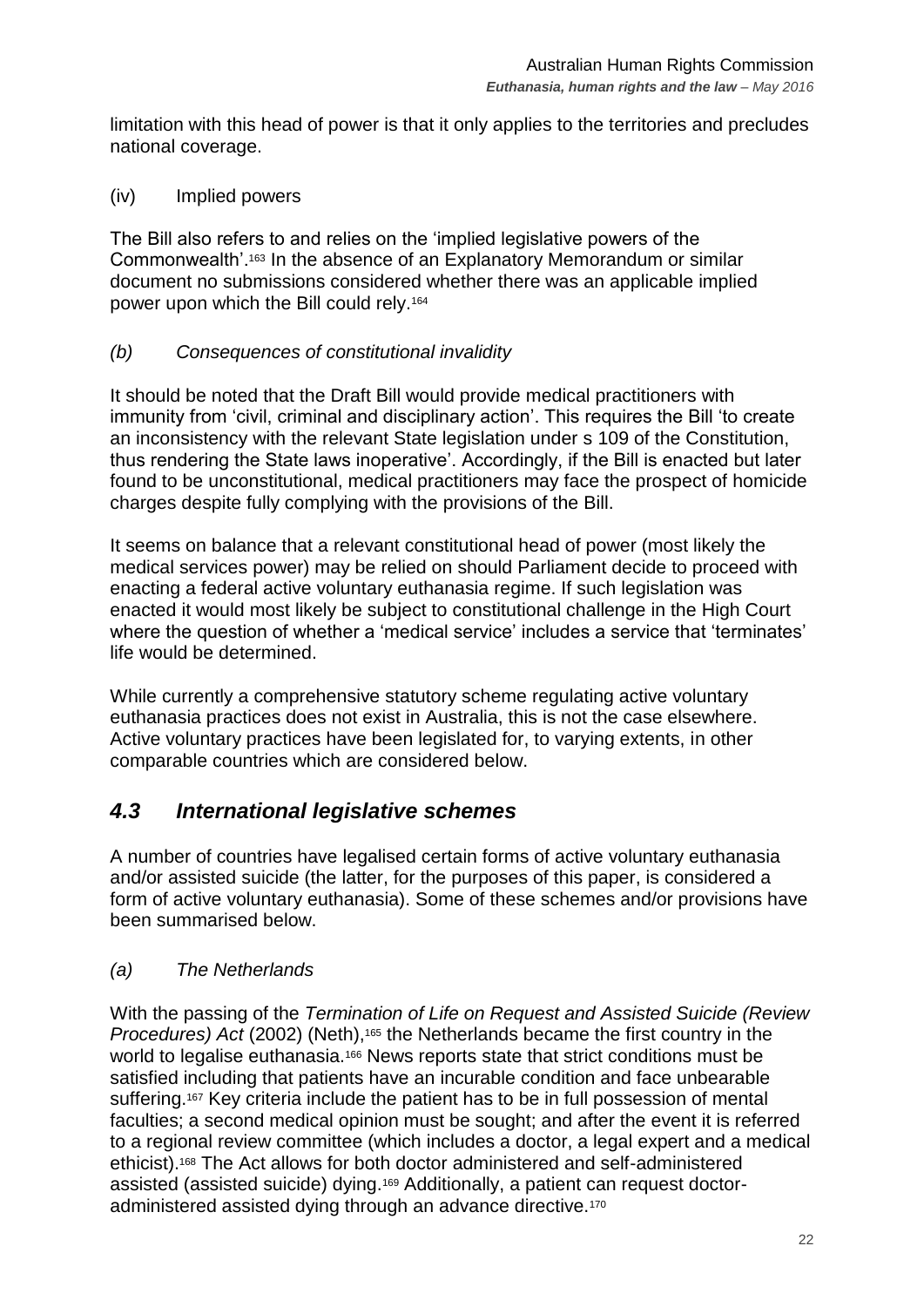## *(b) Belgium*

Belgium became the second EU country to legalise euthanasia with the enactment of the *Belgium Act on Euthanasia* (28 May 2002).<sup>171</sup> News reports describe the Act as allowing adults who are in a 'futile medical condition of constant and unbearable physical or mental suffering that cannot be alleviated' to request voluntary euthanasia.<sup>172</sup> Doctors who practise euthanasia commit no offence if prescribed conditions and procedures have been followed (the patient has legal capacity; the request is made voluntarily and repeatedly with no external pressure and the patient's medical state is hopeless with constant, unbearable pain or mental suffering which cannot be relieved).<sup>173</sup> The Act does not cover assisted suicide<sup>174</sup> (only doctoradministered assisted dying) although the Belgian federal oversight body, *Commission Federale de Controle et Evaluation* acknowledges that some cases of self-administered assisted dying are covered by the law.<sup>175</sup> Similar to the Netherlands, a patient can request doctor-administered assisted dying through an advance directive.<sup>176</sup> In May 2014, Belgium became the first country in the world to allow children access to euthanasia.<sup>177</sup>

## *(c) Luxembourg*

Luxembourg became the third European country to legalise euthanasia<sup>178</sup> with the passing of *The Law of 16 March 2009 on Euthanasia and Assisted Suicide* (Lux).<sup>179</sup> News reports state that the law permits euthanasia and assisted suicide in relation to those with incurable conditions (requirements include repeated requests and the consent of two doctors and an expert panel).<sup>180</sup> Doctors who provide euthanasia and assisted suicides do not face 'penal sanctions' or civil suits for damages and interest.<sup>181</sup>

## *(d) Switzerland*

Article 115 of the Swiss *Criminal Code* (1994) states that inciting or assisting suicide is a punishable offence, however it is only a crime if it is undertaken out of selfinterested motivations.<sup>182</sup> This has the effect of 'legalising' assisted suicide in Switzerland without having a specific euthanasia law in place.<sup>183</sup> In Switzerland, assistance is provided almost exclusively by a range of not-for-profit right to die organisations<sup>184</sup> (which can involve non-physicians).<sup>185</sup> However it is the patient who must self-administer the 'lethal dose'.<sup>186</sup> All forms of active euthanasia (i.e. doctoradministered assisted dying) remain prohibited in Switzerland.<sup>187</sup>

#### *(e) The United States of America (states of Oregon, Washington, Vermont, Montana)<sup>188</sup>*

Active euthanasia remains illegal in most of the United States.<sup>189</sup> The United States does not provide for federal provisions or a federal regime for active voluntary euthanasia practices.

Assisted suicide is legal in the states of Oregon, Washington, Vermont and Montana,<sup>190</sup> with legislation passed in both Oregon and Washington.<sup>191</sup> In both Oregon and Washington only self-assisted dying is permitted.<sup>192</sup> Doctor-administered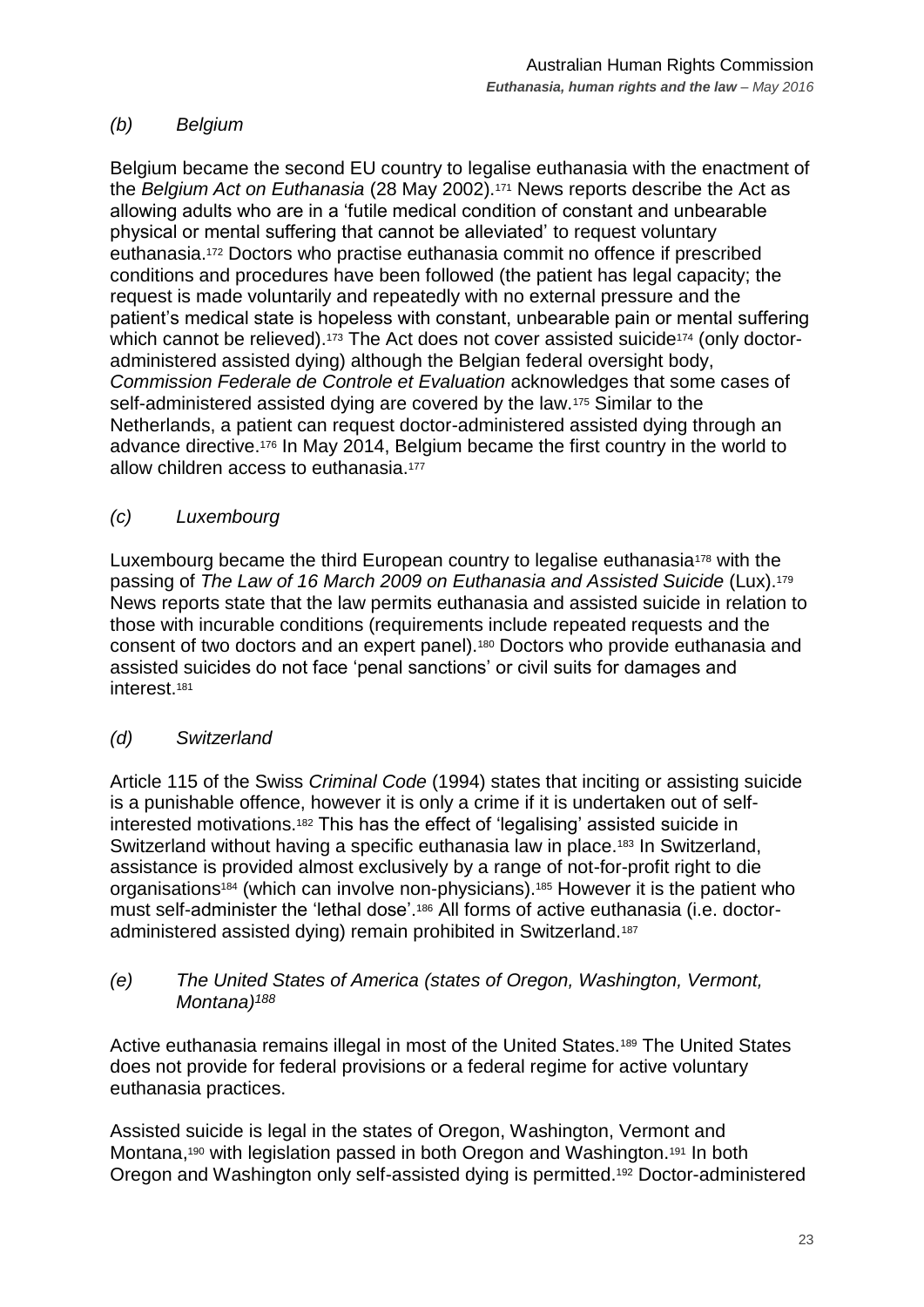assisted dying and any form of assistance to help a person commit suicide outside the provisions of these Acts remains a criminal offence.<sup>193</sup>

#### *(f) Canada*

On 6 February 2015 the Supreme Court of Canada found that the prohibition on physician-assisted death in place in Canada (in ss 14 and 241(b) of the Canadian *Criminal Code*) unjustifiably infringed the right to life, liberty and security of the person in article 7 of the *Charter of Rights and Freedoms* in the Canadian Constitution. 194 The Supreme Court declared the infringing sections of the *Criminal Code* void:

insofar as they prohibit physician-assisted death for a competent adult person who (1) clearly consents to the termination of life; and (2) has a grievous and irremediable medical condition (including an illness, disease or disability) that causes enduring suffering that is intolerable to the individual in the circumstances of his or her condition. 'Irremediable', it should be added, does not require the patient to undertake treatments that are not acceptable to the individual.<sup>195</sup>

The Supreme Court suspended the declaration of invalidity of the provisions in the *Criminal Code* for 12 months, to give the Canadian legislatures time to revise their laws. On 15 January 2016 the Supreme Court granted the Canadian governments a further 4 months to make any law reform.<sup>196</sup> This means that the Supreme Court's decision will take effect, and the prohibition on physician-assisted suicide in Canada will therefore end, on 6 June 2016.

The Supreme Court made clear that:

nothing in the declaration of invalidity…would compel physicians to provide assistance in dying. The declaration simply renders the criminal prohibition invalid. What follows is in the hands of the physicians' colleges, Parliament, and the provincial legislatures. 197

Since the Supreme Court's decision, the Canadian governments have been exploring options for legalising and regulating physician-assisted dying. A Special Joint Committee on Physician-Assisted Dying was appointed by the Canadian Parliament to 'make recommendations on the framework of a federal response on physicianassisted dying respects the Constitution, the Charter of Rights and Freedoms, and the priorities of Canadians'. 198 The Special Joint Committee released its report in February 2016, recommending a legislative framework which would regulate 'medical assistance in dying' by imposing both substantive and procedural safeguards, namely:

#### **Substantive Safeguards:**

- A grievous and irremediable medical condition (including an illness, disease or disability) is required;
- Enduring suffering that is intolerable to the individual in the circumstances of his or her condition is required:
- Informed consent is required;
- Capacity to make the decision is required at the time of either the advance or contemporaneous request; and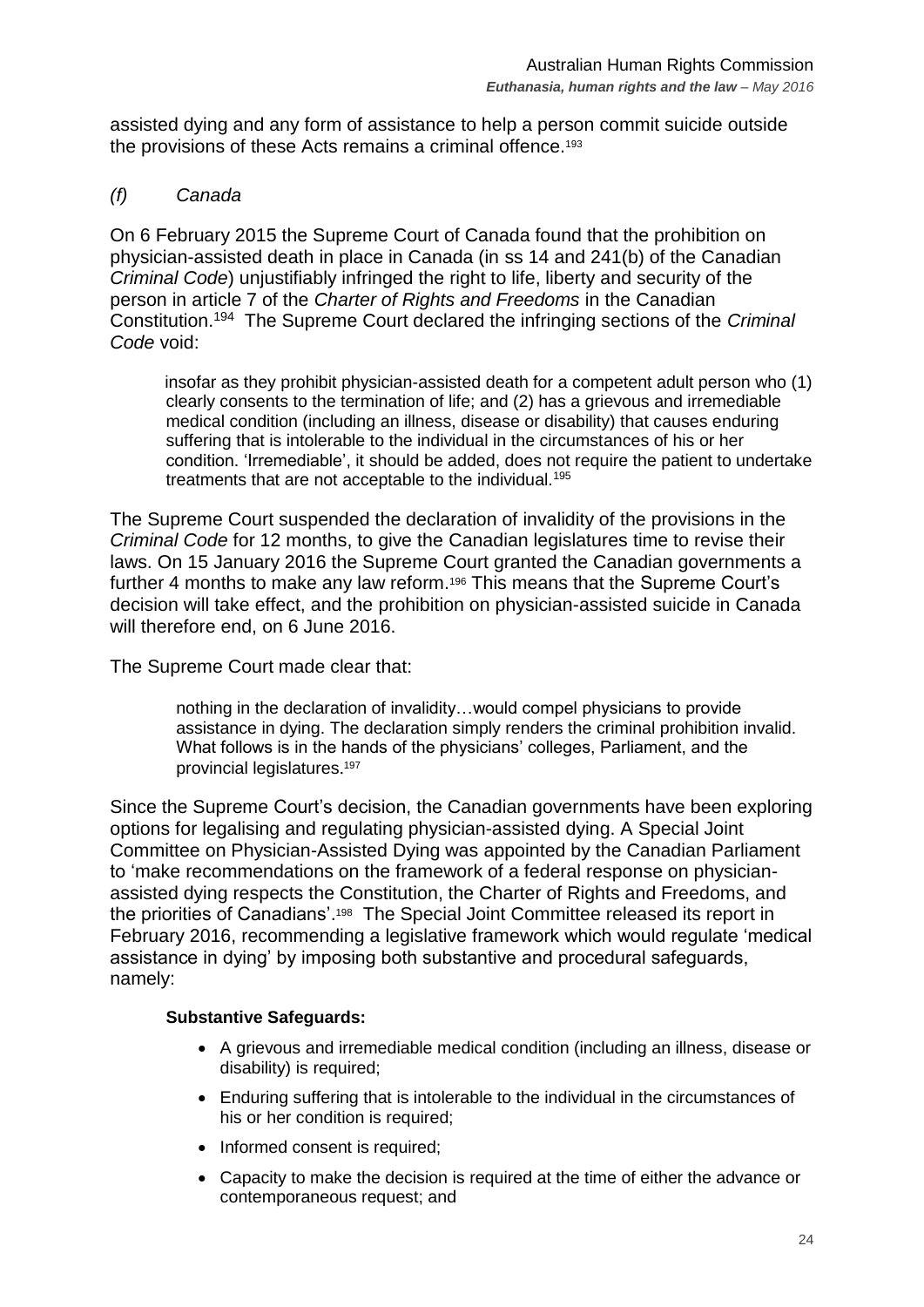Eligible individuals must be insured persons eligible for publicly funded health care services in Canada.

#### **Procedural Safeguards:**

- Two independent doctors must conclude that a person is eligible;
- A request must be in writing and witnessed by two independent witnesses;
- A waiting period is required based, in part, on the rapidity of progression and nature of the patient's medical condition as determined by the patient's attending physician;
- Annual reports analyzing medical assistance in dying cases are to be tabled in Parliament; and
- Support and services, including culturally and spiritually appropriate end-of-life care services for Indigenous patients, should be improved to ensure that requests are based on free choice, particularly for vulnerable people.<sup>199</sup>

It should be noted that physician-assisted has already been legalised in the province of Québec. Québec passed *An Act respecting end-of-life care* (the Québec Act) in June 2014, with most of the Act coming into force on 10 December 2015. The Québec Act provides a 'framework for end-of-life care' which includes 'continuous palliative sedation' and 'medical aid in dying', defined as 'administration by a physician of medications or substances to an end-of-life patient, at the patient's request, in order to relieve their suffering by hastening death.<sup>'200</sup> In order to be able to access medical aid in dying under the Québec Act a patient must:

- (1) be an insured person within the meaning of the Health Insurance Act (chapter A-29);
- (2) be of full age and capable of giving consent to care;
- (3) be at the end of life;
- (4) suffer from a serious and incurable illness;
- (5) be in an advanced state of irreversible decline in capability; and
- (6) experience constant and unbearable physical or psychological suffering
- (7) which cannot be relieved in a manner the patient deems tolerable.<sup>201</sup>

The request for medical aid in dying must be signed off by two physicians.<sup>202</sup> The Québec Act also established a Commission on end-of-life care to provide oversight and advice to the Minister of Health and Social Services on the implementation of the legislation regarding end-of-life care.<sup>203</sup>

## <span id="page-24-0"></span>*4.4 Summary*

Unlike passive voluntary euthanasia, active voluntary euthanasia does not, in a regulatory sense, enjoy the same widespread acceptance. This is despite the apparent widespread public support for these practices as revealed in general polls on the issue. Arguments for and against these practices range from the role of the doctor, support of palliative care and the 'slippery slope' to arguments about legitimacy and transparency in our laws and the importance of autonomy in the right to choose.

Currently legislative provisions on the administering of painkillers that hasten death are inconsistently regulated across states and territories. In contrast the performance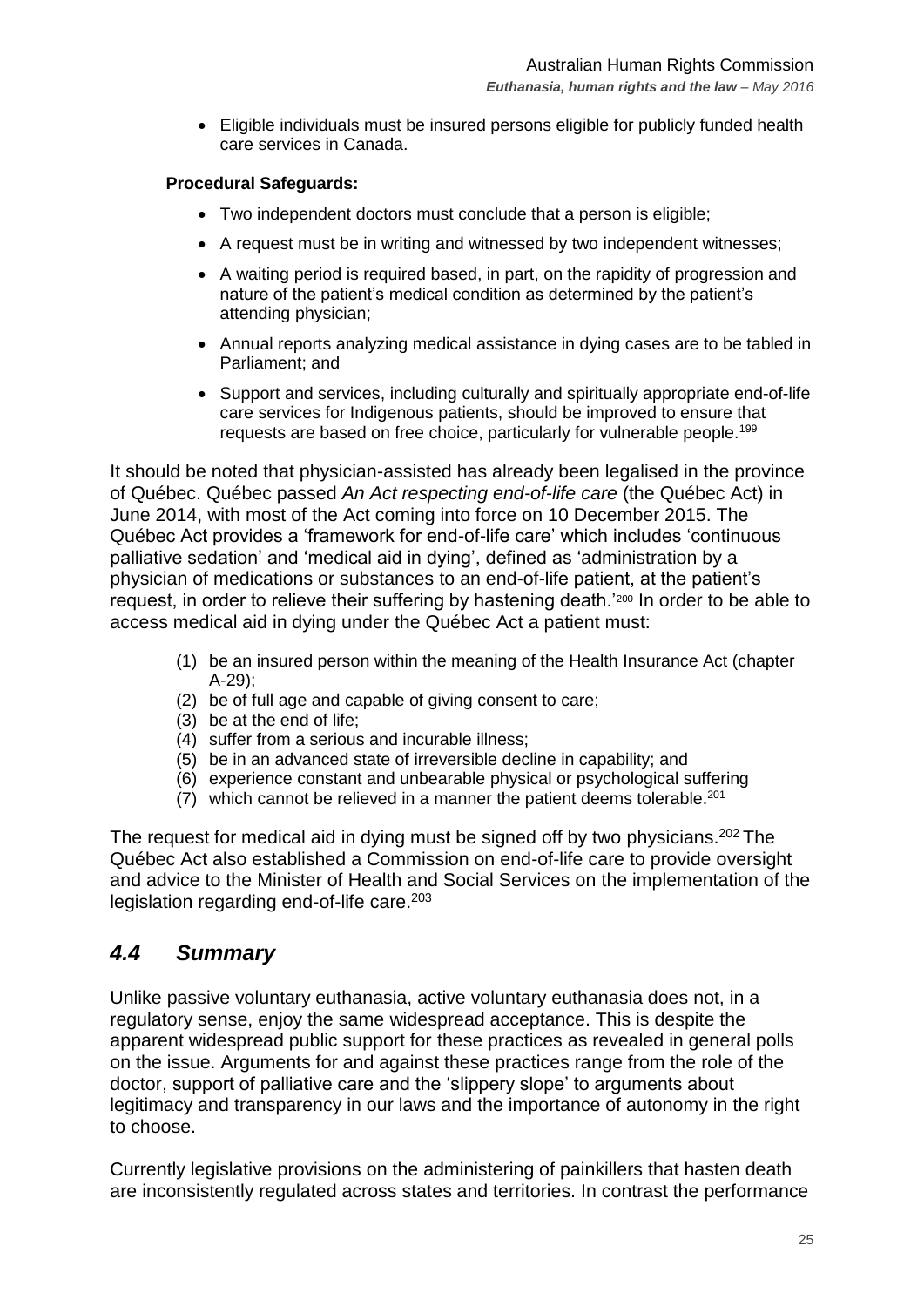of a 'lethal act' (or assistance of) is consistently regulated in criminal law but reveal a criminal justice system seeking out mechanisms for mitigation of outcomes. From this situation have emerged various legislative attempts that seek to directly regulate active voluntary euthanasia practices. While such laws are not yet in existence in Australia, elsewhere such legislative schemes have been enacted and are in operation today.

Another relevant source of guidance is to be found in a human rights-based analysis, which is contained in the following section.

# <span id="page-25-0"></span>**5 International human rights issues and considerations**

Australia is a party to seven key human rights treaties. The most relevant obligations when discussing voluntary euthanasia are contained in the *International Covenant on Civil and Political Rights* (ICCPR).<sup>204</sup> The following rights in the ICCPR may be engaged by the practice of voluntary euthanasia:

- $\bullet$  right to life (article 6)
- freedom from cruel, inhuman or degrading treatment (article 7)
- right to respect for private life (article 17)
- freedom of thought, conscience and religion (article 18).

The *Convention on the Rights of Persons with Disabilities* contains specific obligations in relation to people with disability that are also relevant to a discussion of voluntary euthanasia, and therefore will also be considered below.<sup>205</sup>

# <span id="page-25-1"></span>*5.1 Right to life*

Article 6(1) of the ICCPR provides:

Every human being has the inherent right to life. This right shall be protected by law. No one shall be arbitrarily deprived of his life.

The right to life has been characterised as the 'supreme human right', as 'without effective guarantee of this right, all other rights of the human being would be devoid of meaning'.<sup>206</sup> It is the only right in the ICCPR that is expressly described as 'inherent' 207

The second sentence of article 6(1) imposes a positive obligation on States to provide legal protection of the right to life. However, the subsequent reference to life not being 'arbitrarily deprived' operates to limit the scope of the right (and therefore States' duty to ensure the right).<sup>208</sup>

Comments from the UN Human Rights Committee suggest that laws allowing for voluntary euthanasia are not necessarily incompatible with States' obligation to protect the right to life.<sup>209</sup> As one leading commentator on the ICCPR has concluded:

If a national legislature limits criminal responsibility here after carefully weighing all the affected rights and takes adequate precautions against potential abuse, this is within the scope of the legislature's discretion in carrying out its duty to ensure the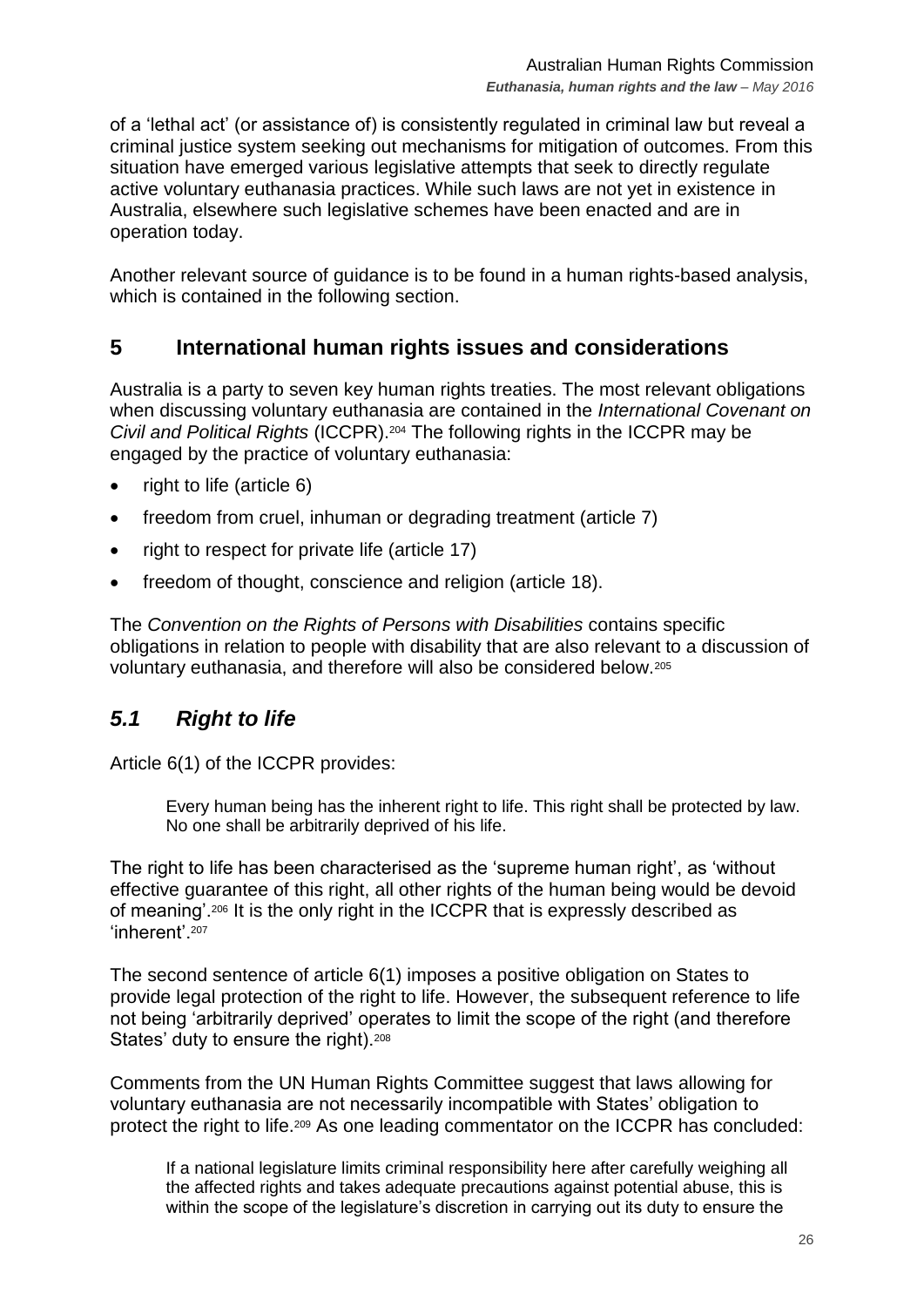right…the State's obligation to ensure does not go so far as to require that life and health be protected against the express wishes of those affected.<sup>210</sup>

The UN Human Rights Committee has emphasised that laws allowing for euthanasia must provide effective procedural safeguards against abuse if they are to be compatible with the State's obligation to protect the right to life. In 2002 the UN Committee considered the euthanasia law introduced in The Netherlands. The Committee stated that:

where a State party seeks to relax legal protection with respect to an act deliberately intended to put an end to human life, the Committee believes that the Covenant obliges it to apply the most rigorous scrutiny to determine whether the State party's obligations to ensure the right to life are being complied with (articles 2 and 6 of the Covenant).<sup>211</sup>

The UN Human Rights Committee expressed concern about whether the wording of the conditions under the Dutch law for legally terminating a life provided adequate safeguards.<sup>212</sup> The Committee commented that the large numbers of cases referred to the Dutch review committee in 2000 (and the very low proportion of negative assessments by that committee) 'raise doubts whether the present system is only being used in extreme cases in which all the substantive conditions are scrupulously maintained<sup>'213</sup>

The UN Committee recommended to the Netherlands that it:

re-examine its law on euthanasia and assisted suicide in the light of these observations. It must ensure that the procedures employed offer adequate safeguards against abuse or misuse, including undue influence by third parties.<sup>214</sup>

When the Netherlands came up for review again by the Human Rights Committee in 2009, the Committee again expressed concern about its euthanasia law, noting:

Under the law on the Termination of Life on Request and Assisted Suicide, although a second physician must give an opinion, a physician can terminate a patient's life without any independent review by a judge or magistrate to guarantee that this decision was not the subject of undue influence or misapprehension (art. 6).<sup>215</sup>

The Committee 'reiterate[d] its previous recommendations in this regard and urge[d] that this legislation be reviewed in light of the Covenant's recognition of the right to life'. 216

The European Court of Human Rights (ECtHR) has adopted a similar position to the UN Human Rights Committee when considering euthanasia laws and the right to life in article 2 of the *European Convention for the Protection of Human Rights and Fundamental Freedoms* (European Convention).<sup>217</sup> According to the ECtHR, the right to life in article 2 cannot be interpreted as conferring a right to die, or a right to selfdetermination in terms of choosing death rather than life.<sup>218</sup>

However, the ECtHR has held that a State's obligation to protect life under that article does not preclude it from legalising voluntary euthanasia, provided adequate safeguards are put in place and adhered to. In *Hass v Switzerland* the ECtHR explained that the article 2: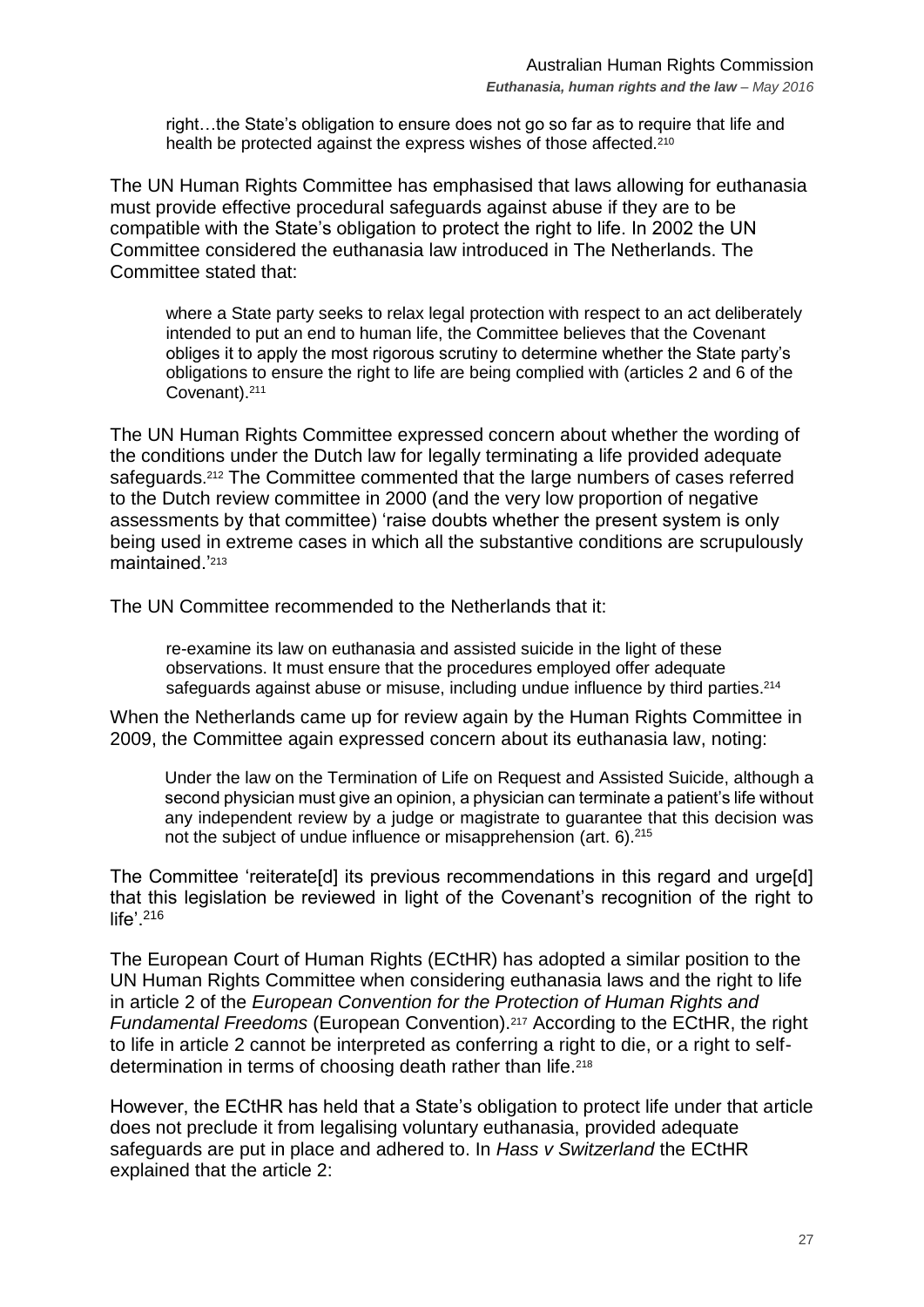creates for the authorities a duty to protect vulnerable persons, even against actions by which they endanger their own lives… this latter Article obliges the national authorities to prevent an individual from taking his or her own life *if the decision has not been taken freely and with full understanding of what is involved*. 219

Accordingly, the ECtHR concluded that:

the right to life guaranteed by Article 2 of the Convention obliges States to establish a procedure capable of ensuring that a decision to end one's life does indeed correspond to the free will of the individual concerned.<sup>220</sup>

In its most recent decision regarding end of life issues, *Lambert and Others v France*,<sup>221</sup> the ECtHR considered whether the decision to withdraw artificial nutrition and hydration of Vincent Lambert violated the right to life in article 2.

Vincent Lambert was involved in a serious road-traffic accident, which left him tetraplegic, and with permanent brain damage. He was assessed in expert medical reports as being in a chronic vegetative state, and required artificial nutrition and hydration administered via a gastric tube.

Mr Lambert's medical team initiated the collective procedure provided for under the relevant French law in relation to patient's rights and end-of-life issues. This process ultimately resulted in the Judicial Assembly of the *Conseil d'Etat* authorizing the withdrawal of the artificial nutrition and hydration of Mr Lambert.

Mr Lambert's parents applied to the ECtHR alleging that the decision to withdraw his artificial nutrition and hydration breached, inter alia, the State's obligations under article 2 of the European Convention.

The ECtHR highlighted that article 2 imposes on States both a negative obligation (to refrain from the 'intentional' taking of life) and a positive obligation (to 'take appropriate steps to safeguard the lives of those within its jurisdiction').<sup>222</sup> The Court held that the decision of a doctor to discontinue life-sustaining treatment (or 'therapeutic abstention') did not involve the State's negative obligation under article 2, and therefore the only question for the Court under article 2 was whether it was consistent with the State's positive obligation. 223

The ECtHR emphasized that 'the Convention has to be read as a whole', and therefore:

in a case such as the present one reference should be made, in examining a possible violation of Article 2, to Article 8 of the Convention and to the right to respect for private life and the notion of personal autonomy which it encompasses.<sup>224</sup>

The Court noted that there was a consensus among European member States 'as to the paramount importance of the patient's wishes in the decision-making process, however those wishes are expressed'.<sup>225</sup> It identified that in dealing with end of life situations, States have some discretion in terms of striking a balance 'between the protection of patients' right to life and the protection of their right to respect for their private life and their personal autonomy'.<sup>226</sup>

The Court considered that the provisions of the Act of 22 April 2005, as interpreted by the *Conseil d'Etat*, constituted a legal framework which was sufficiently clear to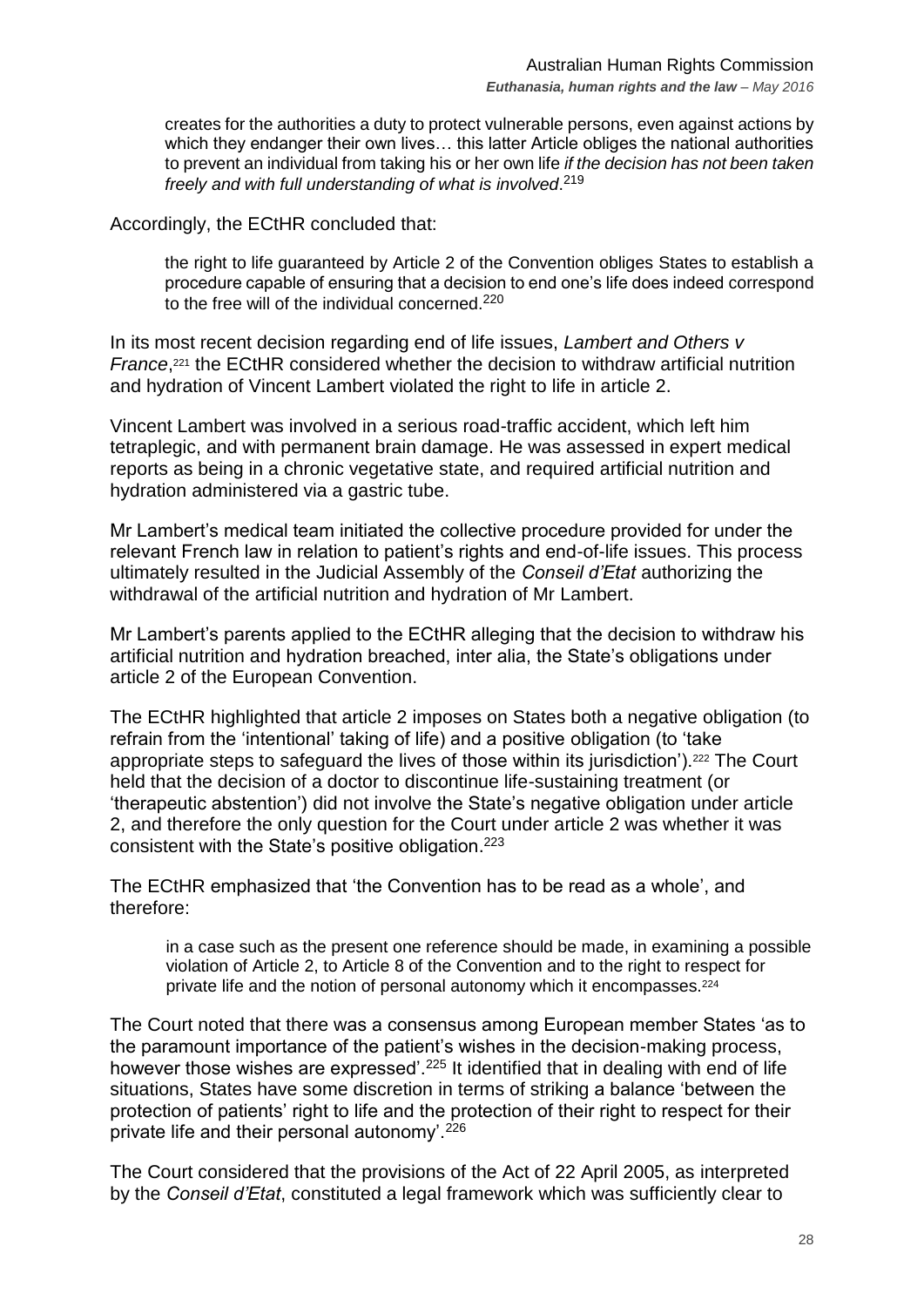regulate with precision the decisions taken by doctors in situations such as in Mr Lambert's case. The Court found the legislative framework laid down by domestic law, as interpreted by the *Conseil d'État*, and the decision-making process, which had been conducted in meticulous fashion, to be compatible with the requirements of the State's positive obligation under article 2.

# <span id="page-28-0"></span>*5.2 Right to freedom from cruel, inhuman or degrading treatment*

The purpose behind the prohibition on torture or cruel, inhuman or degrading treatment or punishment in article 7 of the ICCPR is 'to protect both the dignity and the physical and mental integrity of the individual.<sup>'227</sup> This article imposes a duty on State Parties:

to afford everyone protection through legislative and other measures as may be necessary against the acts prohibited by article 7, whether inflicted by people acting in their official capacity, outside their official capacity or in a private capacity.<sup>228</sup>

Article 7 therefore imposes a positive obligation on States to protect persons in its jurisdiction from ill-treatment reaching the requisite threshold. There are two ways in which it may be argued that a State denying a person the option of voluntary euthanasia may have the result of forcing them to endure cruel, inhuman or degrading treatment.

The first is that a prohibition on voluntary euthanasia may force people to live with extreme and chronic pain, against their express wishes. It is debatable however whether the State's positive obligation under article 7 of the ICCPR requires it to allow active voluntary euthanasia where the only options for a person are to endure what they consider to be unbearable suffering, or to choose to end their life.

In the ECtHR case of *Pretty v the United Kingdom*, the applicant suffered from Motor Neurone Disease. She was paralysed from the neck down, had 'virtually no decipherable speech' and was being fed through a tube. Her life expectancy was a matter of only months or even weeks. However, she had full mental capacity. The ECtHR noted that:

The final stages of the disease are exceedingly distressing and undignified. As she is frightened and distressed at the suffering and indignity that she will endure if the disease runs its course, she very strongly wishes to be able to control how and when she dies and thereby be spared that suffering and indignity.'229

Because of her disease, the applicant was unable to end her own life. She sought an undertaking from the Director of Public Prosecutions not to prosecute her husband if he assisted her to commit suicide, as the latter was a criminal offence under English law. The Director refused. The applicant alleged, among other things, a violation of article 3 of the European Convention.

The ECtHR recognised that article 3 (combined with article 1) of the European Convention imposes a positive obligation, in that it 'requires States to take measures designed to ensure that individuals within their jurisdiction are not subjected to torture or inhuman and degrading treatment or punishment, including such treatment administered by private individuals'.<sup>230</sup> However, the ECtHR concluded that this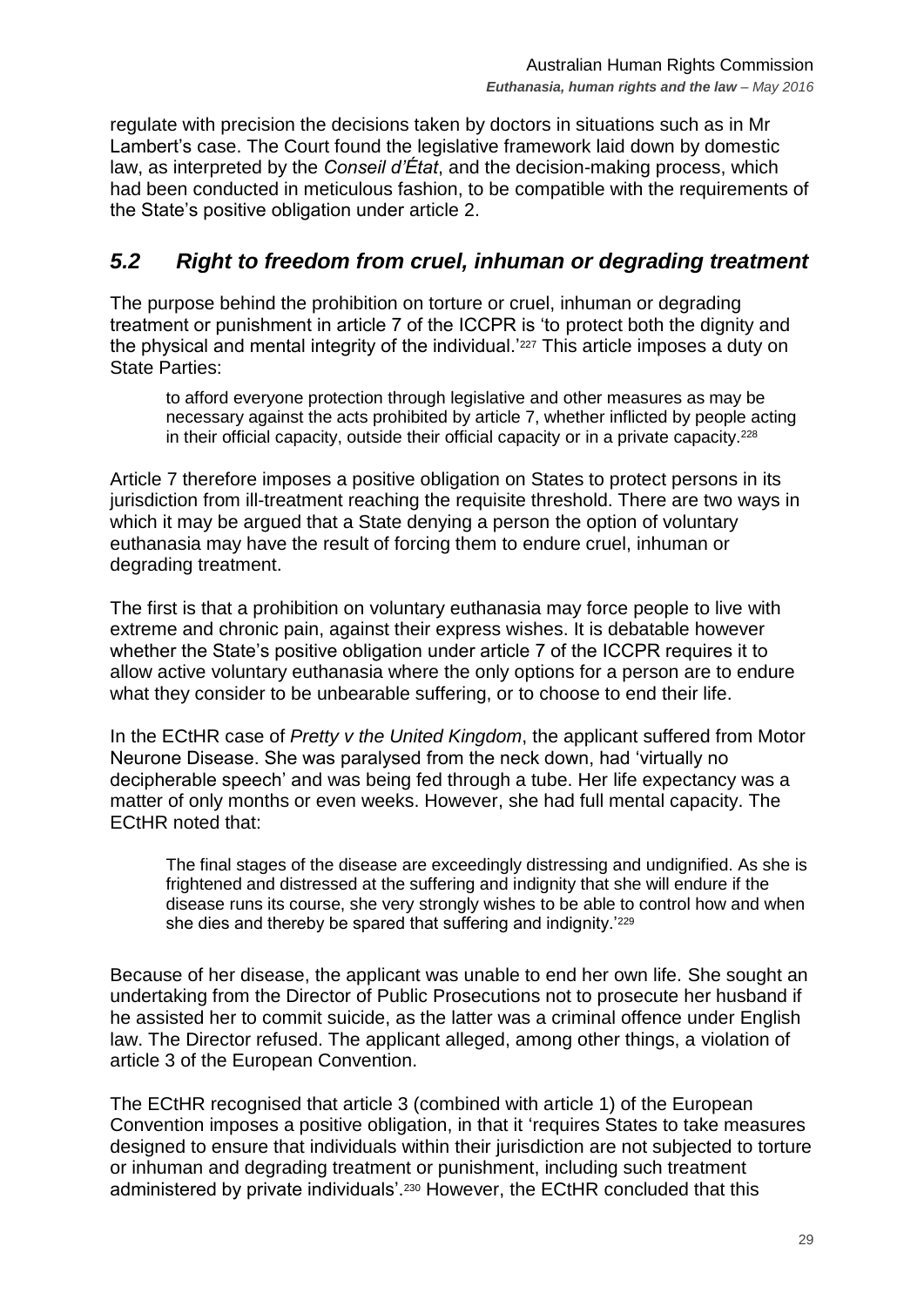positive obligation did not extend to require that the State 'sanction actions intended to terminate life' by legalising (or at least decriminalising) assisting suicide.<sup>231</sup>

A State prohibition on *passive* voluntary euthanasia (i.e. consensual withdrawal of life-sustaining treatment) may potentially raise issues under article 7 of the ICCPR if it requires doctors to administer treatment against the wishes of the patient. The physical integrity of a person (which article 7 is designed to protect) may be compromised if they are subjected to medical treatment without their consent.

However, article 7 does not protect against all interferences with physical integrity, and therefore 'medical treatment, even if given without consent, will have to reach a certain level of severity before violating article 7'.<sup>232</sup>

Interferences with personal (including physical) integrity which are not so severe as to fall within article 7 may however violate the right to privacy in article 17, as will be discussed immediately below.<sup>233</sup>

# <span id="page-29-0"></span>*5.3 Right to privacy*

Article 17 of the ICCPR provides:

1. No one shall be subjected to arbitrary or unlawful interference with his privacy, family, home or correspondence, nor to unlawful attacks on his honour and reputation.

2. Everyone has the right to the protection of the law against such interference or attacks.

A leading commentator on the ICCPR has explained that 'the right to privacy protects that particular area of individual existence and autonomy that does not touch upon the sphere of liberty and privacy of others'.<sup>234</sup>

In terms of protecting individual existence, this includes a person's physical (and mental) integrity.<sup>235</sup> Accordingly 'medical treatment without consent or against the will of the patient is to be deemed interference with privacy, as this term also covers the inviolability of one's own body'.<sup>236</sup> Such interference with personal integrity is therefore permissible only when it is both lawful and non-arbitrary, i.e. 'when it serves a legitimate purpose and observes the principle of proportionality'.<sup>237</sup>

Article 17 also encompasses protection of 'that area of individual autonomy in which human beings strive to achieve self-realisation by way of actions that do not interfere with the liberty of others'.<sup>238</sup> The right to privacy 'gives rise to a right to one's own body', and therefore protection of individual autonomy includes actions which may be injurious to a person's own health.<sup>239</sup> Refusals to allow passive euthanasia or assisted suicide despite the express wishes of the patient therefore represent interferences with the right to privacy.<sup>240</sup>

Under article 17 any interference with privacy, even if lawful 'should be in accordance with the provisions, aims and objectives of the Covenant and should be, in any event, reasonable in the particular circumstances.' 241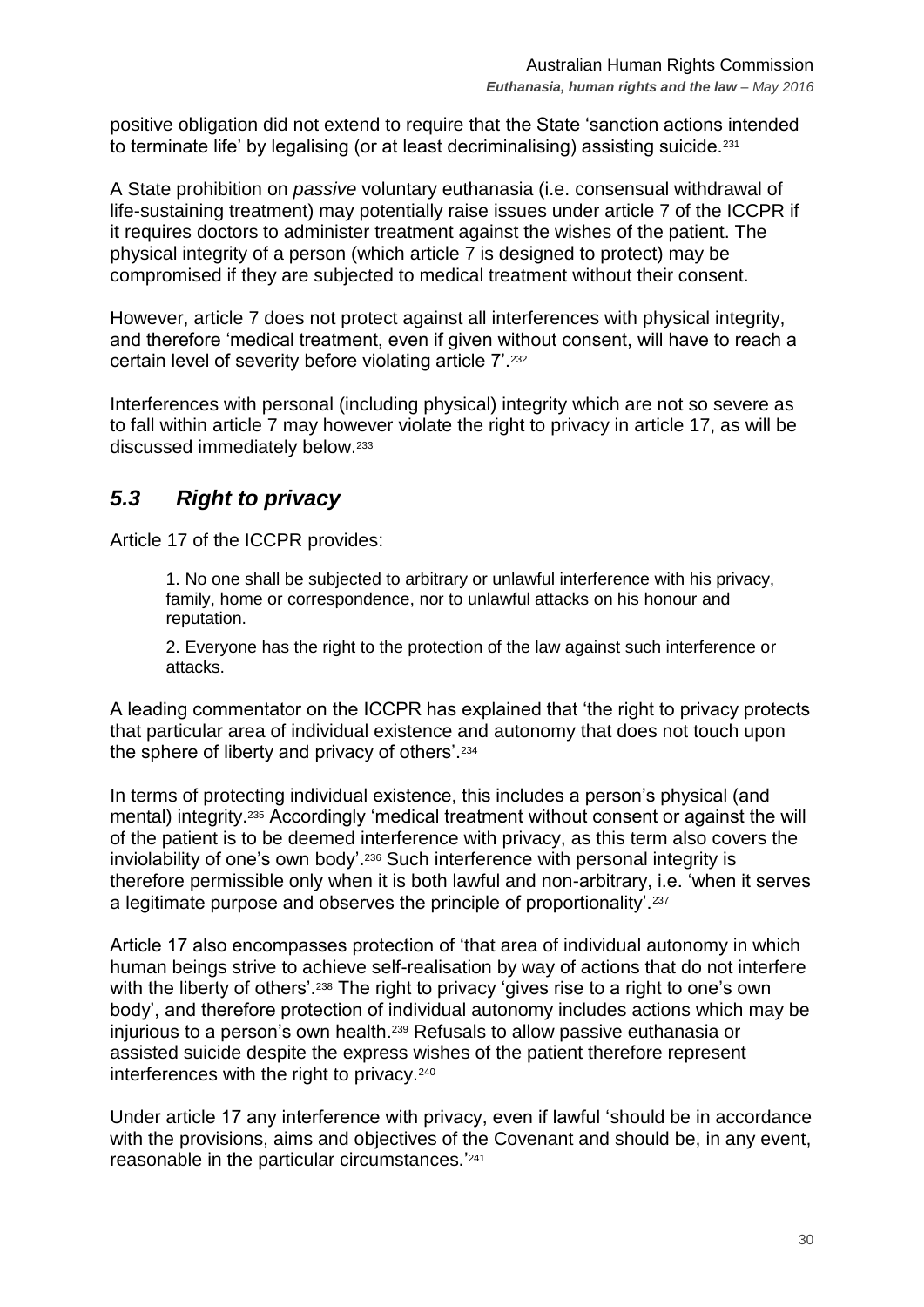The question is whether legislation which prohibits voluntary euthanasia meets these requirements for a justifiable interference with the right to privacy.

The ECtHR has considered the relevance of the right to privacy in article 8 of the European Convention in the context of requests for access to voluntary euthanasia. While the wording of that article is not identical to article 17 of the ICCPR, the substance and scope of the right protected by both articles is sufficiently similar that comments made by the ECtHR about article 8 can offer useful guidance on the possible application of article 17 of the ICCPR.<sup>242</sup>

In *Pretty v the United Kingdom*, the ECtHR stated that '[t]he very essence of the Convention is respect for human dignity and human freedom'. <sup>243</sup> The Court held that 'it is under Article 8 that notions of the quality of life take on significance'. 244

The ECtHR recognised that the concept of 'private life' in article 8 of the European Convention 'covers the physical and psychological integrity of a person'.<sup>245</sup> It also held that 'the notion of personal autonomy is an important principle underlying the interpretation of [Article 8's] guarantees'.<sup>246</sup>

In relation to personal autonomy, the Court noted that:

the ability to conduct one's life in a manner of one's own choosing may…include the opportunity to pursue activities perceived to be of a physically or morally harmful or dangerous nature for the individual concerned…even where the conduct poses a danger to health or, arguably, where it is of a life-threatening nature, the case-law of the Convention institutions has regarded the State's imposition of compulsory or criminal measures as impinging on the private life of the applicant within the meaning of Article 8 § 1 and requiring justification in terms of the second paragraph'.<sup>247</sup>

In relation to a person's choice to refuse medical treatment, the ECtHR stated that:

the refusal to accept a particular treatment might, inevitably, lead to a fatal outcome, yet the imposition of medical treatment, without the consent of a mentally competent adult patient, would interfere with a person's physical integrity in a manner capable of engaging the rights protected under Article 8 § 1 of the Convention…a person may claim to exercise a choice to die by declining to consent to treatment which might have the effect of prolonging his life'.<sup>248</sup>

The ECtHR held in *Pretty* that the fact that the applicant was 'prevented by law from exercising her choice to avoid what she considers will be an undignified and distressing end to her life' constituted an interference with her right to respect for private life in article 8. 249 However, the Court concluded in that case that the blanket ban on assisted suicide was justified as 'necessary in a democratic society' for the protection of the rights of others, and therefore was a permissible limitation of the right. 250

In subsequent cases the ECtHR has confirmed that the right to respect for private life includes:

 'an individual's right to decide by what means and at what point his or her life will end, provided he or she is capable of freely reaching a decision on this question and acting in consequence',<sup>251</sup> and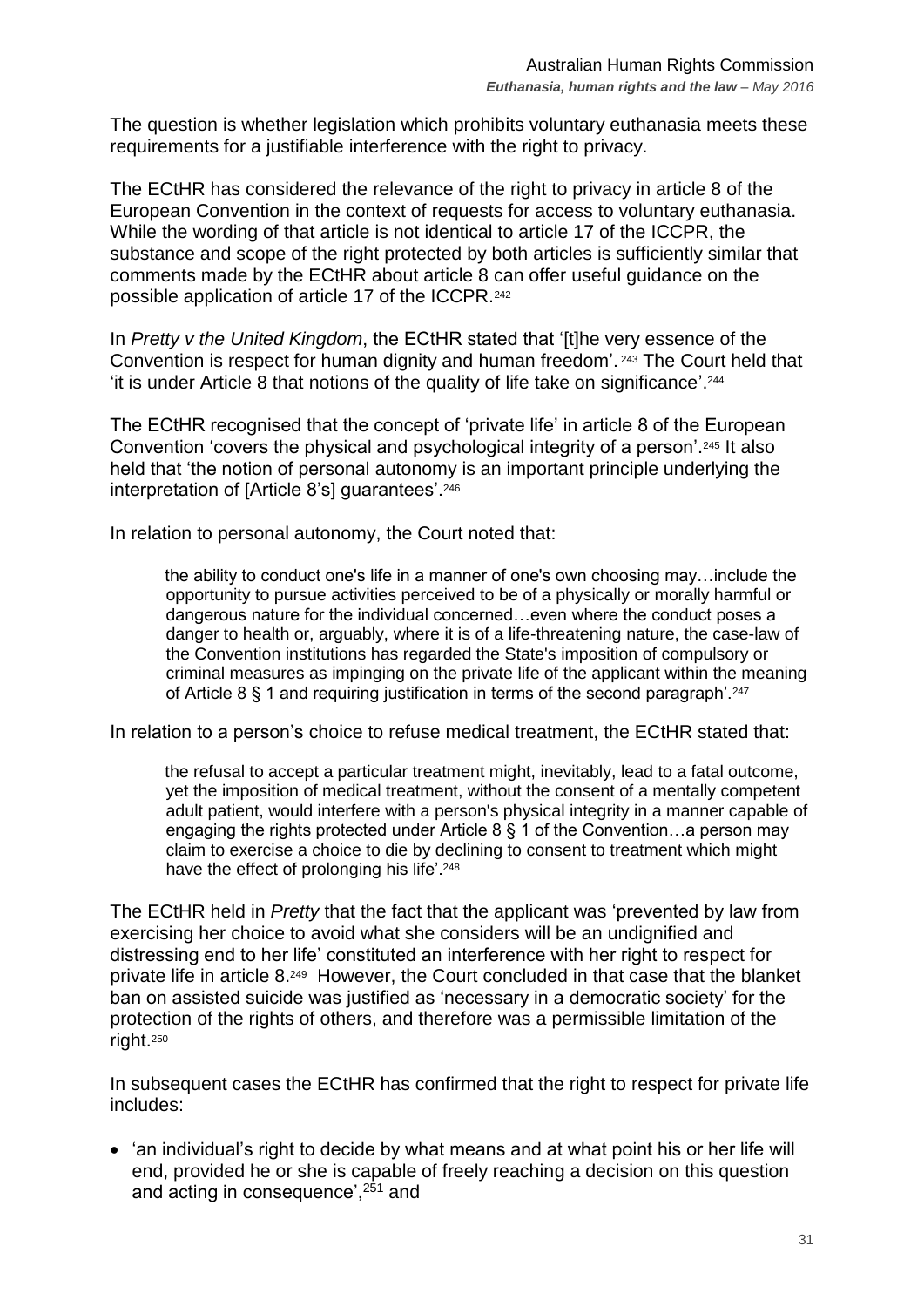'the right of each individual to decline to consent to treatment which might have the effect of prolonging his or her life'.<sup>252</sup>

# <span id="page-31-0"></span>*5.4 Rights of people with disability*

As is evident from the facts in the cases of *Lambert* and *Pretty* (discussed above), an analysis of the issues raised by voluntary euthanasia includes consideration of the rights of people with disability. Australia is a party to the *Convention on the Rights of Persons with Disabilities* (the Disability Convention), and therefore is under an obligation to ensure that people with disability enjoy all their human rights without discrimination of any kind on the basis of disability.<sup>253</sup>

The Disability Convention does not provide a comprehensive definition of disability, but provides that 'persons with disabilities' include those who have long-term mental impairments and intellectual impairments. When a person's impairment interacts with various barriers that restrict a person's effective participation in society on an equal basis to others, they are considered to have disability.<sup>254</sup>

Key principles which underpin the Disability Convention include non-discrimination and '[r]espect for inherent dignity, individual autonomy including the freedom to make one's own choices, and independence of persons'. 255

The Disability Convention makes clear that all people with disability have an inherent right to life, and places an obligation on States to take all necessary measures to ensure that people with disability enjoy this right on an equal basis with others.<sup>256</sup> The Convention requires States parties to provide people with disability equal protection under the law as those without disability.<sup>257</sup>

These obligations would, for example, prohibit States from passing laws which allow for involuntary euthanasia of people with disability because of their disability. Article 25 of the Disability Convention specifically prohibits the 'discriminatory denial of health care or health services or food and fluids on the basis of disability'. 258

However, in the case of voluntary euthanasia, the same balancing of the right to life with the right to personal autonomy that occurs for people without disability applies under the Disability Convention for those with disability. The Convention makes clear that people with disability, like those without disability, have a right to respect for their physical and mental integrity, and privacy.<sup>259</sup> People with disability are entitled to make choices as to their own welfare, and to be supported to do so where necessary. They enjoy legal capacity on an equal basis with those without disability, and are entitled to support in exercising that capacity.<sup>260</sup> Any safeguards which are put in place in relation to people with disability exercising their legal capacity, to protect against undue influence and/or abuse, must respect the rights, will and preferences of the person.<sup>261</sup>

Respect for the right of people with disability to make decisions includes deciding whether to agree to medical treatment. Article 25 of the Disability Convention places an obligation on States Parties to require health professionals to 'provide care of the same quality to persons with disabilities as to others, including on the basis of free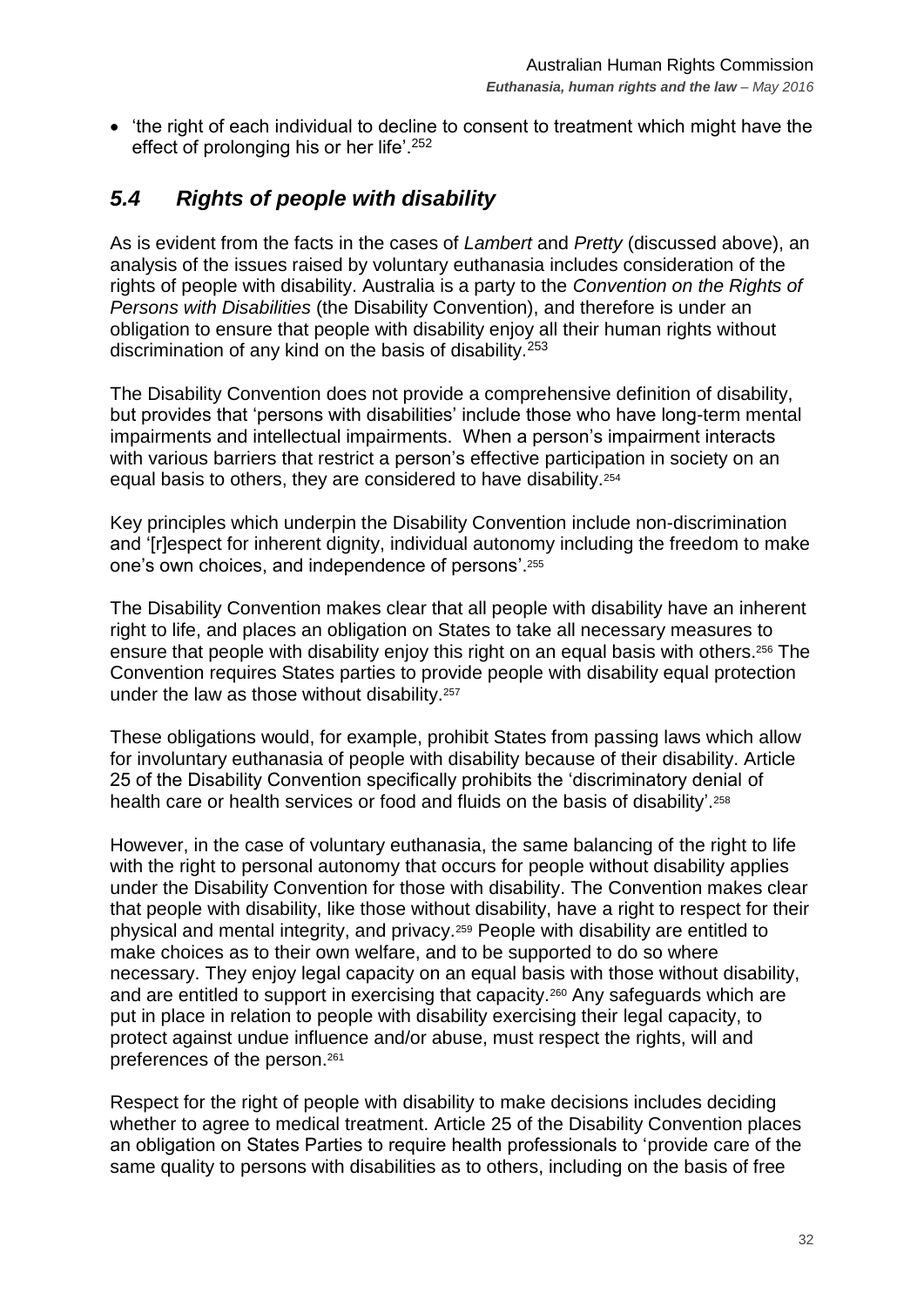and informed consent'. <sup>262</sup>The UN Committee on the Rights of Persons with Disabilities has made clear that:

The right to enjoyment of the highest attainable standard of health (art. 25) includes the right to health care on the basis of free and informed consent. States parties have an obligation to require all health and medical professionals (including psychiatric professionals) to obtain the free and informed consent of persons with disabilities prior to any treatment.<sup>263</sup>

The UN Committee on the Rights of Persons with Disabilities has further stated that treating people with disability without their consent may violate a number of rights in the Disability Convention, as:

forced treatment by psychiatric and other health and medical professionals is a violation of the right to equal recognition before the law and an infringement of the rights to personal integrity (art. 17); freedom from torture (art. 15); and freedom from violence, exploitation and abuse (art. 16). This practice denies the legal capacity of a person to choose medical treatment and is therefore a violation of article 12 of the Convention. States parties must, instead, respect the legal capacity of persons with disabilities to make decisions at all times, including in crisis situations; must ensure that accurate and accessible information is provided about service options…and must provide access to independent support…The Committee recommends that States parties ensure that decisions relating to a person's physical or mental integrity can only be taken with the free and informed consent of the person concerned.<sup>264</sup>

## <span id="page-32-0"></span>*5.5 Freedom of thought, conscience and religion*

Article 18 of the ICCPR requires protection of freedom of thought, conscience and religion, and provides that:

- 1. Everyone shall have the right to freedom of thought, conscience and religion. This right shall include freedom to have or to adopt a religion or belief of his choice, and freedom, either individually or in community with others and in public or private, to manifest his religion or belief in worship, observance, practice and teaching.
- 2. No one shall be subject to coercion which would impair his freedom to have or to adopt a religion or belief of his choice.
- 3. Freedom to manifest one's religion or beliefs may be subject only to such limitations as are prescribed by law and are necessary to protect public safety, order, health, or morals or the fundamental rights and freedoms of others…

Article 18 of the ICCPR distinguishes between the freedom to hold or adopt a particular belief, and the freedom to manifest that belief in conduct. It is clear from the different focuses of paragraphs (2) and (3) of article 18 that the freedom to hold a belief is broader than the freedom to act upon it.

The right to hold a belief is absolute - the State is not permitted to interfere with a person's right to autonomously develop thoughts and a conscience.<sup>265</sup> However, once a belief is manifested (that is, implemented) in action, it leaves the sphere of absolute protection and may be the subject of legitimate limitations, because the manifestation of a religious belief may have an impact on others. The right to freedom of belief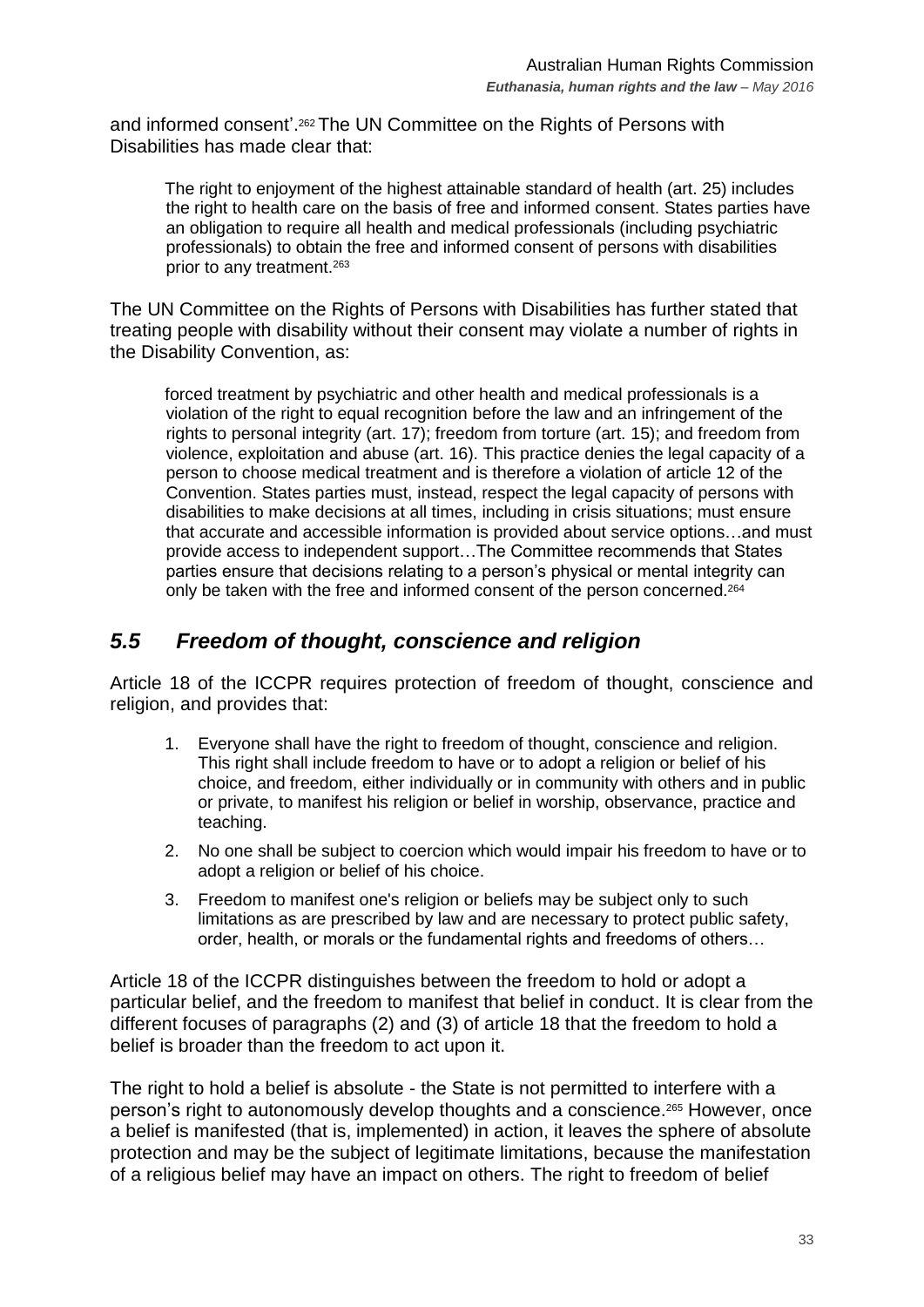therefore 'does not always guarantee the right to behave in public in a manner governed by that belief'.<sup>266</sup>

Discussions about the legalisation of voluntary euthanasia will often touch on matters of personal belief, whether it is belief in the 'sanctity of life' or belief in 'personal autonomy' and an individual's right to choose a 'good death'. The extent to which article 18 would require the State to permit actions based on these beliefs will depend on all the circumstances.

A law legalising voluntary euthanasia may need to make allowances for those whose beliefs in the sanctity of life would preclude them from being able to participate in end-of-life processes, in order to be compatible with article 18. This could take the form, for example, of a 'conscientious objection' provision for doctors whose beliefs are incompatible with involvement in euthanasia.

In the case of the belief in personal autonomy and a person's right to choose a 'good death', the extent to which this might found an argument that the State is required to decriminalise voluntary euthanasia was considered by the ECtHR in *Pretty v the United Kingdom*. In that case the Court considered the right to freedom of thought, conscience and religion in article 9 of the European Convention. The ECtHR held that:

The Court does not doubt the firmness of the applicant's views concerning assisted suicide but would observe that not all opinions or convictions constitute beliefs in the sense protected by Article 9 § 1 of the Convention. Her claims do not involve a form of manifestation of a religion or belief, through worship, teaching, practice or observance as described in the second sentence of the first paragraph. As found by the Commission, the term "practice" as employed in Article 9 § 1 does not cover each act which is motivated or influenced by a religion or belief…To the extent that the applicant's views reflect her commitment to the principle of personal autonomy, her claim is a restatement of the complaint raised under Article 8 of the Convention.<sup>267</sup>

The ECtHR accordingly concluded that the fact that assisted suicide was criminal in the applicant's case did not result in a violation of her right to freedom of thought, conscience and religion under article 9. 268

# <span id="page-33-0"></span>**6 Analysis**

An analysis of international human rights law relevant to the practice of voluntary euthanasia does not lead to 'the' answer. Rather it reveals a balancing of rights, the appropriate balance of which may be subject to competing views.

The right to life does not (as a corollary) include a right to choose to die. But nor does it require a State to ensure that a person's life is protected when this is against the express wishes of that person. In the case of a request for voluntary euthanasia, the State's obligation to protect life must be balanced against the right to personal autonomy which is contained within the right to privacy.

Laws prohibiting access to voluntary euthanasia may interfere with the right to respect for private life as guaranteed under article 17 of the ICCPR, and as such need to be able to be justified as a legitimate limitation of that right.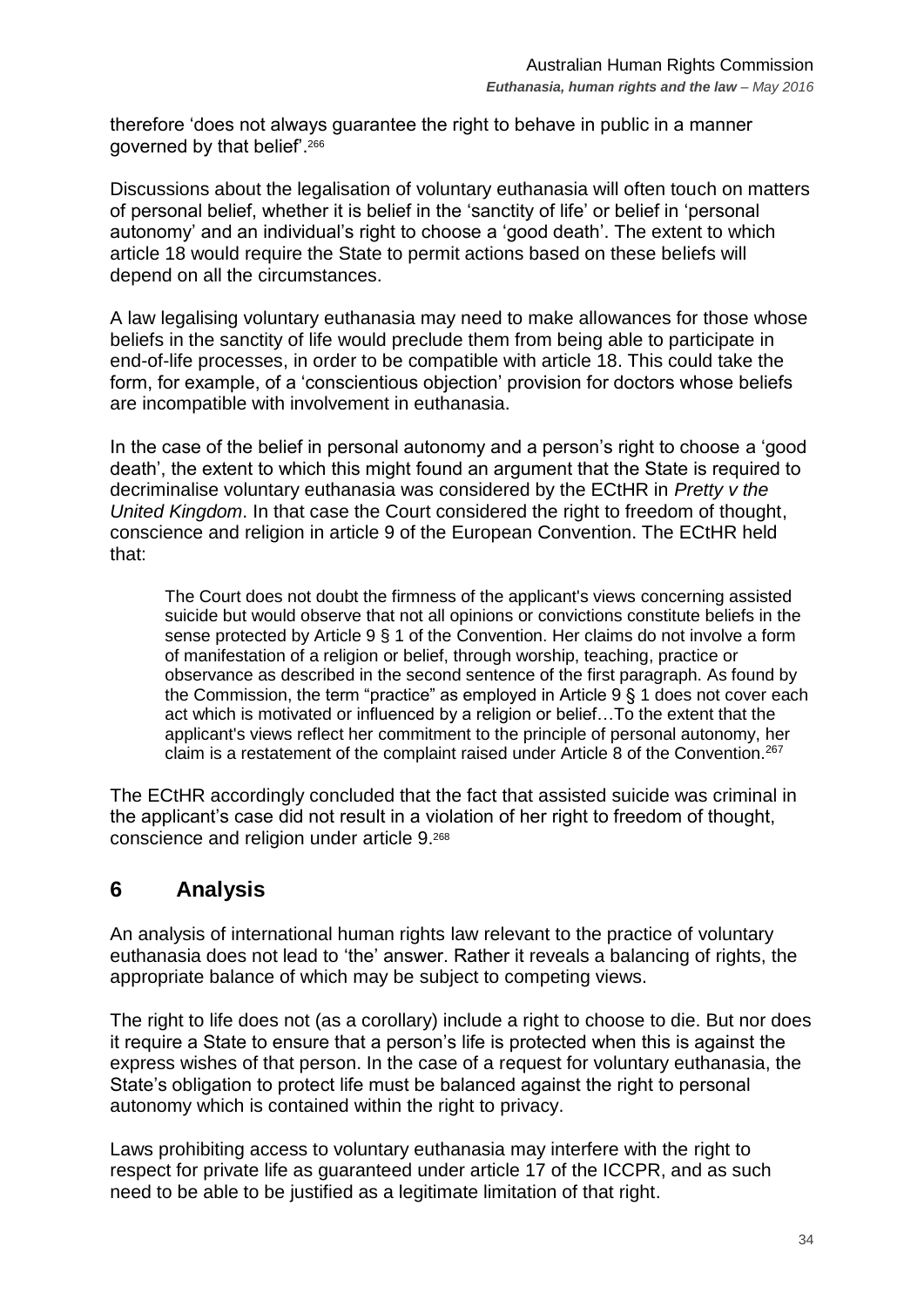In relation to access to passive euthanasia, it is important to note that to subject a person to medical treatment against their will or without their consent may violate their physical integrity and breach their rights under article 17 (and possibly article 7) of the ICCPR.

Further, the Disability Convention makes clear that people with disability are entitled to the same respect for their rights to life, health, physical integrity and personal autonomy as people without disability.

If a State does choose to legalise voluntary euthanasia, article 6 of the ICCPR requires that the legislation includes strict and effective safeguards against abuse. In order to be compatible with the right to freedom of thought, conscience and belief, such laws may need to include an appropriately worded 'conscientious objection' provision.

The analysis suggests that there is no one identifiable right that necessarily requires the legalisation of voluntary euthanasia, nor is there one identifiable right that prevents its legalisation, provided stringent safeguards are instituted. It would seem from a human rights perspective, the option exists to support legalisation of voluntary euthanasia practices provided that sufficient safeguards are put in place to prevent 'arbitrary' (including discriminatory) deprivations of life.

# <span id="page-34-0"></span>**7 Commentary**

Individual support for the issue of euthanasia is, at its core, a matter of personal belief. Values based on 'sanctity of life' and 'personal autonomy' are usually grounded in deeply held moral and/or religious beliefs. Further, supporting euthanasia may not be an absolute position. People may support some forms of euthanasia, such as passive voluntary euthanasia, while rejecting other, more active, forms of euthanasia.

The functions of the Australian Human Rights Commission include examining legislation and proposed legislation for compliance with human rights standards,<sup>269</sup> and promoting understanding, acceptance and public discussion of human rights in Australia.<sup>270</sup>

Any definitive position taken by the Commission on voluntary euthanasia will depend on the way in which it is framed in legislation. In the absence of a specific proposal to legislate for any form of euthanasia, the commentary below should be taken as indicative of a general position based on consideration of the relevant human rights laws and principles presented in this paper.

## *(a) Passive voluntary euthanasia*

The most striking aspect of passive voluntary euthanasia, defined as the withdrawal or withholding of treatment by omission, is that it is already occurring, although is not referred to as such. Whether it is called palliative care or 'good medical practice' it forms part of our current medical landscape when considering 'end of life choices' and is subject to regulation. As these practices already exist, are generally accepted within the Australian community and are broadly consistent with human rights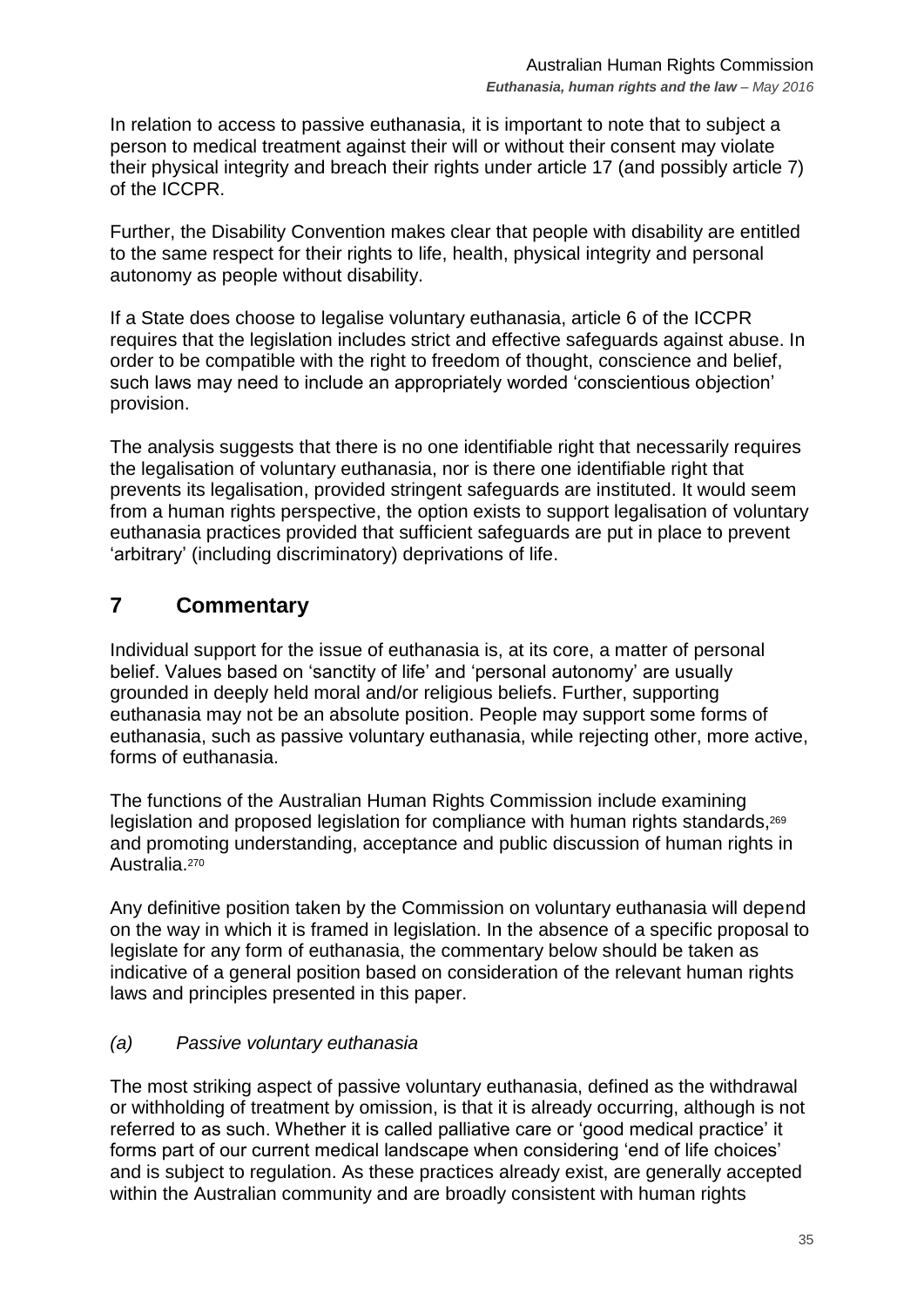standards, there seems little to be gained in arguing for or against these practices. Instead the form of regulation in place can usefully be subject to scrutiny.

Currently the regulation of passive voluntary euthanasia practices rests with the states and territories, where, in the absence of legislation or other regulation, the common law applies. Mostly state-level regulation focuses on setting up systems that allow people to formalise or 'expressly state' their wishes through instruments such as advanced care directives and enduring powers of attorney or guardianship. These systems also include an array of safeguards to ensure that decisions are voluntary and informed.

From a human rights perspective, any potential breach of the right to life is arguably alleviated by the inclusion of strict safeguards in advance directives and enduring powers of attorney. Other rights – the rights to privacy and freedom of belief - are similarly served by these instruments that place at the forefront the control of the individual over their bodies, beliefs and end of life choices.

What can be subject to criticism is the inconsistent nature of this regulation. Common regulatory features exist between states and territories, however the level of regulation varies significantly as do the consistency in safeguards and liability provisions. For example, while advance directives legislation exists in some states/territories, in New South Wales these practices are wholly regulated by guidelines. If reliance is given to the existence of adequate safeguards in ensuring the 'non-arbitrary' deprivation of life then, at minimum, such safeguards should be consistent and represent best human rights practice across the country. There may be a role for the Federal Government in leading development of a nationally consistent approach on this issue.

#### *(b) Active voluntary euthanasia*

Currently active voluntary euthanasia practices involving a 'lethal act' are illegal in Australia and are regulated by assisted suicide and murder provisions in criminal law. The practice of administering pain relief with the *incidental* effect of 'hastening death' is legal in a number of states/territories although, in the absence of judicial determination, it is unclear whether practices amounting to 'a lethal act' would be covered by these provisions. Again, there may be a leadership role for the Federal Government towards ensuring that 'hastening death' provisions are consistent across states and territories and accord with best practice human rights standards.

It is noteworthy that where a 'lethal act' is clearly identified in so-called 'mercykillings', courts have typically imposed more lenient sentences, which perhaps indicates a shift in how these practices are viewed. The recent Senate Inquiry referenced Australian polls that show strong public support for active voluntary euthanasia. Yet unlike passive voluntary euthanasia, supporting active voluntary euthanasia would require law reform, where the form of regulation would be a matter of debate, rather than improving on an existing system.

Notwithstanding this, the precedent has been set in Australia with the now invalid *Rights of the Terminally Ill Act 1995* (NT) which has, subsequently, been used as the model for the exposure draft of the Medical Services (Dying with Dignity) Exposure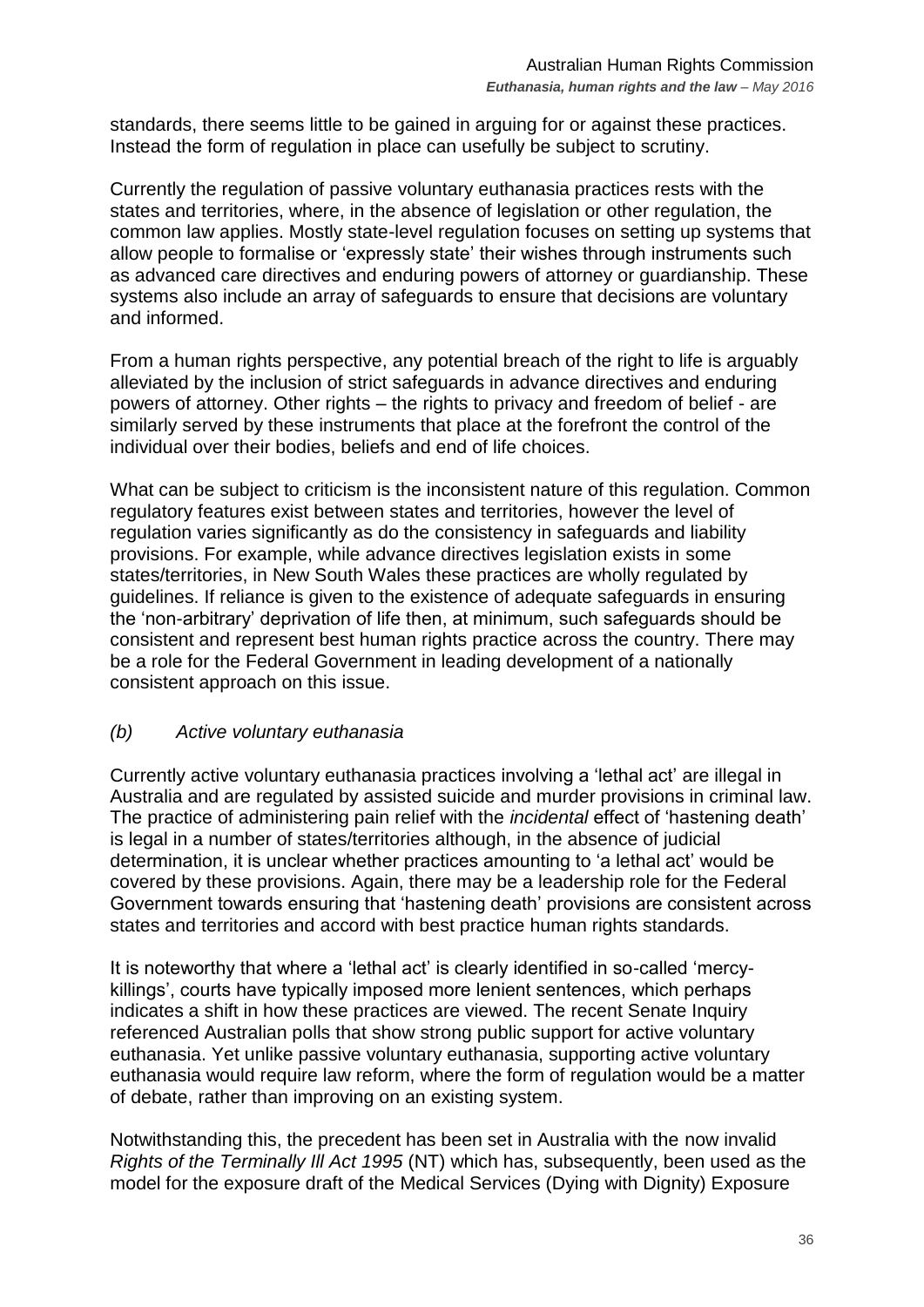Draft Bill presented to Federal Parliament in 2014 and subjected to a subsequent inquiry by the Senate Legal and Constitutional Affairs Legislation Committee.

Apart from arguments about 'sanctity of life' and personal autonomy, the major objections to regulating active voluntary euthanasia as summarised by the Senate Inquiry are largely practical. The 'role of the doctor' and end of life choices within a palliative care process can co-exist with an active voluntary euthanasia regime. People who would not wish to choose active voluntary euthanasia options could remain within the palliative care process and access the options it offers. All doctors would not be required to provide euthanasia services, only those who wished to do so.

Further, non-doctors could possibly be involved in the provision of euthanasia services, which currently occurs in Switzerland. 'Slippery slope' arguments are primarily concerned with the risk that unsanctioned deaths would occur without specific consent and/or in non-terminal cases. The practical solution to this would be to improve the safeguards contained within any regulatory regime in order to prevent this from occurring, to the greatest extent possible.

Well drafted 'proactive' legislation permitting and regulating active voluntary euthanasia can deliver certainty, transparency and above all, protection to all who may be involved in these practices. This would not be the case if such practices were simply decriminalised. If jurisdictions in Australia were simply to decriminalize participation in voluntary euthanasia processes without regulating such processes, this may not be consistent with the State's positive obligation to protect against arbitrary deprivations of life in article 6 of the ICCPR.

It is arguable whether practices amounting to active voluntary euthanasia are best regulated by criminal law provisions. The use of a number of 'mitigating' mechanisms in so-called 'mercy killings' seems to indicate a criminal justice system grappling to find the right balance between intention and outcome. However, it must be acknowledged that for some the best possible safeguard is a total ban on these practices that the criminal law currently provides.

If it is accepted that a 'proactive' legislative approach was able to deal with the practical objections to active voluntary euthanasia, then it would be incumbent on the Commission to advocate for a model with best practice safeguards which meet human rights standards. Other international comparative jurisdictions may provide better safeguards or approaches to improve upon the model presented to Federal Parliament in 2014. The safeguards contained within that model would allow people to 'expressly state' their wishes through a 'Certificate of Request'. Such an instrument is intended to provide certainty to all participants in the process, including health professionals and law enforcement, and would be accompanied by a range of safeguards to ensure that the decision made is both voluntary and informed. Such safeguards aim to minimise the risk of any arbitrary deprivation of life, and confer to people the right to control over their end of life choices in a manner that is consistent with their beliefs.

The alternative is to allow the prohibition of such practices to remain within the realm of criminal law. However, the groundswell of public support and history of legislative attempts within Australia, as well as the general trend toward legislating active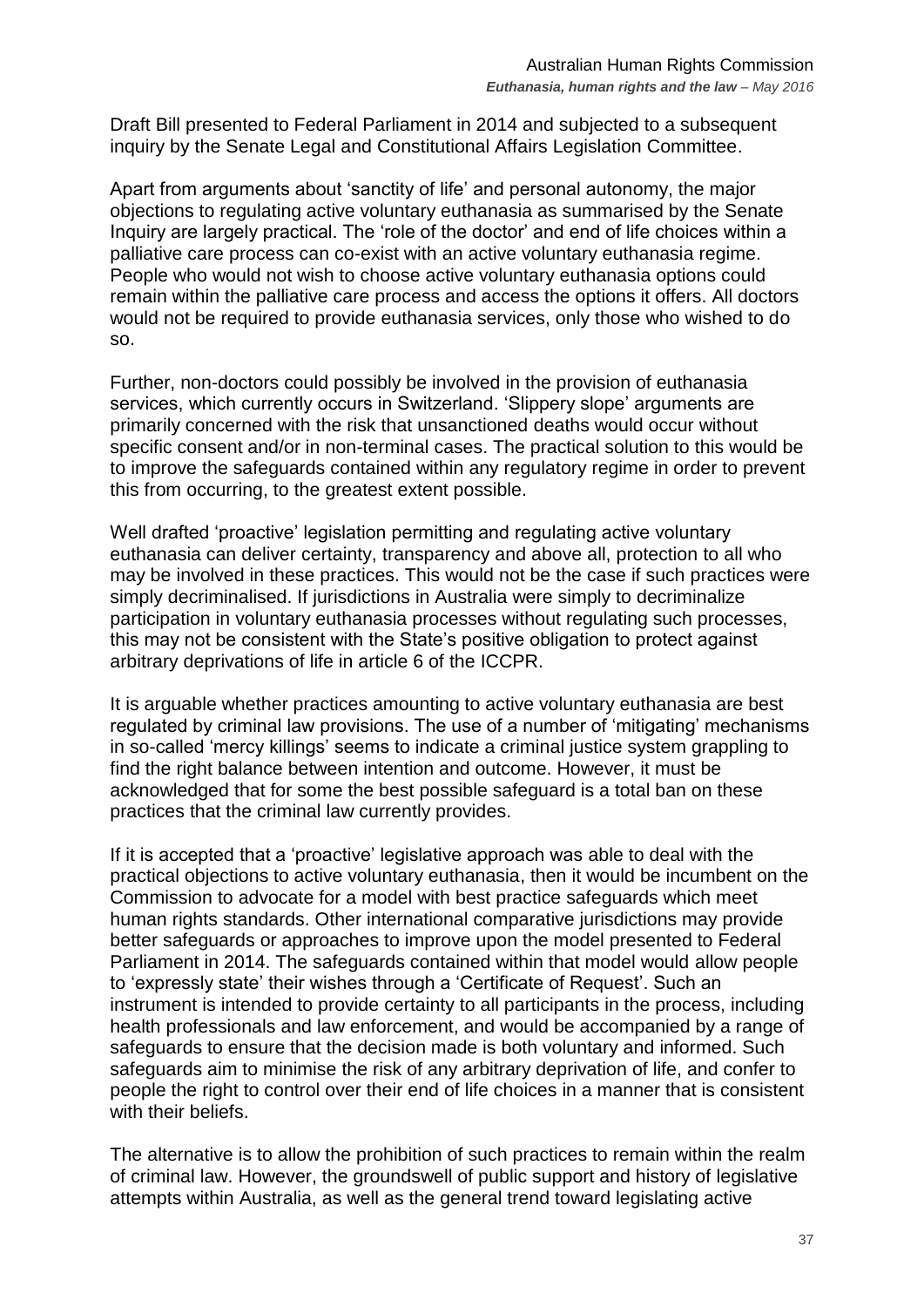voluntary euthanasia in a number of comparable countries, may signal a social shift on this issue which may in time compel a definitive legal response.

 $\overline{a}$ 

<sup>7</sup> Natasha Cica, *Euthanasia – the Australian Law in an International Context Part 1: Passive Voluntary Euthanasia*, Parliamentary Library Research Paper No 3 (1996-7), pi.

<sup>1</sup> Castan Centre for Human Rights, *Euthanasia*, Have you got that right? At

<http://www.haveyougotthatright.com/seasons/season-1/#euthanasia> (viewed 8 April 2016). <sup>2</sup> Castan Centre for Human Rights, *Euthanasia*, Have you got that right? At

<http://www.haveyougotthatright.com/seasons/season-1/#euthanasia> (viewed 8 April 2016). <sup>3</sup> Castan Centre for Human Rights, *Euthanasia*, Have you got that right? At

<http://www.haveyougotthatright.com/seasons/season-1/#euthanasia> (viewed 8 April 2016).

<sup>4</sup> George Zdenkowski, *Human Rights and Euthanasia*, Occasional Paper of the Human Rights and Equal Opportunity Commission (1996), 2. At [https://www.humanrights.gov.au/our-work/rights-and](https://www.humanrights.gov.au/our-work/rights-and-freedoms/projects/human-rights-and-euthanasia)[freedoms/projects/human-rights-and-euthanasia](https://www.humanrights.gov.au/our-work/rights-and-freedoms/projects/human-rights-and-euthanasia) (viewed 8 April 2016).

<sup>5</sup> Natasha Cica, *Euthanasia – the Australian Law in an International Context Part 1: Passive Voluntary Euthanasia*, Parliamentary Library Research Paper No 3 (1996-7), pi.

<sup>6</sup> George Zdenkowski, *Human Rights and Euthanasia*, Occasional Paper of the Human Rights and Equal Opportunity Commission (1996), p 2.

<sup>8</sup> Natasha Cica, *Euthanasia – the Australian Law in an International Context Part 1: Passive Voluntary Euthanasia*, Parliamentary Library Research Paper No 3 (1996-7), pi.

<sup>9</sup> Natasha Cica, *Euthanasia – the Australian Law in an International Context Part 1: Passive Voluntary Euthanasia*, Parliamentary Library Research Paper No 3 (1996-7), pi.

<sup>10</sup> Natasha Cica, *Euthanasia – the Australian Law in an International Context Part 1: Passive Voluntary Euthanasia*, Parliamentary Library Research Paper No 3 (1996-7), piii.

<sup>11</sup> See, e.g. Queensland Government: Queensland Health, *Implementation Guidelines: End-of-life care: Decision-making for withholding and withdrawing life-sustaining measures from adult patients, part 2.* At:<https://www.health.qld.gov.au/qhpolicy/docs/gdl/qh-gdl-005-1-2.pdf>

<sup>12</sup> Senate Legal and Constitutional Affairs Legislation Committee, Parliament of Australia, *Medical Services (Dying with Dignity) Exposure Draft Bill 2014* (2014) 28.

<sup>13</sup> Senate Legal and Constitutional Affairs Legislation Committee, Parliament of Australia*, Medical Services (Dying with Dignity) Exposure Draft Bill 2014* (2014) 28.

<sup>14</sup> Australian Medical Association, *Position Statement on the Role of the Medical Practitioner in End of Life Care 2007 (Amended 2014)*. At: [https://ama.com.au/position-statement/role-medical-practitioner](https://ama.com.au/position-statement/role-medical-practitioner-end-life-care-2007-amended-2014)[end-life-care-2007-amended-2014](https://ama.com.au/position-statement/role-medical-practitioner-end-life-care-2007-amended-2014) (viewed 8 April 2016).

<sup>15</sup> Australian Medical Association, *Position Statement on the Role of the Medical Practitioner in End of Life Care 2007 (Amended 2014)*. At: [https://ama.com.au/position-statement/role-medical-practitioner](https://ama.com.au/position-statement/role-medical-practitioner-end-life-care-2007-amended-2014)[end-life-care-2007-amended-2014](https://ama.com.au/position-statement/role-medical-practitioner-end-life-care-2007-amended-2014) (viewed 8 April 2016).

<sup>16</sup> Senate Legal and Constitutional Affairs Legislation Committee, Parliament of Australia, *Medical Services (Dying with Dignity) Exposure Draft Bill 2014* (2014) 28.

<sup>17</sup> Senate Legal and Constitutional Affairs Legislation Committee, Parliament of Australia, *Medical Services (Dying with Dignity) Exposure Draft Bill 2014* (2014) 28-9.

<sup>18</sup> See, for example, NSW Government, Department of Health, *What is Advance Care Planning? (*11 February 2016). At:<http://www.health.nsw.gov.au/patients/acp/Pages/advance-care-planning.aspx> (viewed 8 April 2016); Government of Western Australia, Department of Health, *Frequently Asked Questions,* Advance Health Directives*.* At

<http://www.health.wa.gov.au/advancecareplanning/home/faqs.cfm#25> (viewed 8 April 2016). <sup>19</sup> Government of Western Australia, Department of Health, *Frequently Asked Questions,* Advance Health Directives*.* At<http://www.health.wa.gov.au/advancecareplanning/home/faqs.cfm#25> (viewed 8 April 2016).

<sup>20</sup> *Medical Treatment (Health Directions) Act 2006* (ACT) ss 7 and 9.

<sup>21</sup> *Advance Care Directives Act 2013* (SA) s 11 (requires use of particular form); *Advance Personal Planning Act 2013* (NT) ss 8(1)(a), 9, 10, and 38; *Medical Treatment Act 1988* (Vic) s 5; *Medical Treatment (Health Directions) Act 2006* (ACT) ss 7-9; *Guardianship and Administration Act 1990* (WA) ss 3 and 110P; *Powers of Attorney Act 1998* (Qld) s 35. Note though, for example, in Victoria and the ACT palliative care is expressly excluded from the definition of medical treatment which a person can refuse (see ss 3 and 4 of the *Medical Treatment Act 1988* (Vic) and s 6 of the *Medical Treatment (Health Directions) Act 2006* (ACT)).

<sup>22</sup> *Advance Care Directives Act 2013* (SA) s 34(2); *Advance Personal Planning Act 2013* (NT) s 40; *Medical Treatment (Health Directions) Act 2006* (ACT) s 11; *Guardianship and Administration Act*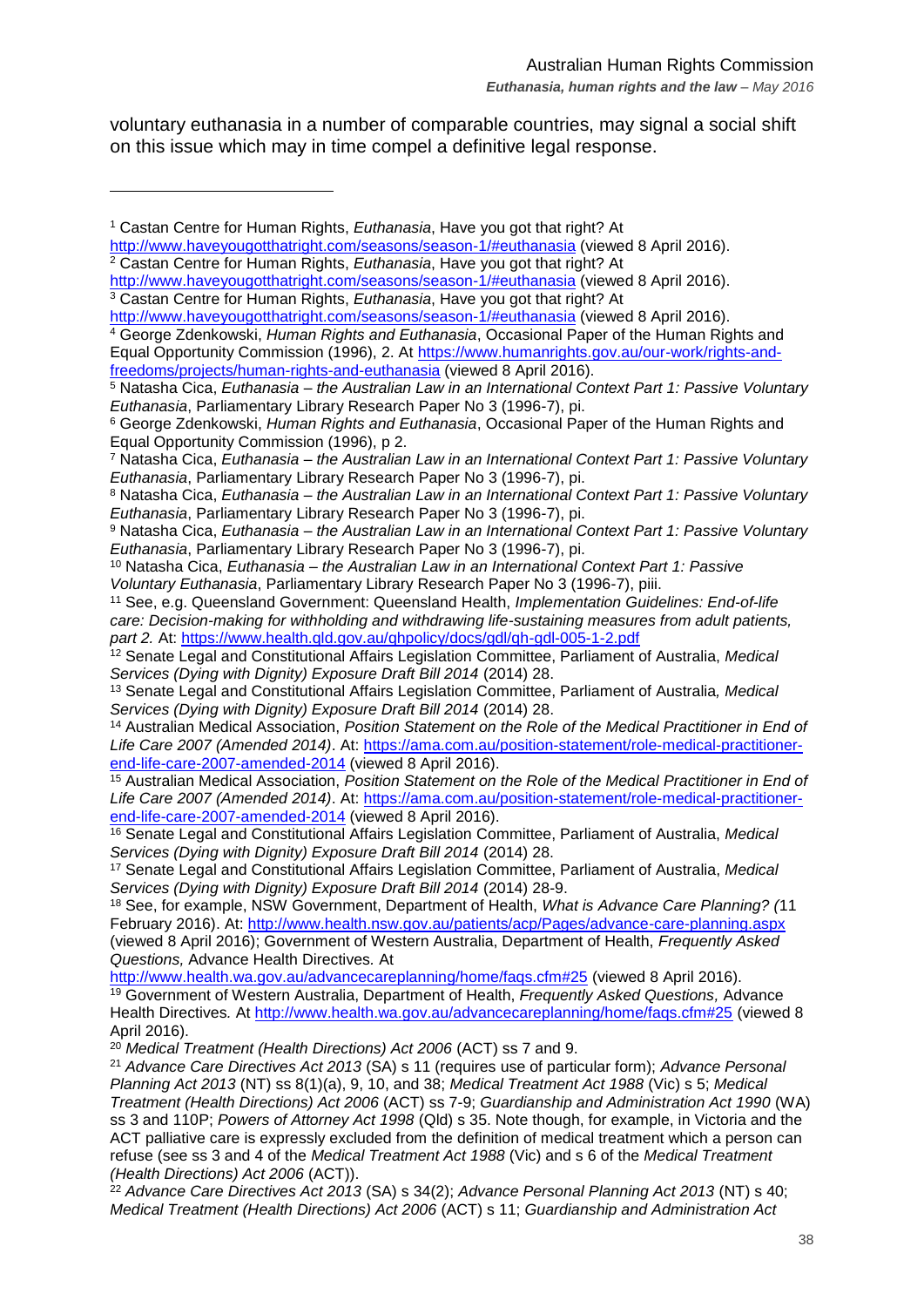*1990* (WA) s 110S ('at any time the maker of the directive is unable to make reasonable judgments in respect of that treatment').

<sup>23</sup> *Powers of Attorney Act 1998* (Qld) s 36. Also, s 66A of the *Guardianship and Administration Act 2000* (Qld) provides that whether contained in an advance directive or given by an enduring power of attorney, 'consent to the withholding or withdrawal of a life-sustaining measure for the adult cannot operate unless the adult's health provider reasonably considers the commencement or continuation of the measure for the adult would be inconsistent with good medical practice.'

<sup>24</sup> *Medical Treatment Act 1988* (Vic) s 5.

 $\overline{a}$ 

<sup>25</sup> *Advance Care Directives Act 2013* (SA) ss 19 and 36 and *Consent to Medical Treatment and Palliative Care Act 1995 (SA*) s 17(2)(b); *Advance Personal Planning Act 2013* (NT) ss 41, 45, 52 and 53(1) and (4); *Medical Treatment Act 1988* (Vic) s 6; *Guardianship and Administration Act 1990* (WA) s 110ZJ (note however that there is an exception in this Act for urgent treatment following an attempted suicide, in which case a directive may be overridden – see s 110ZIA); *Powers of Attorney Act 1998* (Qld) s 36 (1)(b) (but see s 103, which protects health providers for non-compliance with an advance health directive in certain circumstances, including if the health provider believes that the directive is 'inconsistent with good medical practice').

<sup>26</sup> See, e.g. *Powers of Attorney Act 1998* (Qld) s 103; *Advance Care Directives Act 2013* (SA) s 36(2). <sup>27</sup> See, for e.g., *Advance Care Directives Act 2013 (SA*) s 38; *Advance Personal Planning Act 2013* (NT) s 45; *Guardianship and Administration Act 1990* (WA) s 110ZK.

<sup>28</sup> See *Advance Personal Planning Act 2013* (NT) ss 45 and 46 and *Guardianship and Administration Act 1990* (WA*)* s 110ZL.

<sup>29</sup> *Medical Treatment Act 1988* (Vic) s 9; *Advance Care Directives Act 2013 (SA*), s 41; *Medical Treatment (Health Directions) Act 2006* (ACT) s 16.

<sup>30</sup> *Powers of Attorney Act 1998* (Qld) s 101.

<sup>31</sup> *Powers of Attorney Act 1998* (Qld) s 37. Section 296 of the *Criminal Code 1899* (Qld) provides that 'A person who does any act or makes any omission which hastens the death of another person who, when the act is done or the omission is made, is labouring under some disorder or disease arising from another cause, is deemed to have killed that other person.'

<sup>32</sup> NSW Government, NSW Health, *Guideline: Advance Care Directives (NSW) – Using* (2005) 5. At [http://www0.health.nsw.gov.au/policies/gl/2005/GL2005\\_056.html\(](http://www0.health.nsw.gov.au/policies/gl/2005/GL2005_056.html)viewed 8 April 2016).

 *Advance Care Directives Act 2013* (SA) ss 21, 23(1) and 34(1); *Advance Personal Planning Act*  (NT), ss 15, 16, 17, 20; *Powers of Attorney Act 2014 (Vic)* ss 22, 23; *Powers of Attorney Act*  (ACT) ss 8, 13(2), 32; *Guardianship and Administration Act 1990* (WA) ss 3, 110B 110F and 110G(1); *Powers of Attorney Act 1998* (Qld) ss 32 and 33(4); *Guardianship and Administration Act*  (Tas) ss 25(2)(e) and 32; *Guardianship Act 1987* (NSW) ss 3, 6 and 6A.

<sup>34</sup> *Advance Care Directives Act 2013* (SA) s 35; *Advance Personal Planning Act 2013* (NT) ss 18 and 21; *Medical Treatment (Health Directions) Act 2006* (ACT) ss 44, 46 and sch 1, cl 1.11(2);

*Guardianship and Administration Act 1990* (WA) ss 110G(1) and 110ZJ(2); *Guardianship and Administration Act 1995* (Tas) s 32(6); *Guardianship Act 1987* (NSW) s 6E (1)(d), (2) and (3); *Powers of Attorney Act 2014* (Vic) ss 21 and 24.

<sup>35</sup> *Medical Treatment Act 1988* (Vic) s 5B(2).

<sup>36</sup> *Guardianship and Administration Act 2000* (Qld) s 66A and *Powers of Attorney Act 1998* (Qld) sch 2 cl 5(2).

<sup>37</sup> *Advance Care Directives Act 2013* (SA) s 41; *Advance Personal Planning Act 2013* (NT) s 46; *Medical Treatment Act 1988* (Vic) s 9 (and see sch 3); *Guardianship and Administration Act 1990*  (WA) s 110ZK; *Guardianship and Administration Act 1995* (Tas) ss 47 and 48; *Guardianship Act 1987* (NSW) s 6G.

<sup>38</sup> Natasha Cica, *Euthanasia – the Australian Law in an International Context Part 1: Passive Voluntary Euthanasia*, Parliamentary Library Research Paper No 3 (1996-7), 1.

<sup>39</sup> *Advance Personal Planning Act 2013* (NT) s 55; *Medical Treatment Act 1988* (Vic) s 4; *Medical Treatment (Health Directions) Act 2006* (ACT) s 6; *Guardianship and Administration Act 1990* (WA) s 110ZB; *Powers of Attorney Act 1998* (Qld) s 39.

<sup>40</sup> Natasha Cica, *Euthanasia – the Australian Law in an International Context Part 1: Passive Voluntary Euthanasia*, Parliamentary Library Research Paper No 3 (1996-7), 1.

<sup>41</sup> Natasha Cica, *Euthanasia – the Australian Law in an International Context Part 1: Passive Voluntary Euthanasia*, Parliamentary Library Research Paper No 3 (1996-7), i-ii.

<sup>42</sup> (2009) 74 NSWLR 88.

<sup>43</sup> Hunter and the New England Area Health Authority v A (2009) 74 NSWLR 88, [40].

<sup>44</sup> (2009) WASC 229.

<sup>45</sup> *Brightwater Care Group v Rossiter* (2009) WASC 229, [32].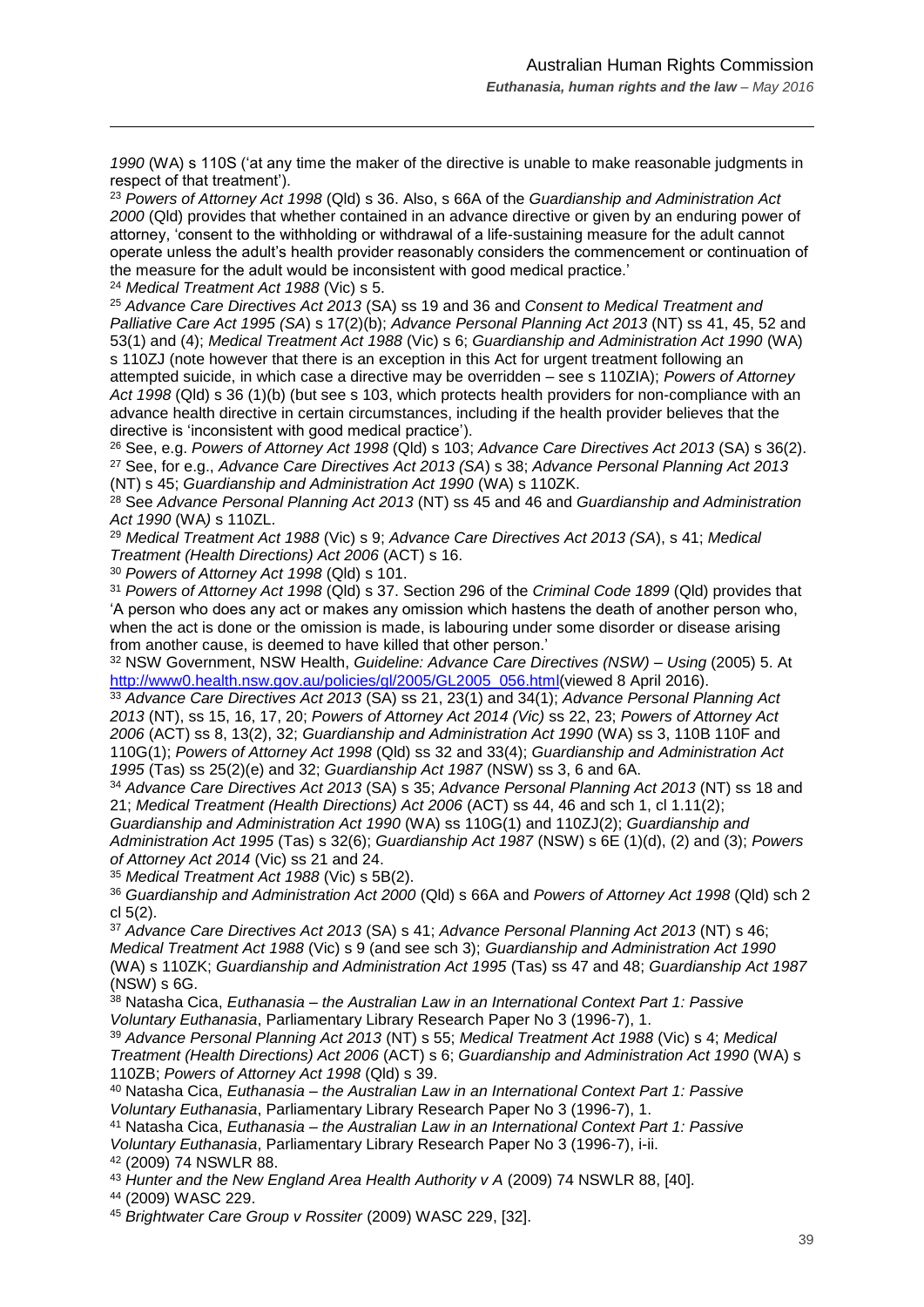<sup>46</sup> See U.S. Living Will Registry, *Frequently Asked Questions (FAQ) About the U.S Living Wills Registry*,<http://www.uslivingwillregistry.com/faq.shtm> (viewed 8 April 2016).

<sup>47</sup> Natasha Cica, *Euthanasia – the Australian Law in an International Context Part 1: Passive Voluntary Euthanasia*, Parliamentary Library Research Paper No 3 (1996-7), 19.

<sup>48</sup> Applying to England and Wales.

 $\overline{a}$ 

<sup>49</sup> *Mental Capacity Act UK* (2005) ss 24, 25(5) &(6).

<sup>50</sup> *Mental Capacity Act UK* (2005) ss 25-6.

<sup>51</sup> *Mental Capacity Act UK* (2005) s 11.

<sup>52</sup> *Mental Capacity Act UK* (2005) s 11.

<sup>53</sup> For more information see Canadian Virtual Hospice, *Advance Care Planning Across Canada* (15 July 2015). At

[http://www.virtualhospice.ca/en\\_US/Main+Site+Navigation/Home/Topics/Topics/Decisions/Advance+C](http://www.virtualhospice.ca/en_US/Main+Site+Navigation/Home/Topics/Topics/Decisions/Advance+Care+Planning+Across+Canada.aspx) [are+Planning+Across+Canada.aspx](http://www.virtualhospice.ca/en_US/Main+Site+Navigation/Home/Topics/Topics/Decisions/Advance+Care+Planning+Across+Canada.aspx) (viewed 8 April 2016).

<sup>54</sup> Senate Legal and Constitutional Affairs Legislation Committee, Parliament of Australia, *Medical Services (Dying with Dignity) Exposure Draft Bill 2014* (2014) 12.

<sup>55</sup> Senate Legal and Constitutional Affairs Legislation Committee, Parliament of Australia, *Medical Services (Dying with Dignity) Exposure Draft Bill 2014* (2014) 6.

<sup>56</sup> Family Council of Victoria, Submission No 85 to Senate Legal and Constitutional Affairs Legislation Committee, *Medical Services (Dying with Dignity) Exposure Draft Bill 2014*, August 2014, 2-3. At: [http://www.aph.gov.au/Parliamentary\\_Business/Committees/Senate/Legal\\_and\\_Constitutional\\_Affairs/](http://www.aph.gov.au/Parliamentary_Business/Committees/Senate/Legal_and_Constitutional_Affairs/Dying_with_Dignity/Submissions) [Dying\\_with\\_Dignity/Submissions](http://www.aph.gov.au/Parliamentary_Business/Committees/Senate/Legal_and_Constitutional_Affairs/Dying_with_Dignity/Submissions) (viewed 8 April 2016).

<sup>57</sup> Senate Legal and Constitutional Affairs Legislation Committee, Parliament of Australia, *Medical Services (Dying with Dignity) Exposure Draft Bill 2014* (2014) 6-7.

<sup>58</sup> Senate Legal and Constitutional Affairs Legislation Committee, Parliament of Australia, *Medical Services (Dying with Dignity) Exposure Draft Bill 2014* (2014) 10.

<sup>59</sup> Quoted in Senate Legal and Constitutional Affairs Legislation Committee, Parliament of Australia, *Medical Services (Dying with Dignity) Exposure Draft Bill 2014* (2014) 12.

<sup>60</sup> Senate Legal and Constitutional Affairs Legislation Committee, Parliament of Australia, *Medical Services (Dying with Dignity) Exposure Draft Bill 2014* (2014) 11.

<sup>61</sup> Senate Legal and Constitutional Affairs Legislation Committee, Parliament of Australia, *Medical Services (Dying with Dignity) Exposure Draft Bill 2014* (2014) 11.

<sup>62</sup> Senate Legal and Constitutional Affairs Legislation Committee, Parliament of Australia, *Medical Services (Dying with Dignity) Exposure Draft Bill 2014* (2014) 11.

<sup>63</sup> Senate Legal and Constitutional Affairs Legislation Committee, Parliament of Australia, *Medical Services (Dying with Dignity) Exposure Draft Bill 2014* (2014) 7.

<sup>64</sup> Senate Legal and Constitutional Affairs Legislation Committee, Parliament of Australia, *Medical Services (Dying with Dignity) Exposure Draft Bill 2014* (2014) 8.

<sup>65</sup> Senate Legal and Constitutional Affairs Legislation Committee, Parliament of Australia, *Medical Services (Dying with Dignity) Exposure Draft Bill 2014* (2014) 10.

<sup>66</sup> Senate Legal and Constitutional Affairs Legislation Committee, Parliament of Australia, *Medical Services (Dying with Dignity) Exposure Draft Bill 2014* (2014) 10.

<sup>67</sup> Senate Legal and Constitutional Affairs Legislation Committee, Parliament of Australia, *Medical Services (Dying with Dignity) Exposure Draft Bill 2014* (2014) 6.

<sup>68</sup> Senate Legal and Constitutional Affairs Legislation Committee, Parliament of Australia, *Medical Services (Dying with Dignity) Exposure Draft Bill 2014* (2014) 6.

<sup>69</sup> Senate Legal and Constitutional Affairs Legislation Committee, Parliament of Australia, *Medical Services (Dying with Dignity) Exposure Draft Bill 2014* (2014) 38.

<sup>70</sup> Senate Legal and Constitutional Affairs Legislation Committee, Parliament of Australia, *Medical Services (Dying with Dignity) Exposure Draft Bill 2014* (2014) 38.

<sup>71</sup> George Zdenkowski, *Human Rights and Euthanasia*, Occasional Paper of the Human Rights and Equal Opportunity Commission (1996), 4. At [https://www.humanrights.gov.au/our-work/rights-and](https://www.humanrights.gov.au/our-work/rights-and-freedoms/projects/human-rights-and-euthanasia)[freedoms/projects/human-rights-and-euthanasia](https://www.humanrights.gov.au/our-work/rights-and-freedoms/projects/human-rights-and-euthanasia) (viewed 8 April 2016).

<sup>72</sup> George Williams, 'Changing minds on the right to die', *The Drum* (online), 25 February 2015. At <http://www.abc.net.au/news/2015-02-25/williams-euthanasia/6261884> (viewed 8 April 2016).

<sup>73</sup> George Williams, 'Changing minds on the right to die', *The Drum* (online), 25 February 2015. At <http://www.abc.net.au/news/2015-02-25/williams-euthanasia/6261884> (viewed 8 April 2016).

<sup>74</sup> George Williams, 'Changing minds on the right to die', *The Drum* (online), 25 February 2015. At <http://www.abc.net.au/news/2015-02-25/williams-euthanasia/6261884> (viewed 8 April 2016).

<sup>75</sup> George Zdenkowski, *Human Rights and Euthanasia*, Occasional Paper of the Human Rights and Equal Opportunity Commission (1996), 4. At [https://www.humanrights.gov.au/our-work/rights-and](https://www.humanrights.gov.au/our-work/rights-and-freedoms/projects/human-rights-and-euthanasia)[freedoms/projects/human-rights-and-euthanasia](https://www.humanrights.gov.au/our-work/rights-and-freedoms/projects/human-rights-and-euthanasia) (viewed 8 April 2016).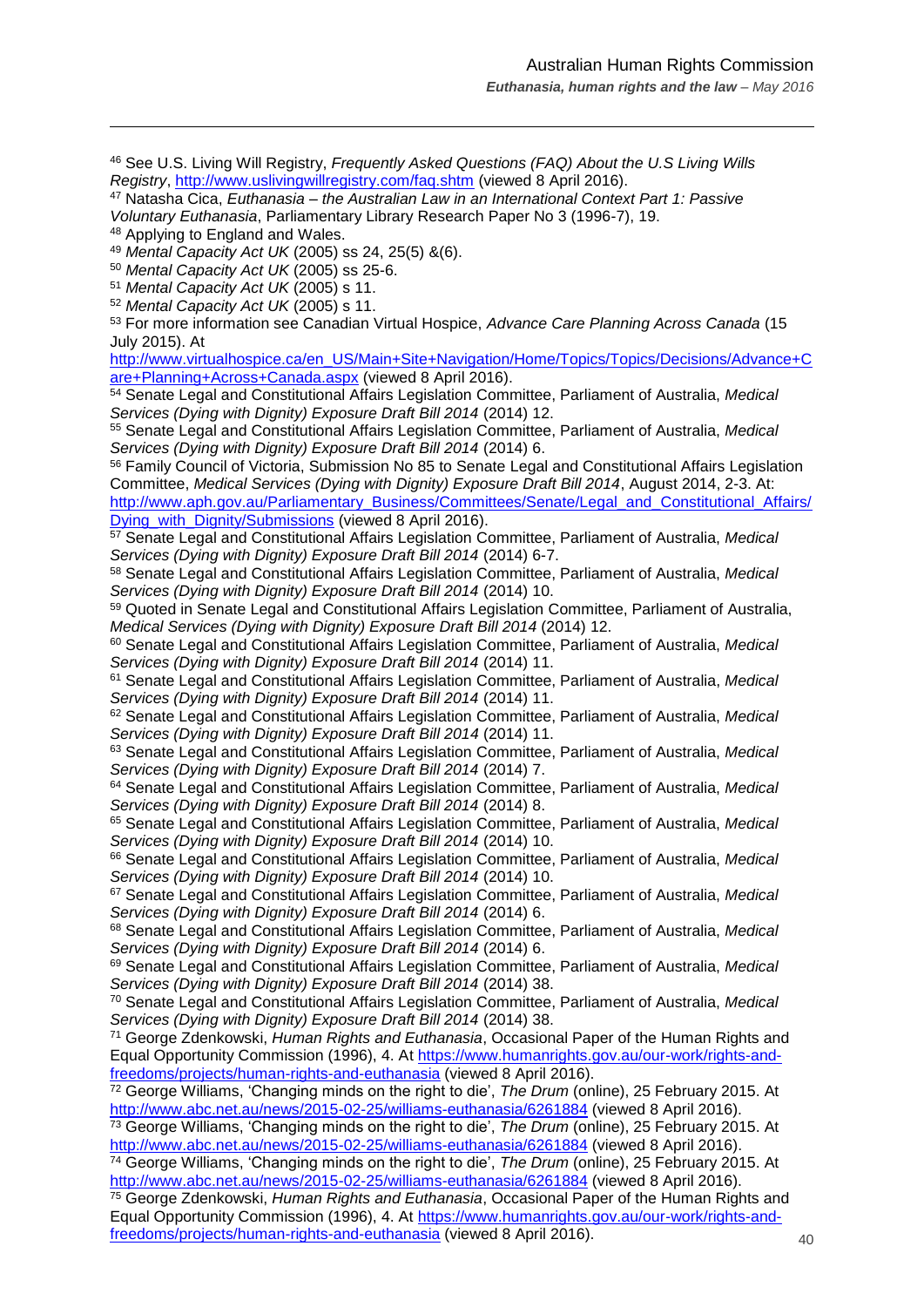Natasha Cica, *Euthanasia – the Australian Law in an International Context Part 2: Active Voluntary Euthanasia*, Parliamentary Library Research Paper No 4 (1996-7) 1-2.

 Senate Legal and Constitutional Affairs Legislation Committee, Parliament of Australia, *Medical Services (Dying with Dignity) Exposure Draft Bill 2014* (2014) 28.

 Natasha Cica, *Euthanasia – the Australian Law in an International Context Part 2: Active Voluntary Euthanasia*, Parliamentary Library Research Paper No 4 (1996-7) 5.

 Natasha Cica, *Euthanasia – the Australian Law in an International Context Part 2: Active Voluntary Euthanasia*, Parliamentary Library Research Paper No 4 (1996-7) 2.

 Natasha Cica, *Euthanasia – the Australian Law in an International Context Part 2: Active Voluntary Euthanasia*, Parliamentary Library Research Paper No 4 (1996-7) 5.

 Natasha Cica, *Euthanasia – the Australian Law in an International Context Part 2: Active Voluntary Euthanasia*, Parliamentary Library Research Paper No 4 (1996-7) 5.

 Natasha Cica, *Euthanasia – the Australian Law in an International Context Part 2: Active Voluntary Euthanasia*, Parliamentary Library Research Paper No 4 (1996-7) 5.

*Consent to Medical Treatment and Palliative Care Act* 1995 (SA) s 17(1).

*Consent to Medical Treatment and Palliative Care Act* 1995 (SA) s 17(1) and (3)(a).

*Guardianship and Administration Act 1990* (WA) s 110ZL.

*Criminal Code Act Compilation Act 1913* (WA) s 259(1).

*Criminal Code Act 1899* (Qld) s 282A(1).

 $\overline{a}$ 

*Criminal Code Act 1899* (Qld) s 282A(2).

 *Criminal Code Act 1899* (Qld) s 282A(4). *Criminal Code Act 1899* (Qld) s 282A(5).

*Criminal Code Act 1899* (Qld) s 282A(3).

*Medical Treatment Act 1988* (Vic) s 4(2).

*Medical Treatment Act 1988* (Vic) s 3.

 See *Medical Treatment Act 1988* (Vic) s 4(3) and Natasha Cica, *Euthanasia – the Australian Law in an International Context Part 2: Active Voluntary Euthanasia*, Parliamentary Library Research Paper No 4 (1996-7) 6.

*Medical Treatment (Health Directions) Act 2006* (ACT) s 6(1).

*Medical Treatment (Health Directions) Act 2006* (ACT) Dictionary.

*Medical Treatment (Health Directions) Act 2006* (ACT) s 17(1) and (2).

*Medical Treatment (Health Directions) Act 2006* (ACT) s 17(3).

*Advance Personal Planning Act 2013* (NT) s 51(3).

*Crimes Act 1900* (ACT) s 17; *Crimes Act 1900* (NSW) s 31C; *Crimes Act 1958* (Vic) s 6B(2).

*Criminal Code Act 1899* (Qld), s 311; *Criminal Code Act Compilation Act 1913* (WA) s 288.

*Criminal Law Consolidation Act 1935* (SA), s 13A(5).

*Criminal Code Act 1924* (Tas) s 163.

*Criminal Code Act* (NT) s 162.

 Natasha Cica, *Euthanasia – the Australian Law in an International Context Part 2: Active Voluntary Euthanasia*, Parliamentary Library Research Paper No 4 (1996-7) 9.

 Natasha Cica, *Euthanasia – the Australian Law in an International Context Part 2: Active Voluntary Euthanasia*, Parliamentary Library Research Paper No 4 (1996-7) 9.

 Natasha Cica, *Euthanasia – the Australian Law in an International Context Part 2: Active Voluntary Euthanasia*, Parliamentary Library Research Paper No 4 (1996-7) 9.

 Natasha Cica, *Euthanasia – the Australian Law in an International Context Part 2: Active Voluntary Euthanasia*, Parliamentary Library Research Paper No 4 (1996-7) 9.

 Natasha Cica, *Euthanasia – the Australian Law in an International Context Part 2: Active Voluntary Euthanasia*, Parliamentary Library Research Paper No 4 (1996-7) 9.

 Natasha Cica, *Euthanasia – the Australian Law in an International Context Part 2: Active Voluntary Euthanasia*, Parliamentary Library Research Paper No 4 (1996-7) 10.

 *Crimes Act 1900* (ACT) s 12; *Crimes Act 1900* (NSW) s 18; *Criminal Code Act* (NT) s 156; *Criminal Code 1899* (Qld) s 302; *Criminal Law Consolidation Act 1935* (SA) s 11 and Legal Services

Commission of South Australia, *Murder*, at http://www.lawhandbook.sa.gov.au/ch12s05s01s07.php (viewed 11 April 2016); *Criminal Code Act 1924* (Tas) s 157; *Crimes Act 1958* (Vic) s 3 and Judicial College of Victoria, *7.2.1.1 Bench notes: Intentional or Reckless Murder* (1 November 2014) Criminal Charge Book, at http://www.judicialcollege.vic.edu.au/eManuals/CCB/index.htm#4478.htm (viewed 4 April 2016); *Criminal Code Act Compilation Act 1913* (WA) s 279.

 *Criminal Code Act* (NT) s 157; *Criminal Code 1899* (Qld) s 305*; Criminal Law Consolidation Act*  (SA) s 11.

*Criminal Code Act Compilation Act 1913* (WA) s 279(4).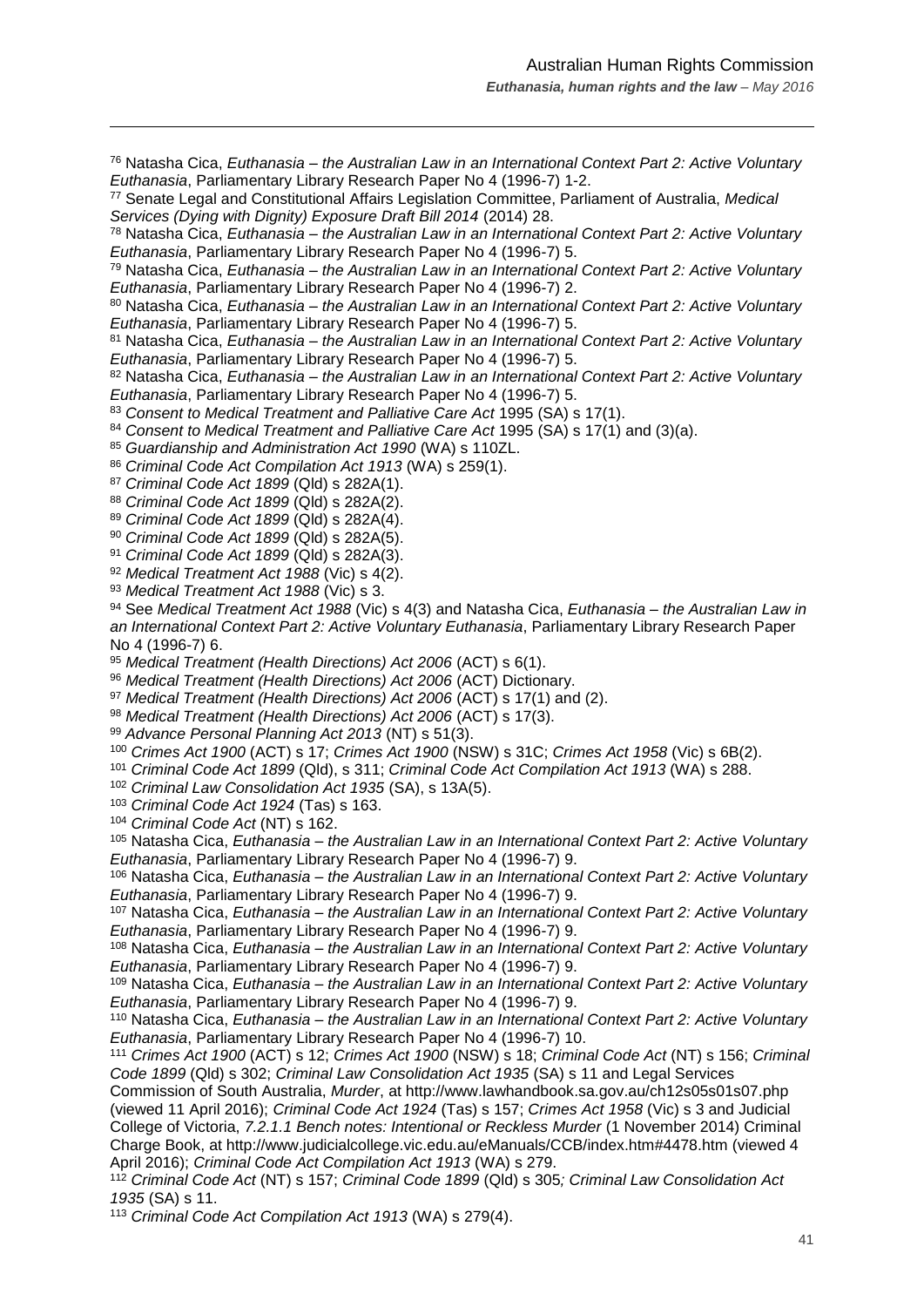<sup>114</sup> *Crimes Act 1900* (ACT) s 19A; *Crimes Act 1900* (NSW) s 19A; *Criminal Code Act 1924* (Tas) s 158, *Crimes Act 1958* (Vic) s 3.

<sup>115</sup> Natasha Cica, *Euthanasia – the Australian Law in an International Context Part 2: Active Voluntary Euthanasia*, Parliamentary Library Research Paper No 4 (1996-7) 10.

<sup>116</sup> Natasha Cica, *Euthanasia – the Australian Law in an International Context Part 2: Active Voluntary Euthanasia*, Parliamentary Library Research Paper No 4 (1996-7) 10.

<sup>117</sup> Natasha Cica, *Euthanasia – the Australian Law in an International Context Part 2: Active Voluntary Euthanasia*, Parliamentary Library Research Paper No 4 (1996-7) 11.

<sup>118</sup> Natasha Cica, *Euthanasia – the Australian Law in an International Context Part 2: Active Voluntary Euthanasia*, Parliamentary Library Research Paper No 4 (1996-7) 11.

<sup>119</sup> Natasha Cica, *Euthanasia – the Australian Law in an International Context Part 2: Active Voluntary Euthanasia*, Parliamentary Library Research Paper No 4 (1996-7) 11.

<sup>120</sup> Natasha Cica, *Euthanasia – the Australian Law in an International Context Part 2: Active Voluntary Euthanasia*, Parliamentary Library Research Paper No 4 (1996-7) 11.

<sup>121</sup> Natasha Cica, *Euthanasia – the Australian Law in an International Context Part 2: Active Voluntary Euthanasia*, Parliamentary Library Research Paper No 4 (1996-7) 11.

<sup>122</sup> *Rights of the Terminally Ill Act 1995* (NT) ss 7 and 8.

 $\overline{a}$ 

<sup>123</sup>*Rights of the Terminally Ill Act 1995* (NT) s 7(e) and (f).

<sup>124</sup> Natasha Cica, *Euthanasia – the Australian Law in an International Context Part 2: Active Voluntary Euthanasia*, Parliamentary Library Research Paper No 4 (1996-7) 12.

<sup>125</sup>*Rights of the Terminally Ill Act 1995* (NT) s 7(i)-(m).

<sup>126</sup> Natasha Cica, *Euthanasia – the Australian Law in an International Context Part 2: Active Voluntary Euthanasia*, Parliamentary Library Research Paper No 4 (1996-7) 13.

<sup>127</sup> *Rights of the Terminally Ill Act 1995* (NT) s 10(1).

<sup>128</sup> *Rights of the Terminally Ill Act 1995* (NT) s 5. See also s 20(4).

<sup>129</sup> Natasha Cica, *Euthanasia – the Australian Law in an International Context Part 2: Active Voluntary Euthanasia*, Parliamentary Library Research Paper No 4 (1996-7) 14.

<sup>130</sup> Natasha Cica, *Euthanasia – the Australian Law in an International Context Part 2: Active Voluntary Euthanasia*, Parliamentary Library Research Paper No 4 (1996-7) 14.

<sup>131</sup> *Rights of the Terminally Ill Act 1995* (NT) s 20(1).

<sup>132</sup> Natasha Cica, *Euthanasia – the Australian Law in an International Context Part 2: Active Voluntary Euthanasia*, Parliamentary Library Research Paper No 4 (1996-7) 14.

<sup>133</sup> *Rights of the Terminally Ill Act 1995* (NT) ss 6(1), 11 and 12.

<sup>134</sup> Natasha Cica, *Euthanasia – the Australian Law in an International Context Part 2: Active Voluntary Euthanasia*, Parliamentary Library Research Paper No 4 (1996-7) 18.

<sup>135</sup> Natasha Cica, *Euthanasia – the Australian Law in an International Context Part 2: Active Voluntary Euthanasia*, Parliamentary Library Research Paper No 4 (1996-7) 18.

<sup>136</sup> Natasha Cica, *Euthanasia – the Australian Law in an International Context Part 2: Active Voluntary Euthanasia*, Parliamentary Library Research Paper No 4 (1996-7) 18.

<sup>137</sup> Castan Centre for Human Rights Law, *Euthanasia Laws* (10 March 2015) Have you got that right? At<http://www.haveyougotthatright.com/s-ep3-laws> (viewed 8 April 2016).

<sup>138</sup> Explanatory Memorandum, Restoring Territory Rights (Dying with Dignity) Bill 2016 (Cth).

<sup>139</sup> Medical Services (Dying with Dignity) Bill 2014 (Cth) Exposure Draft. Available at

[http://www.aph.gov.au/~/media/Committees/Senate/committee/legcon\\_ctte/dying\\_with\\_dignity/Exposu](http://www.aph.gov.au/~/media/Committees/Senate/committee/legcon_ctte/dying_with_dignity/Exposure%20draft%20dying%20with%20dignity.pdf) [re%20draft%20dying%20with%20dignity.pdf](http://www.aph.gov.au/~/media/Committees/Senate/committee/legcon_ctte/dying_with_dignity/Exposure%20draft%20dying%20with%20dignity.pdf) (viewed 8 April 2016).

<sup>140</sup> Senate Legal and Constitutional Affairs Legislation Committee, Parliament of Australia, *Medical Services (Dying with Dignity) Exposure Draft Bill 2014* (2014) 1.

<sup>141</sup> Senate Legal and Constitutional Affairs Legislation Committee, Parliament of Australia, *Medical Services (Dying with Dignity) Exposure Draft Bill 2014* (2014) 1.

<sup>142</sup> Senate Legal and Constitutional Affairs Legislation Committee, Parliament of Australia, *Medical Services (Dying with Dignity) Exposure Draft Bill 2014* (2014) 1.

<sup>143</sup> Senate Legal and Constitutional Affairs Legislation Committee, Parliament of Australia, *Medical Services (Dying with Dignity) Exposure Draft Bill 2014* (2014) 1.

<sup>144</sup> Senate Legal and Constitutional Affairs Legislation Committee, Parliament of Australia, *Medical Services (Dying with Dignity) Exposure Draft Bill 2014* (2014) 2.

<sup>145</sup> Senate Legal and Constitutional Affairs Legislation Committee, Parliament of Australia, *Medical Services (Dying with Dignity) Exposure Draft Bill 2014* (2014) 1.

<sup>146</sup> Senate Legal and Constitutional Affairs Legislation Committee, Parliament of Australia, *Medical Services (Dying with Dignity) Exposure Draft Bill 2014* (2014) 39.

<sup>147</sup> Senate Legal and Constitutional Affairs Legislation Committee, Parliament of Australia, *Medical Services (Dying with Dignity) Exposure Draft Bill 2014* (2014) 40.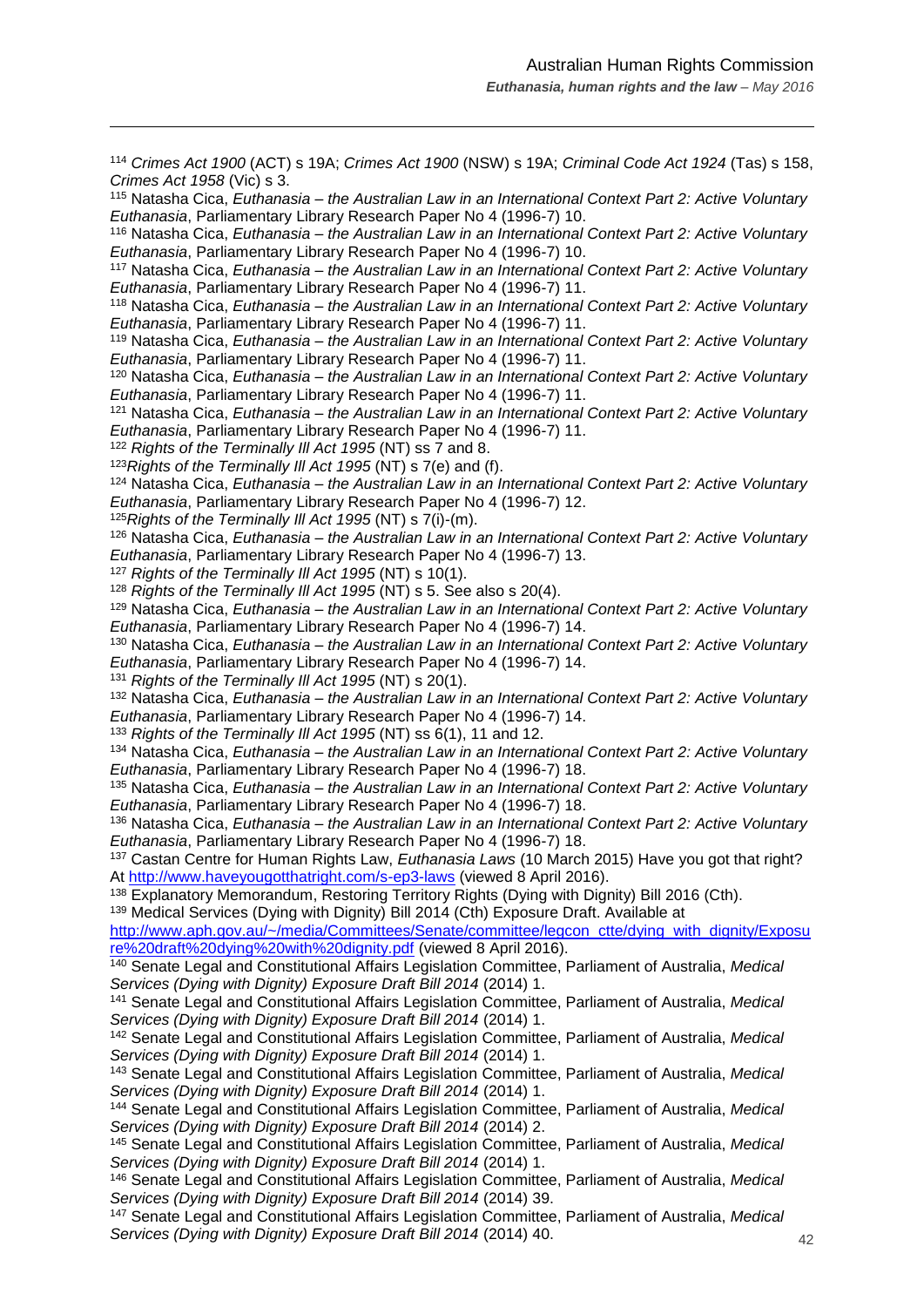<sup>148</sup> Senate Legal and Constitutional Affairs Legislation Committee, Parliament of Australia, *Medical Services (Dying with Dignity) Exposure Draft Bill 2014* (2014) 15.

 $\overline{a}$ 

<sup>149</sup> Subsection 51 (xxiiiA) of the *Australian Constitution* states 'the Parliament shall subject to this Constitution, have power to make laws for the peace, order, and good government of the Commonwealth with respect to…the provision of maternity allowances, widows' pensions, child endowment, unemployment, pharmaceutical, sickness and hospital benefits, medical and dental services (but not so as to authorize any form of civil conscription), benefits to students and family allowances'.

<sup>150</sup> Senate Legal and Constitutional Affairs Legislation Committee, Parliament of Australia, *Medical Services (Dying with Dignity) Exposure Draft Bill 2014* (2014) 17.

<sup>151</sup> Senate Legal and Constitutional Affairs Legislation Committee, Parliament of Australia, *Medical Services (Dying with Dignity) Exposure Draft Bill 2014* (2014) 18.

<sup>152</sup> Senate Legal and Constitutional Affairs Legislation Committee, Parliament of Australia, *Medical Services (Dying with Dignity) Exposure Draft Bill 2014* (2014) 18.

<sup>153</sup> Senate Legal and Constitutional Affairs Legislation Committee, Parliament of Australia, *Medical Services (Dying with Dignity) Exposure Draft Bill 2014* (2014) 18-19.

<sup>154</sup> Subsection 51(xx) of the *Australian Constitution* states 'The Parliament shall, subject to this Constitution, have power to make laws for the peace, order, and good government of the Commonwealth with respect to (xx) foreign corporations, and trading or financial corporations formed within the limits of the Commonwealth'.

<sup>155</sup> Senate Legal and Constitutional Affairs Legislation Committee, Parliament of Australia, *Medical Services (Dying with Dignity) Exposure Draft Bill 2014* (2014) 22.

<sup>156</sup> Senate Legal and Constitutional Affairs Legislation Committee, Parliament of Australia, *Medical Services (Dying with Dignity) Exposure Draft Bill 2014* (2014) 22.

<sup>157</sup> Senate Legal and Constitutional Affairs Legislation Committee, Parliament of Australia, *Medical Services (Dying with Dignity) Exposure Draft Bill 2014* (2014) 22-23.

<sup>158</sup> Senate Legal and Constitutional Affairs Legislation Committee, Parliament of Australia, *Medical Services (Dying with Dignity) Exposure Draft Bill 2014* (2014) 23.

<sup>159</sup> Senate Legal and Constitutional Affairs Legislation Committee, Parliament of Australia, *Medical Services (Dying with Dignity) Exposure Draft Bill 2014* (2014) 23.

<sup>160</sup> Senate Legal and Constitutional Affairs Legislation Committee, Parliament of Australia, *Medical Services (Dying with Dignity) Exposure Draft Bill 2014* (2014) 23-24.

<sup>161</sup> Section 122 of the *Australian Constitution* (Government of territories) states 'The Parliament may make laws for the government of any territory surrendered by any State to and accepted by the Commonwealth, or of any territory placed by the Queen under the authority if and accepted by the Commonwealth, or otherwise acquired by the Commonwealth, and may allow the representation of such territory in either the House of Parliament to the extent and on the terms which it thinks fit'. <sup>162</sup>Senate Legal and Constitutional Affairs Legislation Committee, Parliament of Australia, *Medical* 

*Services (Dying with Dignity) Exposure Draft Bill 2014* (2014) 24-25.

<sup>163</sup> Senate Legal and Constitutional Affairs Legislation Committee, Parliament of Australia, *Medical Services (Dying with Dignity) Exposure Draft Bill 2014* (2014) 25.

<sup>164</sup> Senate Legal and Constitutional Affairs Legislation Committee, Parliament of Australia, *Medical Services (Dying with Dignity) Exposure Draft Bill 2014* (2014) 25.

<sup>165</sup> Castan Centre for Human Rights Law, *Euthanasia Laws* (10 March 2015) Have you got that right? At<http://www.haveyougotthatright.com/s-ep3-laws> (viewed 8 April 2016).

<sup>166</sup> Castan Centre for Human Rights Law, *Euthanasia Laws* (10 March 2015) Have you got that right? At<http://www.haveyougotthatright.com/s-ep3-laws> (viewed 8 April 2016).

<sup>167</sup> CARE, *Country Comparison*. At [http://www.care.org.uk/our-causes/sanctity-life/assisted-suicide](http://www.care.org.uk/our-causes/sanctity-life/assisted-suicide-euthanasia/country-comparison)[euthanasia/country-comparison](http://www.care.org.uk/our-causes/sanctity-life/assisted-suicide-euthanasia/country-comparison) (viewed 8 April 2016).

<sup>168</sup> CARE, *Country Comparison*. At [http://www.care.org.uk/our-causes/sanctity-life/assisted-suicide](http://www.care.org.uk/our-causes/sanctity-life/assisted-suicide-euthanasia/country-comparison)[euthanasia/country-comparison](http://www.care.org.uk/our-causes/sanctity-life/assisted-suicide-euthanasia/country-comparison) (viewed 8 April 2016).

169 Lara Giddings MP and Nick McKim MP, *Voluntary Assisted Dying – A Proposal for Tasmania*, Consultation Paper (2013) 46. See also CARE, *Country Comparison*. At [http://www.care.org.uk/our](http://www.care.org.uk/our-causes/sanctity-life/assisted-suicide-euthanasia/country-comparison)[causes/sanctity-life/assisted-suicide-euthanasia/country-comparison](http://www.care.org.uk/our-causes/sanctity-life/assisted-suicide-euthanasia/country-comparison) (viewed 8 April 2016).

<sup>170</sup> Lara Giddings MP and Nick McKim MP, *Voluntary Assisted Dying – A Proposal for Tasmania*, Consultation Paper (2013) 45.

<sup>171</sup> Castan Centre for Human Rights Law, *Euthanasia Laws* (10 March 2015) Have you got that right? At<http://www.haveyougotthatright.com/s-ep3-laws> (viewed 8 April 2016).

<sup>172</sup> CARE, *Country Comparison*. At [http://www.care.org.uk/our-causes/sanctity-life/assisted-suicide](http://www.care.org.uk/our-causes/sanctity-life/assisted-suicide-euthanasia/country-comparison)[euthanasia/country-comparison](http://www.care.org.uk/our-causes/sanctity-life/assisted-suicide-euthanasia/country-comparison) (viewed 8 April 2016).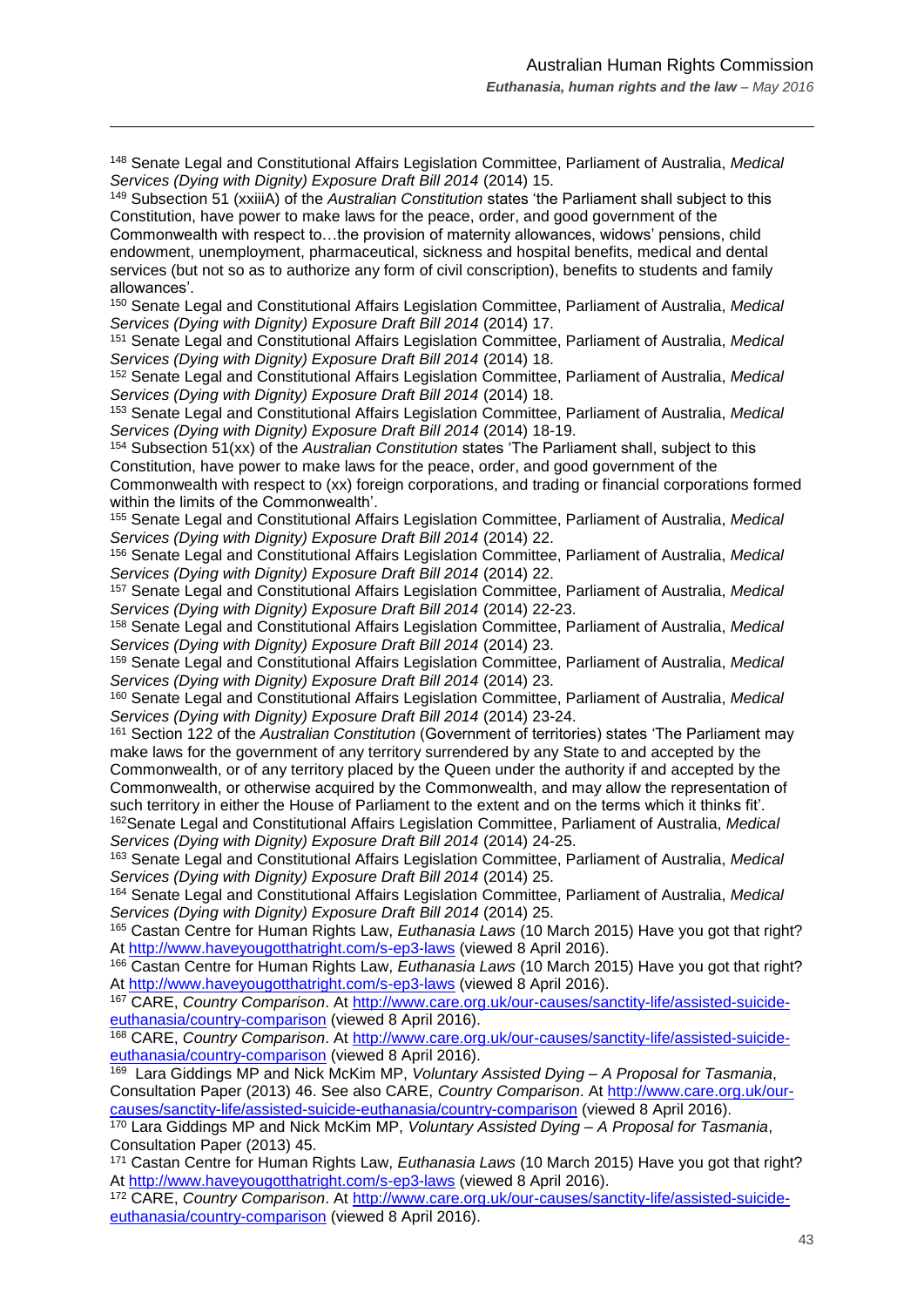<sup>173</sup> CARE, *Country Comparison*. At [http://www.care.org.uk/our-causes/sanctity-life/assisted-suicide](http://www.care.org.uk/our-causes/sanctity-life/assisted-suicide-euthanasia/country-comparison)[euthanasia/country-comparison](http://www.care.org.uk/our-causes/sanctity-life/assisted-suicide-euthanasia/country-comparison) (viewed 8 April 2016).

 $\overline{a}$ 

<sup>174</sup> CARE, *Country Comparison*. At [http://www.care.org.uk/our-causes/sanctity-life/assisted-suicide](http://www.care.org.uk/our-causes/sanctity-life/assisted-suicide-euthanasia/country-comparison)[euthanasia/country-comparison](http://www.care.org.uk/our-causes/sanctity-life/assisted-suicide-euthanasia/country-comparison) (viewed 8 April 2016). See also Lara Giddings MP and Nick McKim MP, *Voluntary Assisted Dying – A Proposal for Tasmania*, Consultation Paper (2013) 45.

<sup>175</sup> Lara Giddings MP and Nick McKim MP, *Voluntary Assisted Dying – A Proposal for Tasmania*, Consultation Paper (2013) 45.

<sup>176</sup> Lara Giddings MP and Nick McKim MP, *Voluntary Assisted Dying – A Proposal for Tasmania*, Consultation Paper (2013) 45.

<sup>177</sup> Castan Centre for Human Rights Law, *Euthanasia Laws* (10 March 2015) Have you got that right? At<http://www.haveyougotthatright.com/s-ep3-laws> (viewed 8 April 2016).

<sup>178</sup> CARE, *Country Comparison*. At [http://www.care.org.uk/our-causes/sanctity-life/assisted-suicide](http://www.care.org.uk/our-causes/sanctity-life/assisted-suicide-euthanasia/country-comparison)[euthanasia/country-comparison](http://www.care.org.uk/our-causes/sanctity-life/assisted-suicide-euthanasia/country-comparison) (viewed 8 April 2016). See also Castan Centre for Human Rights Law, *Euthanasia Laws* (10 March 2015) Have you got that right? At [http://www.haveyougotthatright.com/s](http://www.haveyougotthatright.com/s-ep3-laws)[ep3-laws](http://www.haveyougotthatright.com/s-ep3-laws) (viewed 8 April 2016).

<sup>179</sup> Ministere de la Sante & Ministere de la Sociale Securite, Euthanasia and assisted suicide – Law of 16 March 2009.

<sup>180</sup> CARE, *Country Comparison*. At [http://www.care.org.uk/our-causes/sanctity-life/assisted-suicide](http://www.care.org.uk/our-causes/sanctity-life/assisted-suicide-euthanasia/country-comparison)[euthanasia/country-comparison](http://www.care.org.uk/our-causes/sanctity-life/assisted-suicide-euthanasia/country-comparison) (viewed 8 April 2016).

<sup>181</sup> CARE, *Country Comparison*. At [http://www.care.org.uk/our-causes/sanctity-life/assisted-suicide](http://www.care.org.uk/our-causes/sanctity-life/assisted-suicide-euthanasia/country-comparison)[euthanasia/country-comparison](http://www.care.org.uk/our-causes/sanctity-life/assisted-suicide-euthanasia/country-comparison) (viewed 8 April 2016).

<sup>182</sup> Castan Centre for Human Rights Law, *Euthanasia Laws* (10 March 2015) Have you got that right? At<http://www.haveyougotthatright.com/s-ep3-laws> (viewed 8 April 2016). CARE, *Country Comparison*. At<http://www.care.org.uk/our-causes/sanctity-life/assisted-suicide-euthanasia/country-comparison> (viewed 8 April 2016).

<sup>183</sup> Castan Centre for Human Rights Law, *Euthanasia Laws* (10 March 2015) Have you got that right? At<http://www.haveyougotthatright.com/s-ep3-laws> (viewed 8 April 2016).

<sup>184</sup> Lara Giddings MP and Nick McKim MP, *Voluntary Assisted Dying – A Proposal for Tasmania*, Consultation Paper (2013) 45.

<sup>185</sup> CARE, *Country Comparison*. At [http://www.care.org.uk/our-causes/sanctity-life/assisted-suicide](http://www.care.org.uk/our-causes/sanctity-life/assisted-suicide-euthanasia/country-comparison)[euthanasia/country-comparison](http://www.care.org.uk/our-causes/sanctity-life/assisted-suicide-euthanasia/country-comparison) (viewed 8 April 2016).

<sup>186</sup> Lara Giddings MP and Nick McKim MP, *Voluntary Assisted Dying – A Proposal for Tasmania*, Consultation Paper (2013) 45.

<sup>187</sup> Lara Giddings MP and Nick McKim MP, *Voluntary Assisted Dying – A Proposal for Tasmania*, Consultation Paper (2013) 45. See also CARE, *Country Comparison*. At [http://www.care.org.uk/our](http://www.care.org.uk/our-causes/sanctity-life/assisted-suicide-euthanasia/country-comparison)[causes/sanctity-life/assisted-suicide-euthanasia/country-comparison](http://www.care.org.uk/our-causes/sanctity-life/assisted-suicide-euthanasia/country-comparison) (viewed 8 April 2016).

<sup>188</sup> Castan Centre for Human Rights Law, *Euthanasia Laws* (10 March 2015) Have you got that right? At<http://www.haveyougotthatright.com/s-ep3-laws> (viewed 8 April 2016).

<sup>189</sup> CARE, *Country Comparison*. At [http://www.care.org.uk/our-causes/sanctity-life/assisted-suicide](http://www.care.org.uk/our-causes/sanctity-life/assisted-suicide-euthanasia/country-comparison)[euthanasia/country-comparison](http://www.care.org.uk/our-causes/sanctity-life/assisted-suicide-euthanasia/country-comparison) (viewed 8 April 2016).

<sup>190</sup> Castan Centre for Human Rights Law, *Euthanasia Laws* (10 March 2015) Have you got that right? At<http://www.haveyougotthatright.com/s-ep3-laws> (viewed 8 April 2016).

<sup>191</sup> CARE, *Country Comparison*. At [http://www.care.org.uk/our-causes/sanctity-life/assisted-suicide](http://www.care.org.uk/our-causes/sanctity-life/assisted-suicide-euthanasia/country-comparison)[euthanasia/country-comparison](http://www.care.org.uk/our-causes/sanctity-life/assisted-suicide-euthanasia/country-comparison) (viewed 8 April 2016). See also Lara Giddings MP and Nick McKim MP, *Voluntary Assisted Dying – A Proposal for Tasmania*, Consultation Paper (2013) 45.

<sup>192</sup> Lara Giddings MP and Nick McKim MP, *Voluntary Assisted Dying – A Proposal for Tasmania*, Consultation Paper (2013) 45.

<sup>193</sup> Lara Giddings MP and Nick McKim MP, *Voluntary Assisted Dying – A Proposal for Tasmania*, Consultation Paper (2013) 45.

<sup>194</sup> *Carter v Canada (Attorney General),* 2015 SCC 5.

<sup>195</sup> *Carter v Canada (Attorney General)*, 2015 SCC 5, [127].

<sup>196</sup> *Carter v Canada (Attorney General)*, 2016 SCC 4.

<sup>197</sup> *Carter v Canada (Attorney General)*, 2015 SCC 5, [132].

<sup>198</sup> Special Joint Committee on Physician-Assisted Dying, Parliament of Canada, *Medical assistance in Dying: A patient-centred approach* (2016) 2.

<sup>199</sup> Special Joint Committee on Physician-Assisted Dying, Parliament of Canada, *Medical assistance in Dying: A patient-centred approach* (2016) 3-4.

<sup>200</sup> *An Act respecting end-of-life care*, RSQ, c S-32.0001, s 3(6).

<sup>201</sup> *An Act respecting end-of-life care*, RSQ, c S-32.0001, s 26.

<sup>202</sup> *An Act respecting end-of-life care*, RSQ, c S-32.0001, s 29.

<sup>203</sup> *An Act respecting end-of-life care*, RSQ, c S-32.0001, ss 38-42.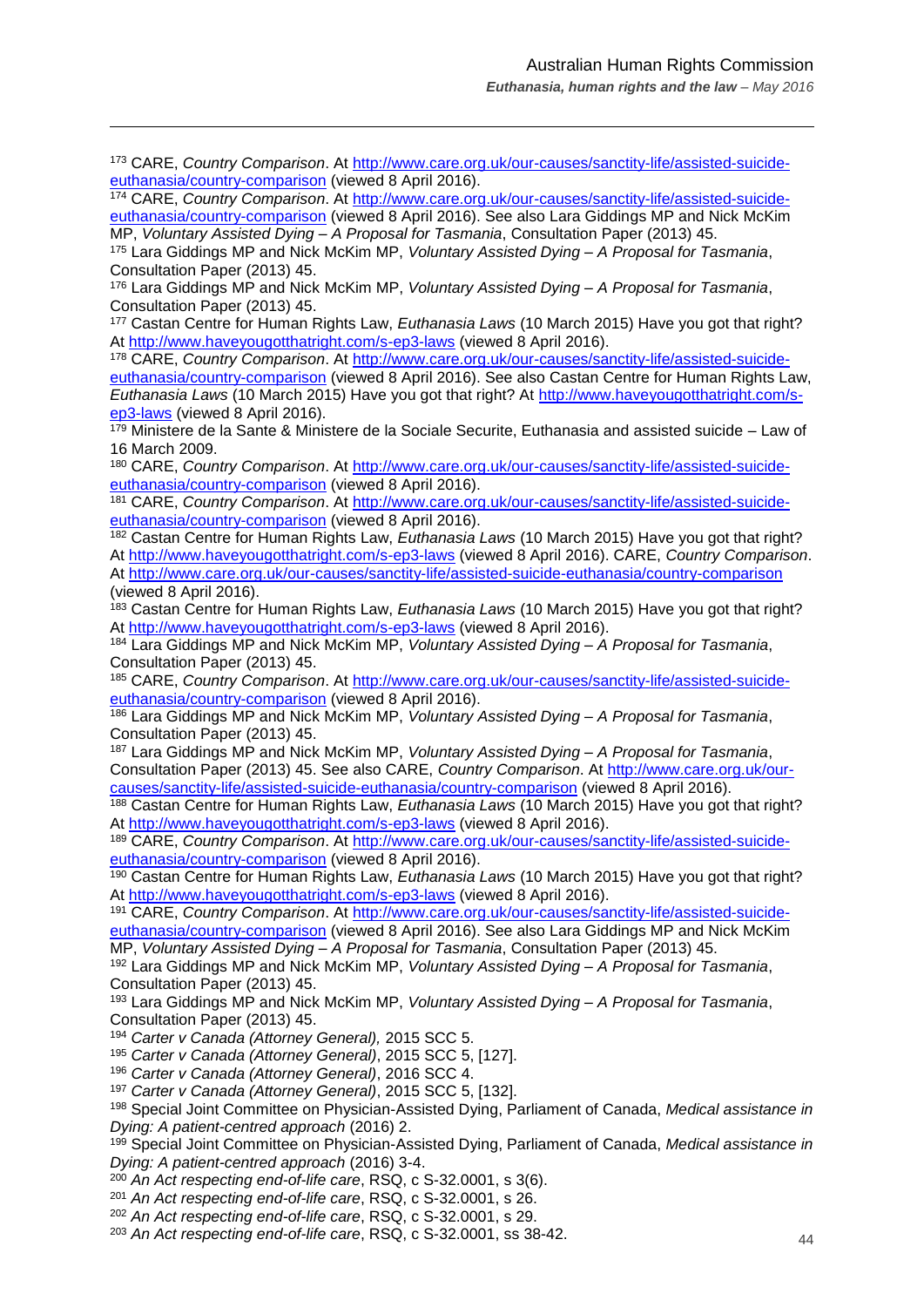<sup>204</sup> Opened for signature 16 December 1966, 999 UNTS 171 (entered into force 23 March 1976). <sup>205</sup> *Convention on the Rights of Persons with Disabilities,* opened for signature 13 December 2006, 2515 UNTS 3 (entered into force 3 May 2008).

 $\overline{a}$ 

<sup>206</sup> Manfred Nowak, *UN Covenant on Civil and Political Rights: CCPR Commentary* (NP Engel, 2nd rev. ed, 2005) 121.

<sup>207</sup> Manfred Nowak, *UN Covenant on Civil and Political Rights: CCPR Commentary* (NP Engel, 2nd rev. ed, 2005) 122.

<sup>208</sup> George Zdenkowski, *Human Rights and Euthanasia*, Occasional Paper of the Human Rights and Equal Opportunity Commission (1996), 11. At [https://www.humanrights.gov.au/our-work/rights-and](https://www.humanrights.gov.au/our-work/rights-and-freedoms/projects/human-rights-and-euthanasia)[freedoms/projects/human-rights-and-euthanasia](https://www.humanrights.gov.au/our-work/rights-and-freedoms/projects/human-rights-and-euthanasia) (viewed 8 April 2016).

<sup>209</sup> See UN Human Rights Committee, *Consideration of Reports Submitted by States Parties under Article 40 of the Covenant: Concluding Observations Of The Human Rights Committee – Netherlands*, Human Rights Committee, 72 sess, UN Doc CCPR/CO/72/NET (27 August 2001).

<sup>210</sup> Manfred Nowak, *UN Covenant on Civil and Political Rights: CCPR Commentary* (NP Engel, 2<sup>nd</sup> rev. ed, 2005) 155.

<sup>211</sup> UN Human Rights Committee, *Consideration of Reports Submitted by States Parties under Article 40 of the Covenant: Concluding Observations Of The Human Rights Committee – Netherlands*, Human Rights Committee, 72<sup>nd</sup> sess, UN Doc CCPR/CO/72/NET (27 August 2001) para 5(a). <sup>212</sup> UN Human Rights Committee, *Consideration of Reports Submitted by States Parties under Article 40 of the Covenant: Concluding Observations Of The Human Rights Committee – Netherlands*, Human Rights Committee, 72<sup>nd</sup> sess, UN Doc CCPR/CO/72/NET (27 August 2001) para 5(b).

<sup>213</sup> UN Human Rights Committee, *Consideration of Reports Submitted by States Parties under Article 40 of the Covenant: Concluding Observations Of The Human Rights Committee – Netherlands*, Human Rights Committee, 72<sup>nd</sup> sess, UN Doc CCPR/CO/72/NET (27 August 2001) para 5(b).

<sup>214</sup> UN Human Rights Committee, *Consideration of Reports Submitted by States Parties under Article 40 of the Covenant: Concluding Observations Of The Human Rights Committee – Netherlands*,

Human Rights Committee, 72<sup>nd</sup> sess, UN Doc CCPR/CO/72/NET (27 August 2001) para 5(d). <sup>215</sup> UN Human Rights Committee, *Consideration of Reports Submitted by States Parties under Article 40 of the Covenant: Concluding Observations Of The Human Rights Committee – Netherlands,* 

*Human Rights Committee,* 96th sess, UN Doc CCPR/C/NLD/CO/4 (22 August 2009) para 7. <sup>216</sup> UN Human Rights Committee, *Consideration of Reports Submitted by States Parties under Article 40 of the Covenant: Concluding Observations Of The Human Rights Committee – Netherlands, Human Rights Committee,* 96th sess, UN Doc CCPR/C/NLD/CO/4 (22 August 2009) para 7.

<sup>217</sup> Opened for signature 4 November 1950, ETS 5 (entered into force 3 September 1953).

<sup>218</sup> *Pretty v United Kingdom* (European Court of Human Rights, Chamber, Application No 2346/02, 29 April 2002) [39].

<sup>219</sup> *Haas v Switzerland* (European Court of Human Rights, Chamber, Application No 31322/07, 20 January 2011) [54] (emphasis added).

<sup>220</sup> *Haas v Switzerland* (European Court of Human Rights, Chamber, Application No 31322/07, 20 January 2011) [58].

<sup>221</sup> *Lambert and Others v France* (European Court of Human Rights, Grand Chamber, Application no 46043/14, 5 June 2015).

<sup>222</sup> *Lambert and Others v France* (European Court of Human Rights, Grand Chamber, Application no 46043/14, 5 June 2015) [117].

<sup>223</sup> *Lambert and Others v France* (European Court of Human Rights, Grand Chamber, Application no 46043/14, 5 June 2015) [121] and [124] (emphasis added).

<sup>224</sup> *Lambert and Others v France* (European Court of Human Rights, Grand Chamber, Application no 46043/14, 5 June 2015) [142].

<sup>225</sup> *Lambert and Others v France* (European Court of Human Rights, Grand Chamber, Application no 46043/14, 5 June 2015) [147].

<sup>226</sup> *Lambert and Others v France* (European Court of Human Rights, Grand Chamber, Application no 46043/14, 5 June 2015) [147].

<sup>227</sup> UN Human Rights Committee, *General Comment No 20: Article 7 (Prohibition of Torture, or Other Cruel, Inhuman or Degrading Treatment or Punishment)*, UN Doc HRI/GEN/1/Rev.1 at 30 (10 March 1992) [2].

<sup>228</sup>UN Human Rights Committee, *General Comment No 20: Article 7 (Prohibition of Torture, or Other Cruel, Inhuman or Degrading Treatment or Punishment)*, UN Doc HRI/GEN/1/Rev.1 at 30 (10 March 1992) [2].

<sup>229</sup> *Pretty v United Kingdom* (European Court of Human Rights, Chamber, Application No 2346/02, 29 April 2002) [8].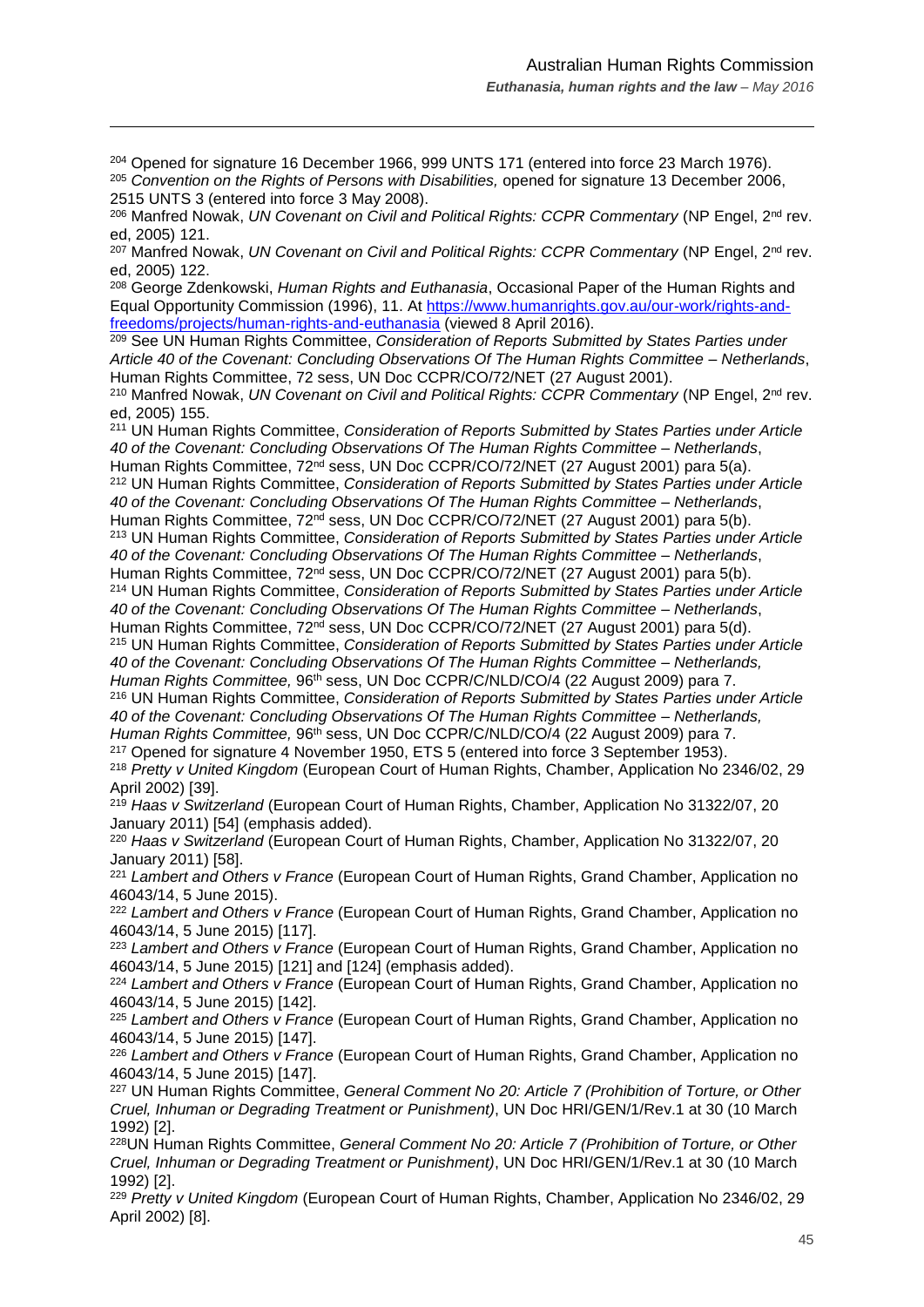<sup>230</sup> *Pretty v United Kingdom* (European Court of Human Rights, Chamber, Application No 2346/02, 29 April 2002) [51]. <sup>231</sup> *Pretty v United Kingdom* (European Court of Human Rights, Chamber, Application No 2346/02, 29 April 2002) [55]. <sup>232</sup> Sarah Joseph and Melissa Castan, *The International Covenant on Civil and Political Rights: Cases, Materials, and Commentary (Oxford University Press, 3<sup>rd</sup> ed, 2013) 285.* <sup>233</sup> Manfred Nowak, *UN Covenant on Civil and Political Rights: CCPR Commentary* (NP Engel, 2<sup>nd</sup> rev. ed, 2005) 386. <sup>234</sup> Manfred Nowak, *UN Covenant on Civil and Political Rights: CCPR Commentary* (NP Engel, 2<sup>nd</sup> rev. ed, 2005) 385. <sup>235</sup> Manfred Nowak, *UN Covenant on Civil and Political Rights: CCPR Commentary* (NP Engel, 2nd rev. ed, 2005) 385, 386. <sup>236</sup> Manfred Nowak, *UN Covenant on Civil and Political Rights: CCPR Commentary* (NP Engel, 2nd rev. ed, 2005) 387. <sup>237</sup> Manfred Nowak, *UN Covenant on Civil and Political Rights: CCPR Commentary* (NP Engel, 2<sup>nd</sup> rev. ed, 2005) 387. <sup>238</sup> Manfred Nowak, *UN Covenant on Civil and Political Rights: CCPR Commentary* (NP Engel, 2<sup>nd</sup> rev. ed, 2005) 388. <sup>239</sup> Manfred Nowak, *UN Covenant on Civil and Political Rights: CCPR Commentary* (NP Engel, 2<sup>nd</sup> rev. ed, 2005) 389. <sup>240</sup> Manfred Nowak, *UN Covenant on Civil and Political Rights: CCPR Commentary* (NP Engel, 2<sup>nd</sup> rev. ed, 2005) 389. <sup>241</sup> UN Human Rights Committee, *General Comment No 16: Article 17 (Right to privacy)*, UN Doc HRI/GEN/1/Rev.1 at 21 (8 April 1988) [4]. <sup>242</sup> Manfred Nowak, *UN Covenant on Civil and Political Rights: CCPR Commentary* (NP Engel, 2<sup>nd</sup> rev. ed, 2005) 385. <sup>243</sup> *Pretty v United Kingdom* (European Court of Human Rights, Chamber, Application No 2346/02, 29 April 2002) [65]. <sup>244</sup> *Pretty v United Kingdom* (European Court of Human Rights, Chamber, Application No 2346/02, 29 April 2002) [65]. <sup>245</sup> *Pretty v United Kingdom* (European Court of Human Rights, Chamber, Application No 2346/02, 29 April 2002) [61]. <sup>246</sup> *Pretty v United Kingdom* (European Court of Human Rights, Chamber, Application No 2346/02, 29 April 2002) [61]. <sup>247</sup> *Pretty v United Kingdom* (European Court of Human Rights, Chamber, Application No 2346/02, 29 April 2002) [62]. <sup>248</sup> *Pretty v United Kingdom* (European Court of Human Rights, Chamber, Application No 2346/02, 29 April 2002) [63]. <sup>249</sup> *Pretty v United Kingdom* (European Court of Human Rights, Chamber, Application No 2346/02, 29 April 2002) [67]. <sup>250</sup> *Pretty v United Kingdom* (European Court of Human Rights, Chamber, Application No 2346/02, 29 April 2002) [78]. <sup>251</sup> *Haas v Switzerland* (European Court of Human Rights, Chamber, Application No 31322/07, 20 January 2011) [51]. Confirmed in *Lambert and Others v France* (European Court of Human Rights, Grand Chamber, Application no 46043/14, 5 June 2015), at [142]. <sup>252</sup> *Lambert and Others v France* (European Court of Human Rights, Grand Chamber, Application no 46043/14, 5 June 2015) [180]. <sup>253</sup> *Convention on the Rights of Persons with Disabilities*, opened for signature 13 December 2006, 2515 UNTS 3 (entered into force 3 May 2008), arts 4(1) and 5(1) and (2). <sup>254</sup> *Convention on the Rights of Persons with Disabilities*, opened for signature 13 December 2006, 2515 UNTS 3 (entered into force 3 May 2008), art 1. <sup>255</sup> *Convention on the Rights of Persons with Disabilities*, opened for signature 13 December 2006, 2515 UNTS 3 (entered into force 3 May 2008), art 3. <sup>256</sup> *Convention on the Rights of Persons with Disabilities*, opened for signature 13 December 2006, 2515 UNTS 3 (entered into force 3 May 2008), art 10. <sup>257</sup> *Convention on the Rights of Persons with Disabilities*, opened for signature 13 December 2006, 2515 UNTS 3 (entered into force 3 May 2008), art 5. <sup>258</sup> *Convention on the Rights of Persons with Disabilities*, opened for signature 13 December 2006, 2515 UNTS 3 (entered into force 3 May 2008), art 25(f). <sup>259</sup> *Convention on the Rights of Persons with Disabilities*, opened for signature 13 December 2006,

2515 UNTS 3 (entered into force 3 May 2008), arts 17 and 22.

 $\overline{a}$